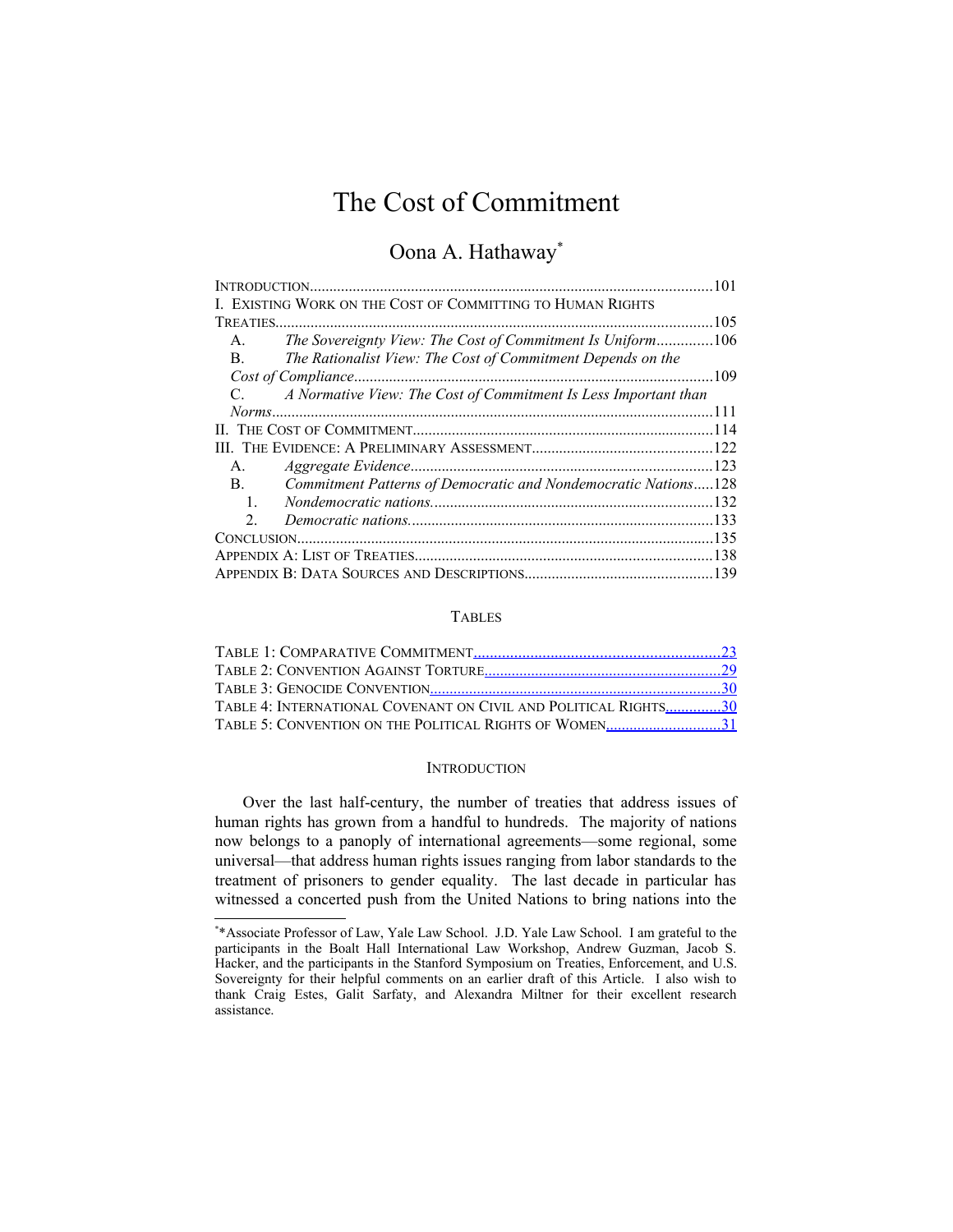human rights fold through ratification of the six core United Nations human rights treaties.<sup>[1](#page-1-1)</sup> Yet despite the proliferation of treaties and the growing attention to countries' decisions to join them, $<sup>2</sup>$  $<sup>2</sup>$  $<sup>2</sup>$  little attention has been paid to</sup> what influences countries' decisions to join these treaties.

Perhaps this inattention is due in part to the perception that the explanation for countries' decisions to ratify is quite obvious. Ratification of treaties is entirely voluntary; hence, one might argue, only those countries that share the goals of the treaties will ratify. In this view, it is obvious that those that abhor torture will ratify the Convention Against Torture, those that favor women's political equality will ratify the Convention on the Political Rights of Women, and those that are committed to civil and political rights will ratify the International Covenant on Civil and Political Rights, while those that do not will not.

But this simple explanation, while it of course tells part of the story of treaty membership, undoubtedly does not tell it all. It does not tell us why, for example, Afghanistan, Colombia, Mexico, and other countries known to have regularly engaged in state-sponsored torture ratified the Convention Against Torture in 1987, while Belgium, Iceland, and the United States—which have markedly better practices—did not join the treaty until the latter half of the 1990s. It does not tell us why the human rights ratings<sup>[3](#page-1-3)</sup> of countries that join treaties are not all that much better, on the whole, than those that have not.<sup>[4](#page-1-4)</sup> And it certainly cannot help us explain why countries with the worst human rights ratings often ratify human rights treaties at rates approaching or matching that of countries with the best ratings. $<sup>5</sup>$  $<sup>5</sup>$  $<sup>5</sup>$ </sup>

<span id="page-1-1"></span><sup>&</sup>lt;sup>1</sup>?.The policy has been adopted by the United Nations and advocated prominently by Philip Alston, acting as an independent expert appointed by the Secretary General. *See* Philip Alston, Final Report on Enhancing the Long-Term Effectiveness of the United Nations Human Rights Treaty System, U.N. ESCOR, 53d Sess., Agenda Item 15, 14-36, U.N. Doc. E/CN.4/1997/74 (1996) ("Universal ratification of the six core United Nations human rights treaties would establish the best possible foundation for international endeavors to promote respect for human rights."); Millennium Summit Multilateral Treaty Framework: An Invitation to Universal Participation, UN Doc. DPI/2130 (2000) (a 222-page booklet reproducing the text of 25 so-called core treaties, including 6 core human rights treaties).

<span id="page-1-2"></span><sup>&</sup>lt;sup>2</sup>?.When I refer to a country's decision to "join" a treaty, I mean to refer to its decision to sign and/or ratify the treaty.

<span id="page-1-3"></span><sup>&</sup>lt;sup>3</sup>?.In this article, I refer to human rights "ratings" rather than "practices" when discussing my empirical results to reflect the fact that the data referenced herein reflect the best available information on practices but nonetheless may not perfectly reflect actual practices. *See* Oona A. Hathaway, *Do Human Rights Treaties Make a Difference?*, 111 YALE L.J. 1935, 1977, 1980 (2002).

<span id="page-1-4"></span><sup>&</sup>lt;sup>4</sup>?.*Id.* at 1963-76 (discussing the challenges of measuring compliance and effectiveness of human rights treaties).

<span id="page-1-5"></span><span id="page-1-0"></span><sup>5</sup> ?.Hathaway, *supra* note [Error: Reference source not found,](#page-1-0) at 1982-87 (showing that, for example, 47% of countries where the most recorded acts of genocide are recorded had ratified the Genocide Convention at the time, whereas 50% of countries for which no acts of genocide are recorded had ratified the Genocide Convention at the time; similarly, approximately 40% of countries where the most recorded acts of torture are recorded had ratified the Convention Against Torture at the time, roughly the same ratification percentage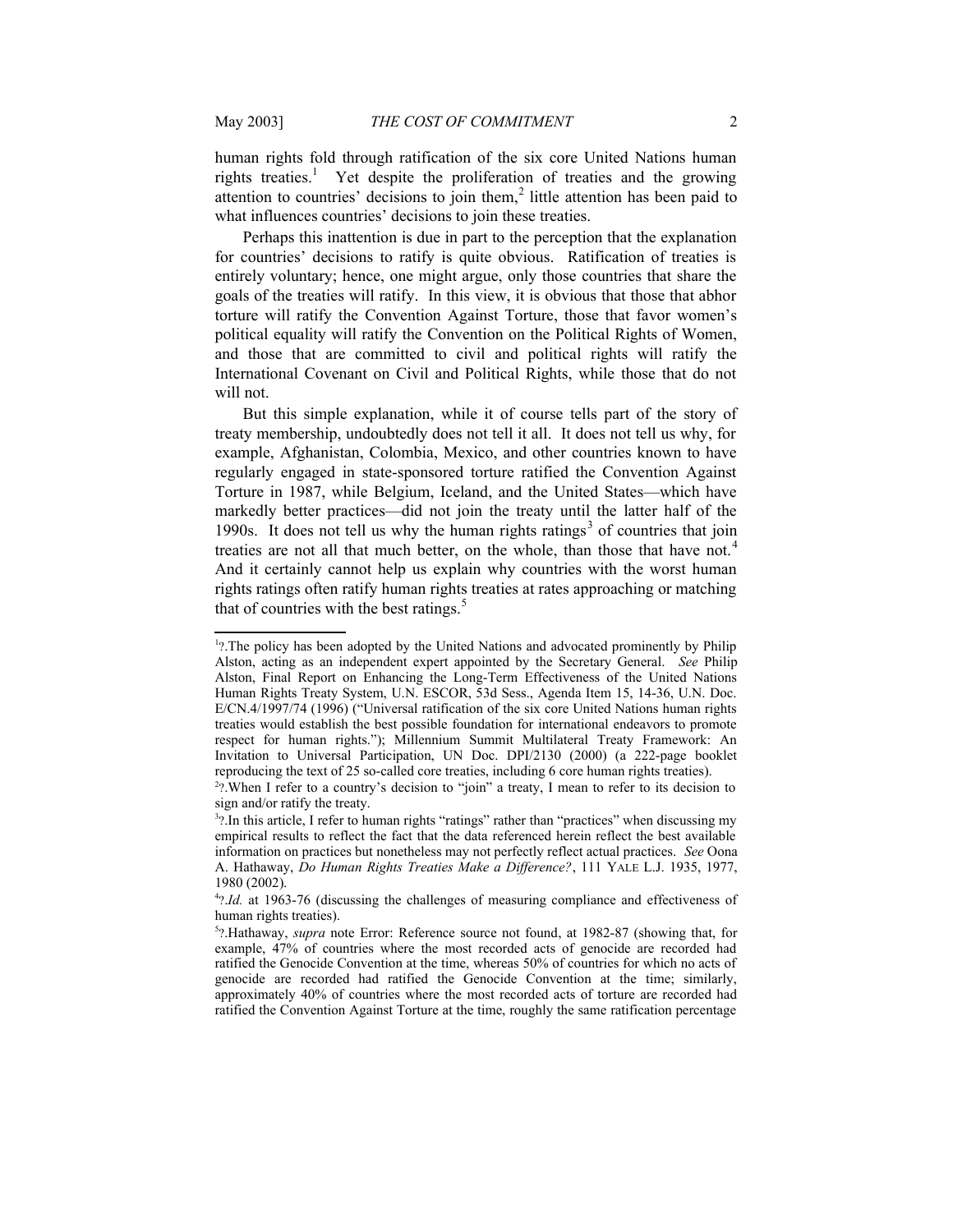In the area of human rights, which is the focus of this Article, the puzzle of treaty membership is all the more striking because the very existence of human rights treaties poses a puzzle. In some areas of law, it may seem quite obvious why countries create and then join treaties. Arms control agreements, trade agreements, and mutual nonaggression agreements, for example, offer member states obvious reciprocal benefits in exchange for their respective pledges to act or to refrain from acting in particular ways. $6$  But human rights treaties do not, at least on their face, promise such benefits. Assent to a human rights treaty invites intrusion of the international community into the domestic arena and in particular into the relationship between the state and its citizens—a sphere of influence usually jealously guarded. And what do member nations receive in return? Only promises from other nations to refrain from harming their own citizens. From a strictly rationalist point of view, which sees state behavior as largely motivated by an assessment of costs and benefits, $\alpha$  this is not the sort of thing that states should care much about. After all, how does the use of torture by the government of Zimbabwe against its own citizens affect the national interests of Demark? Hence, from the rationalist perspective—a perspective that is currently dominant in the field of political science—human rights treaty membership appears especially difficult to explain.

In this Article, I focus on only a small part of this broader puzzle. Putting to one side, for the moment, the ways in which countries benefit from joining human rights treaties, I seek insight into how the cost of committing to human rights treaties influences countries' decisions to join. I begin by proposing a new way of conceiving of the cost of consenting to be bound by a treaty. I then investigate whether countries appear to be influenced by this cost of membership when they decide whether or not to join particular treaties.

In presenting this argument, I do not purport to provide a complete

for countries where no acts of torture are recorded).

<span id="page-2-1"></span><sup>&</sup>lt;sup>6</sup>?.Of course, that is not to say that this explanation is correct or complete. Beth Simmons and James Vreeland have questioned these assumptions in the area of trade. *See* Beth A. Simmons, *International Law and State Behavior: Commitment and Compliance in International Monetary Affairs*, 94 AM. POL. SCI. REV. 819 (2000); Beth A. Simmons, *Money and the Law: Why Comply with the Public International Law of Money?*, 25 YALE J. INT'L L. 323, 326 (2000) (arguing that "competitive market forces" in the form of "[t]he risk of deterring international business [are] what give[] international monetary law its constraining influence"); James Raymond Vreeland, Institutional Determinants of IMF Agreements (unpublished manuscript), available at http://pantheon.yale.edu/~jrv9/IMFVeto.html (arguing that governments may enter into IMF agreements to push through unpopular policies of economic reform); James Raymond Vreeland, Why do governments and the IMF enter into agreements?, International Political Science Review (forthcoming 2003), available at http://pantheon.yale.edu/~jrv9/case.html (providing case studies to support the claim that governments want IMF conditions to be imposed to help push through unpopular economic reforms). Andrew Moravcsik has questioned this assumption in the area of human rights. *See* Andrew Moravcsik, *The Origins of Human Rights Regimes: Democratic Delegation in Postwar Europe*, 54 INT'L ORG. 217 (2000).

<span id="page-2-2"></span><span id="page-2-0"></span><sup>7</sup> ?.For more on the rationalist perspective on state behavior, see Hathaway, *supra* note [Error:](#page-2-0) [Reference source not found](#page-2-0), at 1944-55.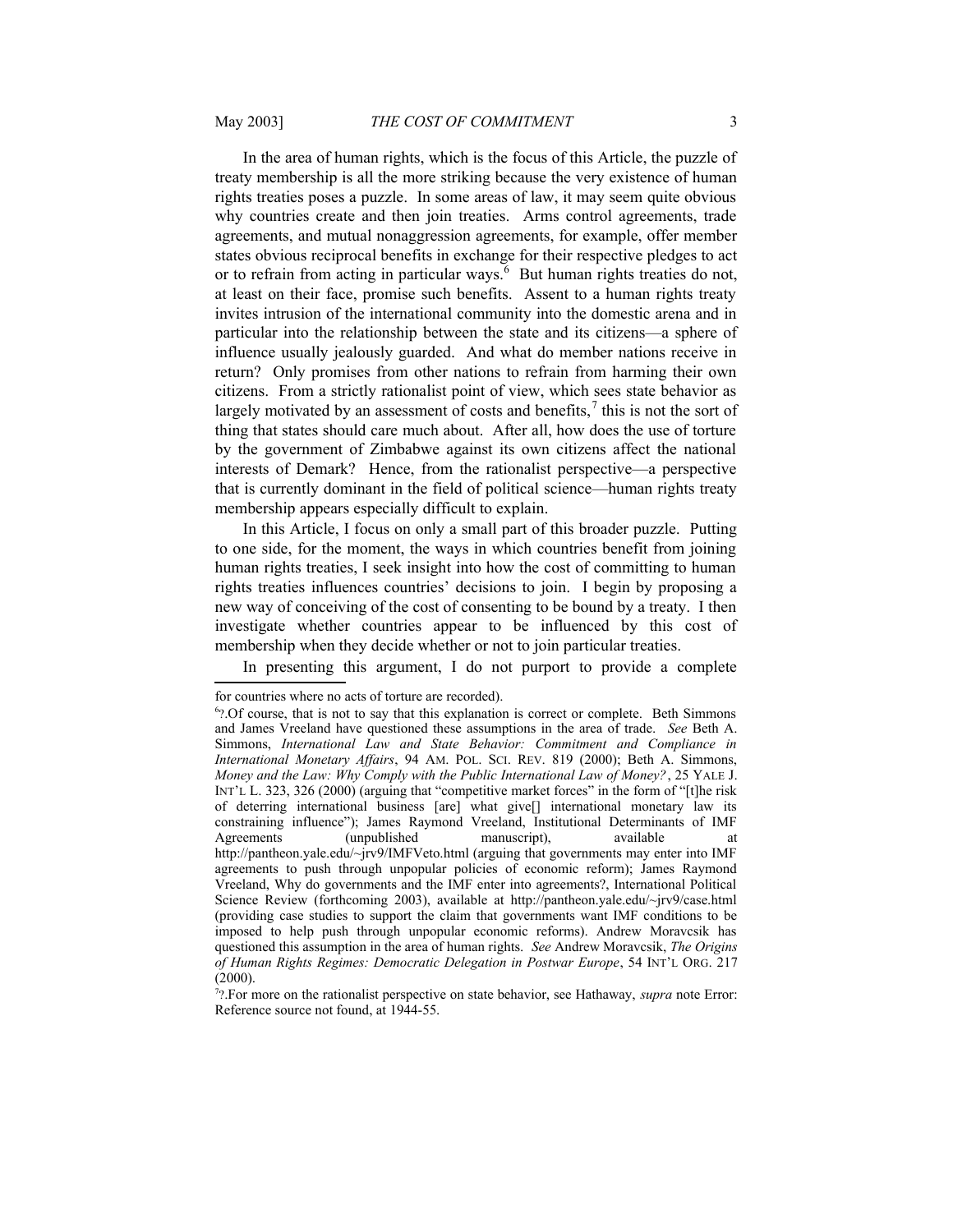explanation for countries' decisions to join human rights treaties. This Article is but a small part of a much broader project in which I investigate the broader puzzle that I have described. $8$  Here, my goal is more modest. I seek simply to examine whether my conception of the cost of commitment is correlated in predicted ways with treaty membership. That is, does the cost of commitment appear to affect country decisions to join human rights treaties?

To begin to answer this question, I examine empirical evidence drawn from a database that covers 166 nations over a time span of forty years. I use this data to shed some light on the decisions of nations to join human rights treaties. Do countries with better human rights practices ratify more readily than those with worse human rights practices? Is the propensity of nations to ratify treaties affected by the enforcement mechanisms used in the treaties? Do democratic nations ratify more readily than nondemocratic nations? Is there a difference in the willingness of democratic and nondemocratic nations to commit to a treaty when their practices are out of step with the treaty's requirements? These are a few of the questions that I ask in this Article. The empirical evidence, while far from conclusive, provides some preliminary answers that I hope will serve as a roadmap to future, more detailed investigation.

Part I of this Article reviews the existing theories of state behavior and the answers they suggest to the question of whether and how the cost of committing to a human rights treaty affects countries' decisions to join. I sketch out three broad views of the cost of commitment that can be gleaned from the existing literature, which I term the Sovereignty view, the Rationalist view, and the Normative view. These three approaches, though entirely different in their foundations and reasoning, suggest two possible relationships between the cost of commitment and treaty ratification. They predict that either there will be little or no predictable relationship between the cost of commitment and a country's ratification decisions or that, as the further a country's ratings diverge from the standard of behavior required in a human rights treaty, the less likely it will be to join.

In Part II, I put forward my own theory of the cost of commitment. I argue that for treaties with minimal enforcement provisions—which includes most human rights treaties—understanding the cost of commitment requires taking into account not only the cost that would be entailed in bringing the country's practices into compliance with the treaty but also the likelihood that those costs will be realized.

In Part III, I put the theories to the test. I compare the predictions of the existing accounts of state behavior and of my own account against the empirical evidence. I find that states often fail to behave as proponents of existing accounts would expect and that the evidence is instead more consistent with the predictions that arise out of my own account. I conclude by reviewing

<span id="page-3-0"></span><sup>8</sup> ?*.See* Oona A. Hathaway, Why Do Countries Commit to Human Rights Treaties? (2003) (unpublished manuscript, on file with author).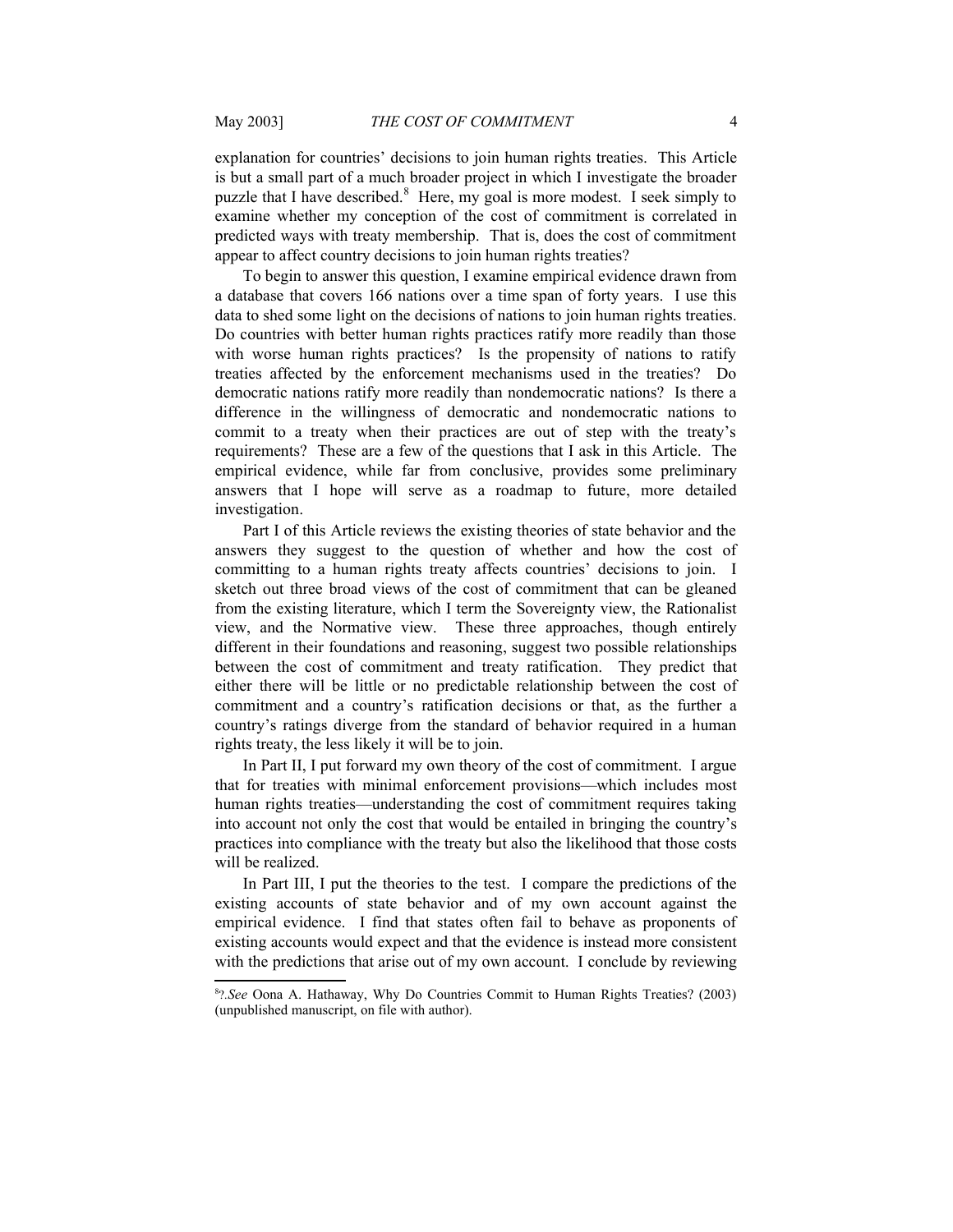the insights into the cost of commitment and its influence on country decisions to join human rights treaties gleaned from the empirical evidence and by outlining future avenues of research indicated by the findings.

# <span id="page-4-0"></span>I. EXISTING WORK ON THE COST OF COMMITTING TO HUMAN RIGHTS TREATIES

With a few important exceptions, political scientists and legal scholars have largely ignored the questions of when and why countries join international treaties. Legal scholars in particular have tended to take it as a given that international treaties exist and that countries choose to join them.  $9$  They have focused their attention instead on whether and when countries comply with those treaties and on whether the sovereignty costs of treaties outweigh their benefits.<sup>[10](#page-4-6)</sup> In doing so, they have almost entirely ignored the questions of why treaties come into being and what motivates nations to join them.<sup>[11](#page-4-7)</sup>

Until recently, political scientists largely ignored international law and hence made little effort to explain its existence. Yet they have long been interested in the broader question of international cooperation, of which international treaties are a formalized subset, if one that is often left unacknowledged. In recent years, as political scientists have turned more

<span id="page-4-5"></span><span id="page-4-4"></span><sup>&</sup>lt;sup>9</sup>?.For a description of the international law and international relations literature on compliance, see Hathaway, *supra* note [Error: Reference source not found.](#page-4-4) The legal scholarship on compliance is made up of three primary strands: (1) managerial theory, *see, e.g.*, ABRAM CHAYES & ANTONIA HANDLER CHAYES, THE NEW SOVEREIGNTY: COMPLIANCE WITH INTERNATIONAL REGULATORY AGREEMENTS (1995) [hereinafter CHAYES & CHAYES, NEW SOVEREIGNTY]; Abram Chayes & Antonia Handler Chayes, *On Compliance*, 47 INT'L ORG. 175 (1993) [hereinafter Chayes & Chayes, *Compliance*], (2) fairness theory, see, e.g., THOMAS M. FRANCK, FAIRNESS IN INTERNATIONAL LAW AND INSTITUTIONS (1995) [hereinafter FRANCK, FAIRNESS]; Thomas M. Franck, *Legitimacy in the International System*, 82 AM. J. INT'L L. 705 (1988) [hereinafter Franck, *Legitimacy*], and (3) transnational legal process, *see, e.g.*, Harold Hongju Koh, *Why Do Nations Obey International Law?*, 106 YALE L.J. 2599 (1997) [hereinafter Koh, *Why Do Nations Obey?*] (review essay); Harold Hongju Koh, *The 1998 Frankel Lecture: Bringing International Law Home*, 35 HOUS. L. REV. 623 (1998) [hereinafter Koh, *Bringing International Law Home*]; Harold Hongju Koh, *How Is International Human Rights Law Enforced?*, 74 IND. L.J. 1397 (1998) [hereinafter Koh, *How Is International Human Rights Law Enforced?*]. <sup>10</sup>?.Franck points out:

<span id="page-4-6"></span><span id="page-4-3"></span><span id="page-4-2"></span>The questions to which the international lawyer must now be prepared to respond, in this post-ontological era, are different from the traditional inquiry: whether international law is law. Instead, we are now asked: Is international law effective? Is it enforceable? Is it understood? And, the most important question: Is international law fair?

FRANCK, FAIRNESS, *supra* note [Error: Reference source not found](#page-4-3), at 6. Harold Koh poses a related question: "If transnational actors do generally obey international law, why do they obey it, and why do they sometimes disobey it?" Koh, *Why Do Nations Obey?*, *supra* note [Error: Reference source not found](#page-4-2), at 2600. One question not asked or answered by either Franck or Koh is that posed by this Article: Why do nations join?

<span id="page-4-7"></span><span id="page-4-1"></span><sup>11</sup>?.Harold Koh comes the closest. *See infra* text accompanying note [Error: Reference source](#page-4-1) [not found.](#page-4-1)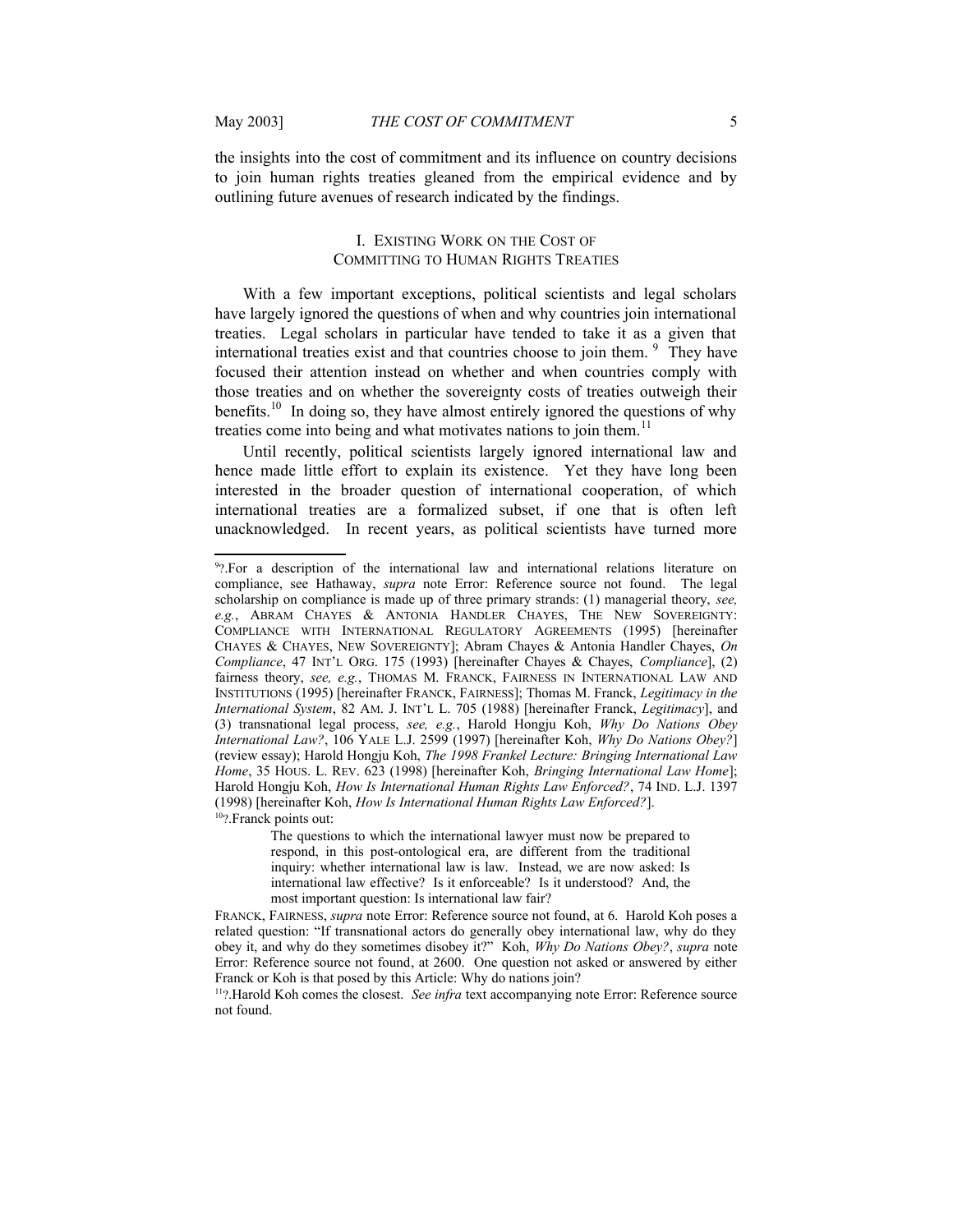attention to international law, there have even been some direct efforts to explain the existence of particular treaties. Among these is the only prior empirical study of the formation of human rights treaties—Andrew Moravcsik's examination of the origins of the European Convention for the Protection of Human Rights and Fundamental Freedoms.<sup>[12](#page-5-3)</sup>

If only a few scholars have addressed the questions of when and why countries join human rights treaties, even fewer have considered the narrower issue that is the focus of this Article: What is the cost to a country of committing to a treaty and how does that affect its decision to join? Below, I sketch out three broad views of the cost of commitment that can be gleaned from the existing literature: the Sovereignty view, the Rationalist view, and the Normative view. Perhaps the most prominent view in this context is one that sees human rights treaties as imposing substantial sovereignty costs on all ratifiers. In the most often articulated version of this view, which I will call the Sovereignty view, human rights treaties impose a cost that is either uniform or randomly distributed across all nations because they require ratifying nations to surrender power to inspect the relationship between the state and its citizens. A second view, which I term the Rationalist view, suggests that the cost of commitment varies according to the degree to which countries' ratings diverge from the treaty's requirements. In this view, all things being equal, the further their practices diverge from the requirements of the treaty, the less likely countries will be to join. Finally, under the Normative view, countries join human rights treaties not because a cost-benefit analysis leads them to do so but because of genuine commitment to the ideas such treaties embody. Assuming that countries' practices are somewhat indicative of their normative commitments, scholars espousing the Normative view would also expect countries with poor practices to be less likely to ratify human rights treaties.

# <span id="page-5-0"></span>A. *The Sovereignty View: The Cost of Commitment Is the Cost to National Sovereignty*

Under this view, human rights treaties are seen as costly to all those who join.<sup>[13](#page-5-4)</sup> The Sovereignty model cuts across analytic approaches to state behavior and has been adopted by rationalist and normative scholars alike.<sup>[14](#page-5-5)</sup> Under this model, the existence of sovereign states relies on two basic principles: exclusive territorial authority and the noninterference of external actors in

<span id="page-5-3"></span><span id="page-5-2"></span><sup>12</sup>?.Moravcsik, *supra* note [Error: Reference source not found.](#page-5-2)

<span id="page-5-4"></span> $13$ ?.This is based on the "Westphalian" view of sovereignty, named as such because it is believed to have emerged from the Treaty of Westphalia. *See* STEPHEN D. KRASNER, SOVEREIGNTY 20-25 (1999) (describing Westphalian sovereignty). For a contrary view of the origins of modern notions of sovereignty, see Andreas Osiander, *Sovereignty, International Relations, and the Westphalian Myth*, 55 INT'L ORG. 251 (2001) (arguing that "the accepted IR narrative about Westphalia is a myth").

<span id="page-5-5"></span><span id="page-5-1"></span><sup>14</sup>?.For more on the rationalist and normative approaches, see Hathaway, *supra* note [Error:](#page-5-1) [Reference source not found](#page-5-1), at 1944-62.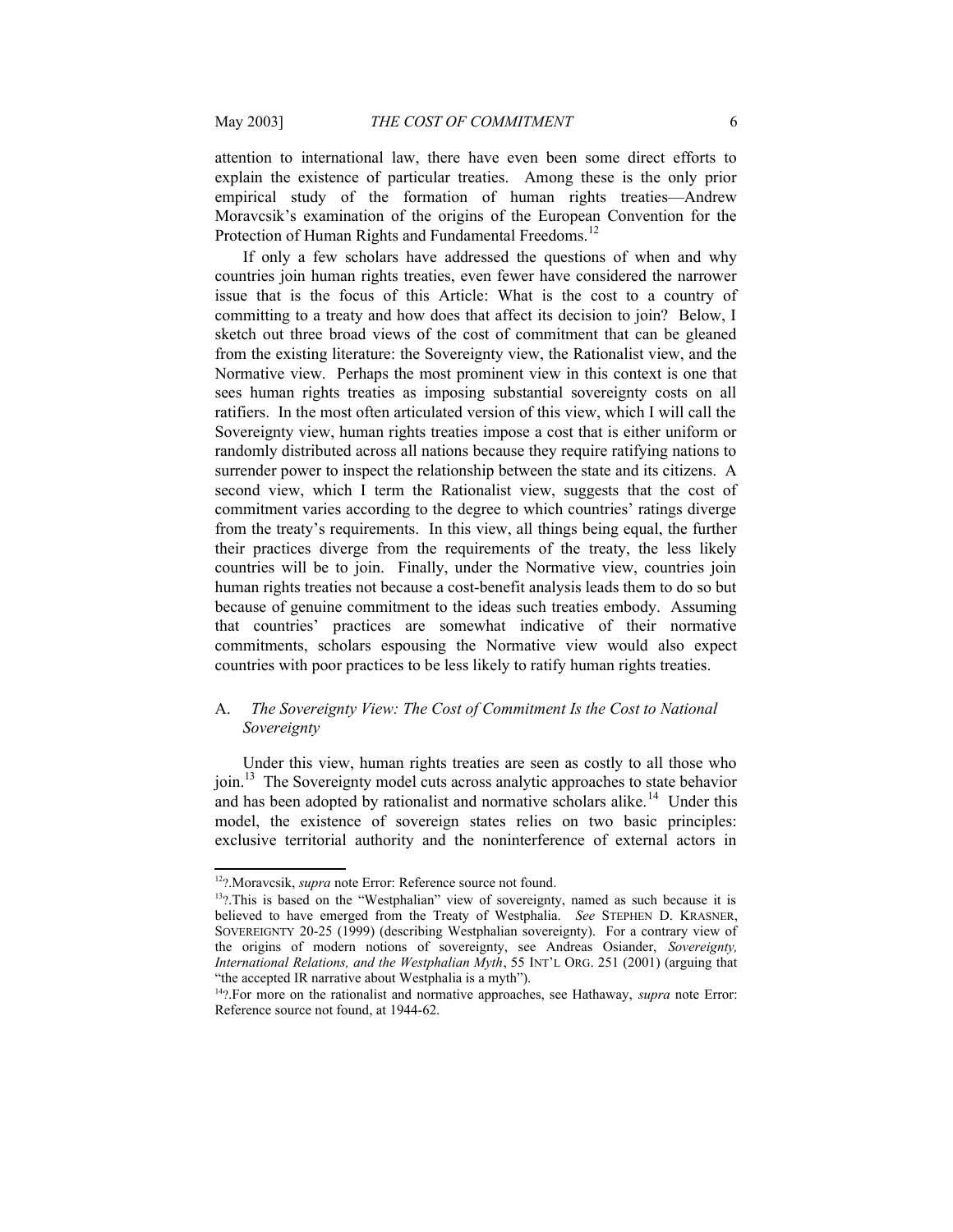<span id="page-6-2"></span>

domestic life.<sup>[15](#page-6-3)</sup> Human rights law, which seeks to place limits on how states can treat their citizens and legitimates the interference of other states or international organizations in domestic affairs, is revolutionary in this view, because it conflicts with national sovereignty, i.e., "the political independence of a state."[16](#page-6-4) This direct tension between sovereignty and human rights means, as Hedley Bull argues, that the exchange of recognition of sovereign jurisdictions between states "implies a conspiracy of silence entered into by governments about the rights and duties of their respective citizens."[17](#page-6-5) That shared belief has, in turn, led to arguments that sovereignty must be made "conditional upon the protection of at least basic human rights."<sup>[18](#page-6-6)</sup> Thus sovereignty and human rights stand in a zero-sum posture—strengthening one necessarily weakens the other.

Under the Sovereignty view, the costs of membership in a human rights treaty are generally seen as uniform across states. Andrew Moravcsik, who aptly labels the surrender of national discretion required by human rights treaties "sovereignty costs," works from the assumption that "the inconvenience governments face is constant (or randomly distributed)."<sup>[19](#page-6-7)</sup> All

<span id="page-6-5"></span> $17$ ? Hedley Bull, The Anarchical Society 80 (2d ed. 1995).

<span id="page-6-6"></span><span id="page-6-0"></span><sup>18</sup>?.HENRY SHUE, BASIC RIGHTS 174 (2d ed. 1996).

<span id="page-6-7"></span><sup>19</sup>?.Moravcsik, *supra* note [Error: Reference source not found](#page-6-0), at 228. Moravcsik is not alone

<span id="page-6-3"></span><sup>&</sup>lt;sup>15</sup>?.This is one of many possible definitions of sovereignty, and is arguably not the most useful one. *See, e.g*., KRASNER, *supra* note [Error: Reference source not found](#page-6-2), at 25 (labeling this variant of sovereignty "Westphalian sovereignty," and noting that "[t]he tensions between the conventional rule and actual practice have been more severe" for this conception of sovereignty than for others); F.H. HINSLEY, SOVEREIGNTY 26 (2d ed. 1986) (contending that sovereignty is "the idea that there is a final and absolute political authority in the political community . . . 'and no final and absolute authority exists elsewhere'"). I use it here simply because it is the one most often adopted in this context. *See infra* note [Error:](#page-6-1) [Reference source not found](#page-6-1).

<span id="page-6-4"></span><span id="page-6-1"></span><sup>16</sup>?.Lori Fisler Damrosch, *Changing Conceptions of Intervention in International Law*, *in* EMERGING NORMS OF JUSTIFIED INTERVENTION: A COLLECTION OF ESSAYS FROM A PROJECT OF THE AMERICAN ACADEMY OF ARTS AND SCIENCES 91, 93 (Laura W. Reed & Carl Kaysen eds., 1993); *see also* DAVID P. FORSYTHE, THE INTERNATIONALIZATION OF HUMAN RIGHTS 17 (1991) ("International relations underwent a fundamental change from 1945 to 1970 in the sense that human rights ceased to be generally considered a matter fully protected by state sovereignty."); Kathryn Sikkink, *Human Rights, Principled Issue-Networks, and Sovereignty in Latin America*, 47 INT'L ORG. 411 (1993) (arguing that the "doctrine of internationally protected human rights offer[s] one of the most powerful critiques of sovereignty as currently constituted, and the practices of human rights law and human rights and foreign policies provide concrete examples of shifting understandings of the scope of sovereignty"). Relatedly, Kenneth Abbott and Duncan Snidal argue that the costs of accepting a binding legal obligation, which they too label "sovereignty costs" are low when states "simply make international commitments that limit their behavior in particular circumstances," but that the costs are higher when "states accept external authority over significant decisions." *See* Kenneth W. Abbot & Duncan Snidal, *Hard and Soft Law in International Governance*, 54 INT'L ORG. 421, 437 (2000). For a contrary view, see Christian Reus-Smit, *Human Rights and the Social Construction of Sovereignty*, 27 REV. INT'L STUD. 519 (2001) (arguing that sovereignty and human rights should be treated as two elements of a single, inherently contradictory modern discourse about legitimate statehood and rightful state action).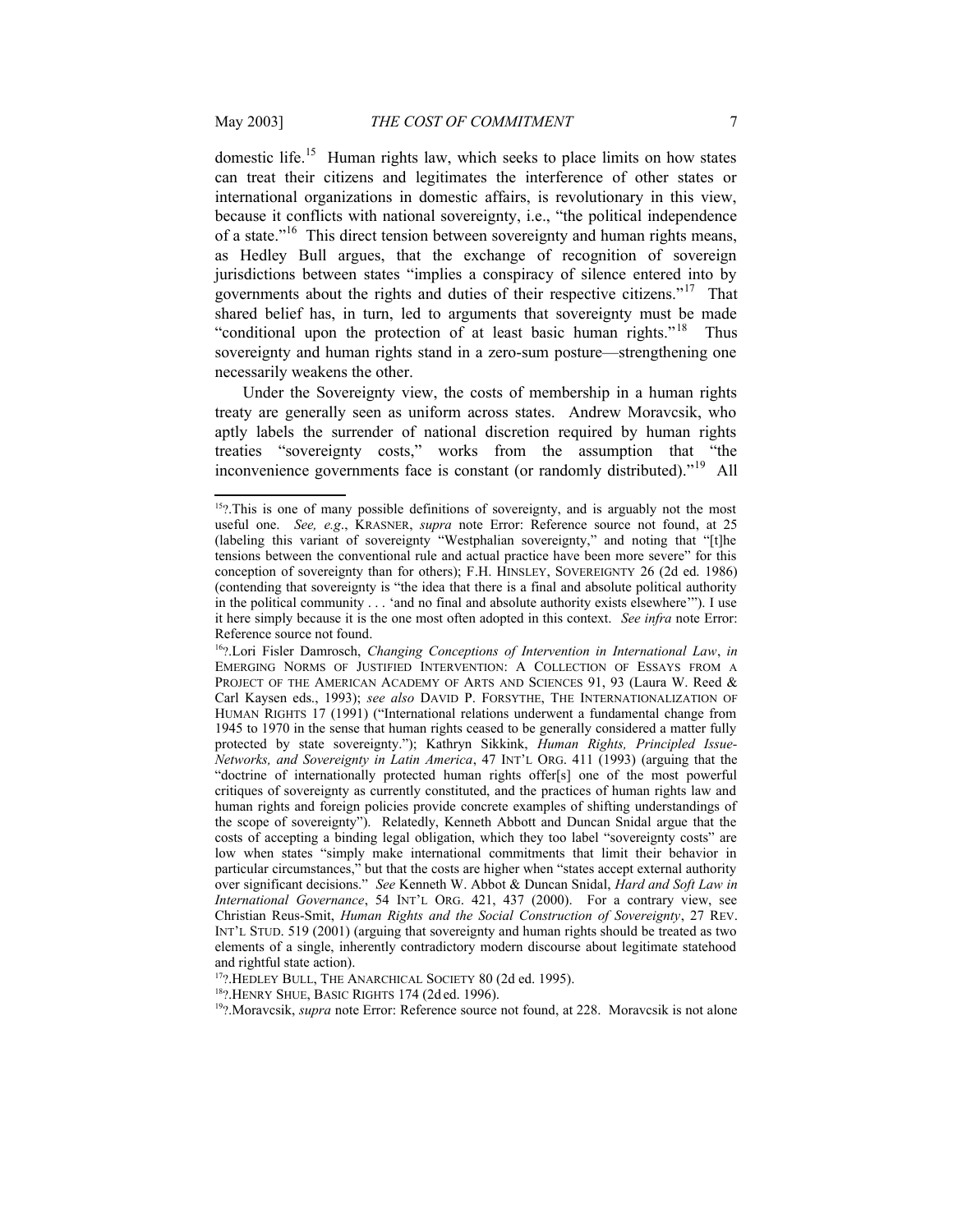states are jealous of their sovereignty; hence, membership in human rights treaties is costly to all nations. In this view, variation in treaty membership comes not from variation in the cost of commitment across nations, but from variation in the benefits of treaty membership. Political scientists that offer different explanations for the existence of human rights treaties make similar assumptions regarding the costs of membership. Kenneth Waltz, for example, argues that states join human rights treaties because they are induced into doing so by more powerful nations—those that receive the largest inducements will be those most likely to join.<sup>[20](#page-7-3)</sup> Under the classical realist view, human rights treaties offer little or no tangible benefits, and hence states will join as a form of cheap talk (if membership in the treaty is costless or nearly so) or not at all.<sup>[21](#page-7-4)</sup> In the "republican liberal" view of Andrew Moravcsik, countries' "willingness to tolerate sovereignty costs increases insofar as the costs are outweighed by the benefits of reducing domestic political uncertainty."<sup>[22](#page-7-5)</sup> For these scholars, as well as those of many others whose work varies dramatically in their analytical approach to state behavior, the costs of human rights treaties are constant, or at best randomly distributed.<sup>[23](#page-7-6)</sup> In this view, then, examining the cost of committing to treaties should provide no additional insight into crossnational variation in treaty membership.

A somewhat more nuanced prediction can also be drawn out of the sovereignty-centered view. Arguably, the further a country's practices diverge from the requirements of a treaty and the more the country would therefore be required to change its practices as a consequence of joining the treaty, the greater the "sovereignty costs" the treaty threatens to impose. In this version of the sovereignty view, then, the further a country's practices diverge from the requirements of a treaty, the higher the sovereignty costs and the lower the likelihood the country will join.

# <span id="page-7-0"></span>B. *The Rationalist View: The Cost of Commitment Depends on the Cost of Compliance*

Legal scholars have until now largely ignored the question of why states ratify international treaties. Treaty ratification is instead usually taken as the

<span id="page-7-2"></span>in his use of the term "sovereignty costs" to describe this set of costs. *See, e.g*., Abbot & Snidal, *supra* note [Error: Reference source not found](#page-7-2), at 436. Notably, Moravcsik's simplifying assumption of a uniform cost of commitment is likely more accurate in the European context he examined than it is among the group of nations as a whole. It may be unfair, therefore, to assume that he would make a similar assumption in a context—such as that examined in this Article—in which there is substantially more variation across states.

<span id="page-7-3"></span> $^{20}$ ?. KENNETH N. WALTZ, THEORY OF INTERNATIONAL POLITICS  $200$  (1979).

<span id="page-7-4"></span><sup>21</sup>?*.See* EDWARD HALLETT CARR, THE TWENTY YEARS' CRISIS 1919-1939 (Harper & Row 1946) (1939); HANS J. MORGENTHAU, POLITICS AMONG NATIONS (3d ed. 1966); Hans J. Morgenthau, *Positivism, Functionalism, and International Law*, 34 AM. J. INT'L L. 260 (1940).

<span id="page-7-6"></span><span id="page-7-5"></span><span id="page-7-1"></span><sup>22</sup>?.Moravcsik, *supra* note [Error: Reference source not found,](#page-7-1) at 228. <sup>23</sup>?*.Id*.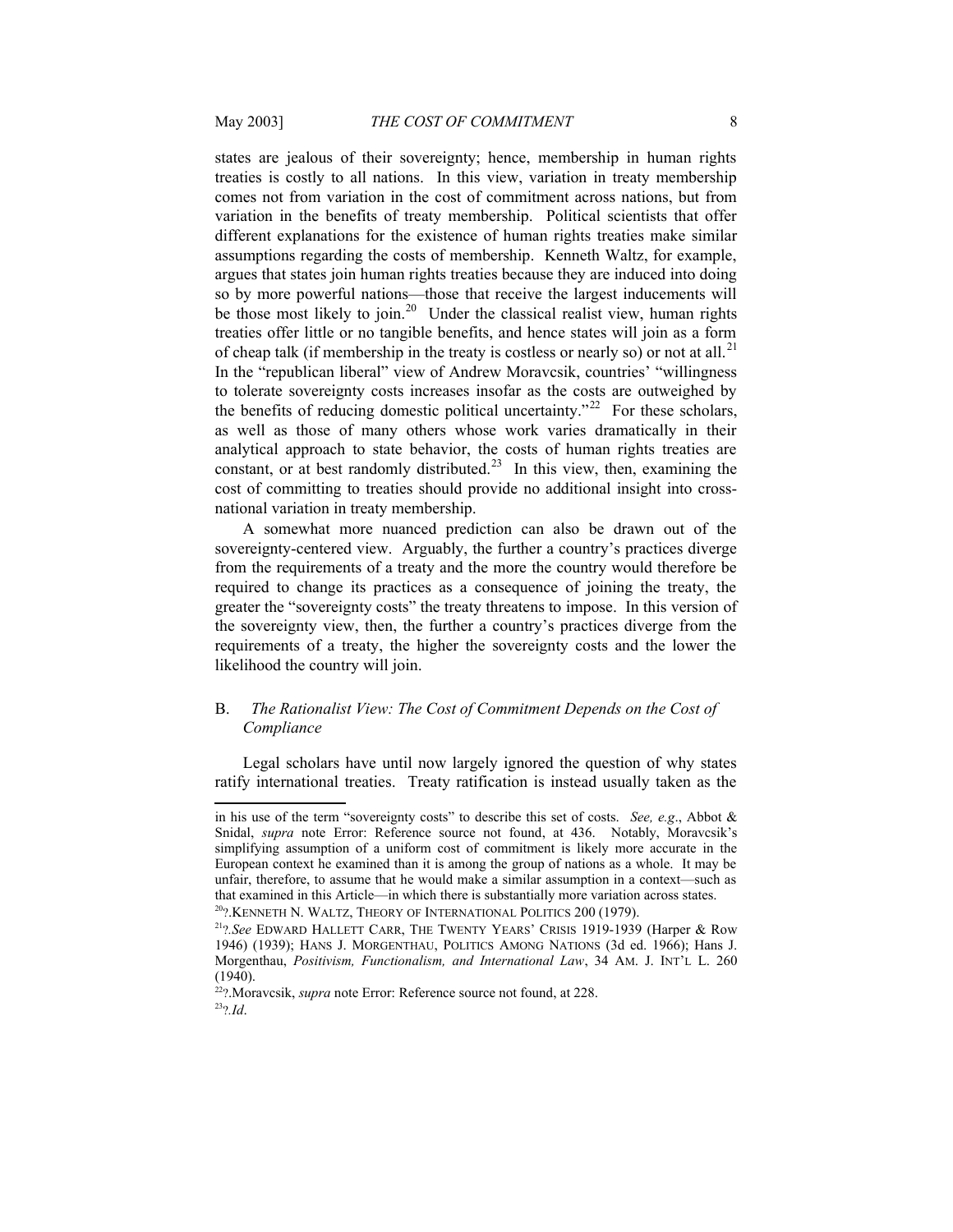starting point. To the extent that legal scholars do address it, they generally note simply that states do not consider themselves bound by treaties unless they commit thereto. Once they do ratify, however, they act, as Thomas Franck puts it, "in professed compliance with, and reliance on, the notion that when a state signs and ratifies an accord with one or more other states, then it has an obligation, superior to its sovereign will."<sup>[24](#page-8-6)</sup> They then appear to infer from this that states only join treaties when it is in their interest to do so.<sup>[25](#page-8-7)</sup>

Abram and Antonia Chayes make the connection between the belief that treaty commitments are binding and state decisions to make them—a relationship implied by other legal scholars but rarely made explicit. In their managerial model of state behavior, the norm of "*pacta sunt servanda*" treaties are to be obeyed—is so universally accepted that nations, which can choose to join or not, do not join agreements with which they do not intend to comply.<sup>[26](#page-8-8)</sup> As the Chayeses put it, although nations "may know they can violate their treaty obligations if circumstances or their calculations go radically awry, they do not negotiate agreements with the idea that they can break them whenever the commitment becomes 'inconvenient.'"<sup>[27](#page-8-9)</sup> Instead, nations enter into agreements "based on considered and well-developed conceptions of national interest that have themselves been informed and shaped to some extent by the preparatory and negotiating process."<sup>[28](#page-8-10)</sup> Hence, in this view, states only join treaties that they believe serve their interests—interests that are in turn defined through an interplay of domestic players and international actors.<sup>[29](#page-8-11)</sup>

Neither the Chayeses nor other legal scholars are explicit about how "divergent interests" are accommodated in the treatymaking process or about what motivates domestic and state actors—ideas, material incentives, or

<span id="page-8-6"></span><span id="page-8-5"></span><sup>24</sup>?.Franck, *Legitimacy*, *supra* note [Error: Reference source not found,](#page-8-5) at 756.

<span id="page-8-7"></span> $25$ ?.A notable exception to the traditional legal view of treaty formation is Harold Koh's theory of transnational legal process. Under this view, treaty ratification can occur at a variety of points in the process of internalization of the international legal norms it embodies. If ratification comes early in the process, it may simply be the result of an "interaction" between international actors and may not reflect a genuine commitment. The ratification can be used, however, to lead to deeper internalization of the norm. If ratification comes later in the process of internalization, it can be understood to reflect genuine commitment to the principles the treaty embodies. Hence, the transnational legal process theory does not appear to have a particular view of the relationship between the cost of commitment and treaty ratification. *See* Koh, *Why Do Nations Obey?*, *supra* note [Error:](#page-8-4) [Reference source not found](#page-8-4); Koh, *Bringing International Law Home*, *supra* note [Error:](#page-8-3) [Reference source not found](#page-8-3); Koh, *How Is International Human Rights Law Enforced?*, *supra* note [Error: Reference source not found](#page-8-2); *infra* text accompanying note [Error: Reference](#page-8-1) [source not found.](#page-8-1)

<span id="page-8-8"></span><span id="page-8-4"></span><span id="page-8-3"></span><span id="page-8-2"></span><span id="page-8-1"></span><span id="page-8-0"></span><sup>26</sup>?.CHAYES & CHAYES, NEW SOVEREIGNTY, *supra* note [Error: Reference source not found,](#page-8-0) at 8.

<span id="page-8-9"></span><sup>27</sup>?*.Id*. at 7.

<span id="page-8-10"></span><sup>28</sup>?*.Id.* at 6.

<span id="page-8-11"></span> $29$ ?.The Chayeses argue that "like domestic legislation, the international treaty-making process leaves a good deal of room for accommodating divergent interests." *Id.* at 7.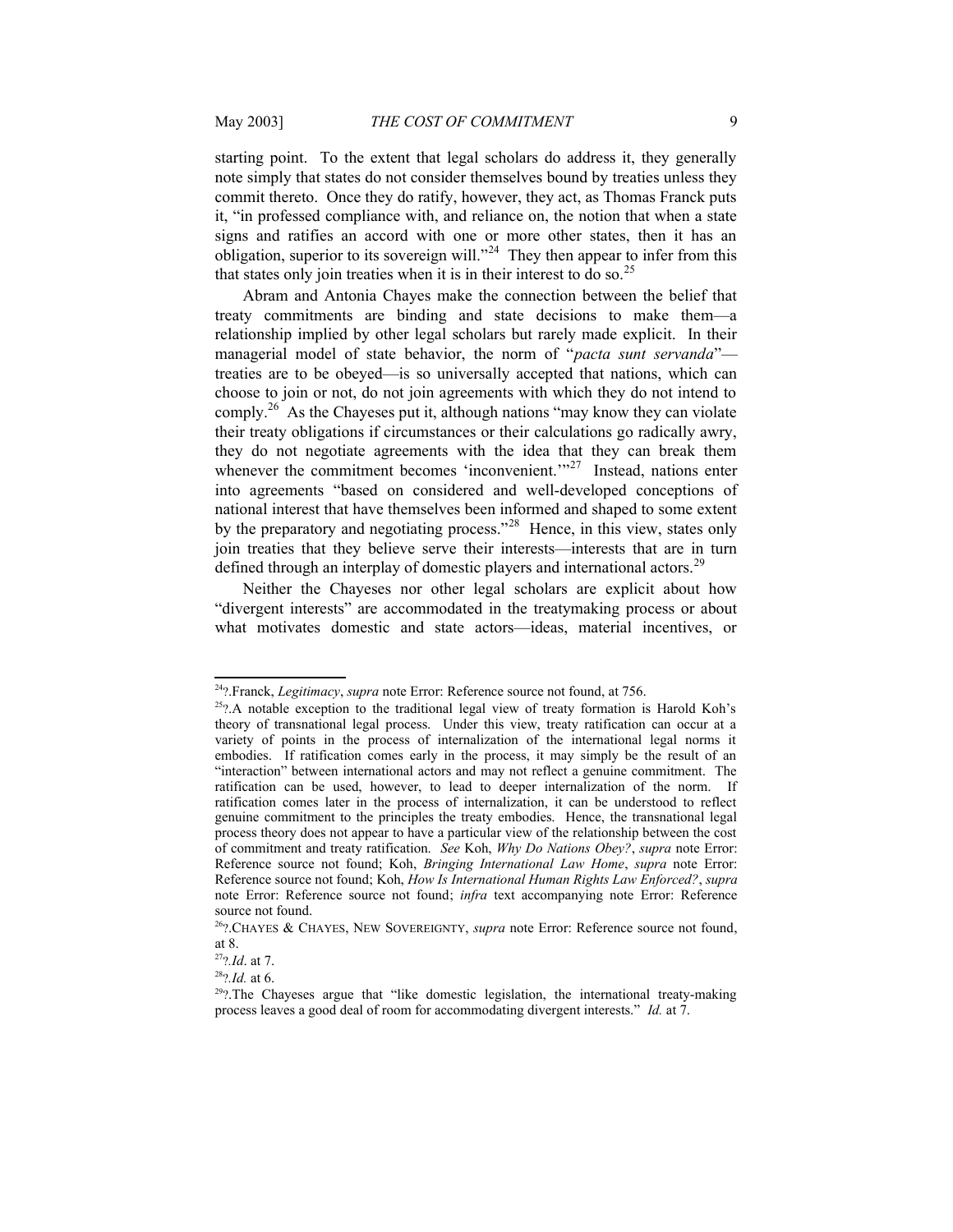something else.<sup>[30](#page-9-1)</sup> Political scientists offer two possible views of the question, one more rationalist and one more normative in nature. Rationalist scholars who have considered this question argue that material interests are likely to predominate. As Helen Milner puts it, "[i]n any international negotiation the groups who stand to gain or lose economically from the policies are the ones who will become politically involved. Those who stand to lose should block or try to alter any international agreement, whereas those who may profit from it should push for its ratification."<sup>[31](#page-9-2)</sup> In this view, where costs of compliance with the treaty are high, there would be more domestic interest groups arrayed against ratification, and hence ratification would be expected to be less likely, all things held equal.

George Downs, David Rocke, and Peter Barsoom assume this rationalist view of interest formation in their piercing critique of the Chayeses' managerial theory. They argue that the Chayeses' argument regarding state compliance (and, by extension, that of other legal scholars that share their normative view of treaty compliance) is hollow because states will only make and join treaties with which they can easily comply.<sup>[32](#page-9-3)</sup> As they put it, "[j]ust as orchestras will usually avoid music that they cannot play fairly well, states will rarely spend a great deal of time and effort negotiating agreements that will continually be violated."[33](#page-9-4) The reason we see such widespread compliance with existing treaties, in this view, is that states rarely create or join treaties that entail "deep cooperation"—that is, cooperation that "requires states to depart from what they would have done in its absence."<sup>[34](#page-9-5)</sup> In order to obtain this type of deep cooperation, they argue, treaties must contain strong enforcement mechanisms. The rarity of such mechanisms in treaties demonstrates, they claim, that states are for the most part loath to join treaties that require them to act differently than they otherwise would.<sup>[35](#page-9-6)</sup>

Because the Chayeses have not offered an effective response to this critique,<sup>[36](#page-9-7)</sup> it would be reasonable to assume there is none. But that would be

<span id="page-9-1"></span><sup>30</sup>?*.Id.* at 7.

<span id="page-9-2"></span><sup>&</sup>lt;sup>31</sup>?.HELEN V. MILNER, INTERESTS INSTITUTIONS, AND INFORMATION: DOMESTIC POLITICS AND INTERNATIONAL RELATIONS 63 (1997).

<span id="page-9-3"></span><sup>32</sup>?.George W. Downs, David Rocke & Peter Barsoom, *Is the Good News About Compliance Good News About Cooperation?*, 50 INT'L ORG. 379 (1996); *see also* James C. Murdoch & Todd Sandler, *The Voluntary Provision of a Pure Public Good: The Case of Reduced CFC Emissions and the Montreal Protocol*, 63 J. PUB. ECON. 331 (1997) (arguing that the Montreal Protocol was largely symbolic because nations' CFC reductions for the most part preceded the treaty taking effect). *But see* Beth A. Simmons, *International Law and State Behavior: Commitment and Compliance in International Monetary Affairs*, 94 AM. POL. SCI. REV. 819 (2000) (arguing, contrary to Downs, Rocke and Barsoom, that "international legal rules do alter governments' interests in compliant behavior").

<span id="page-9-4"></span><sup>33</sup>?.Downs et al., *supra* note [Error: Reference source not found](#page-9-0), at 383.

<span id="page-9-5"></span><sup>34</sup>?*.Id*. at 383.

<span id="page-9-6"></span><sup>35</sup>?*.Id*. at 388-92.

<span id="page-9-7"></span><sup>36</sup>?.Their response is encapsulated in their statement that

<span id="page-9-0"></span><sup>[</sup>d]espite these theoretical debates, the teaching of experience, reviewed at length in the next three chapters, is quite uniform as to the limits and potential of sanctions in international law.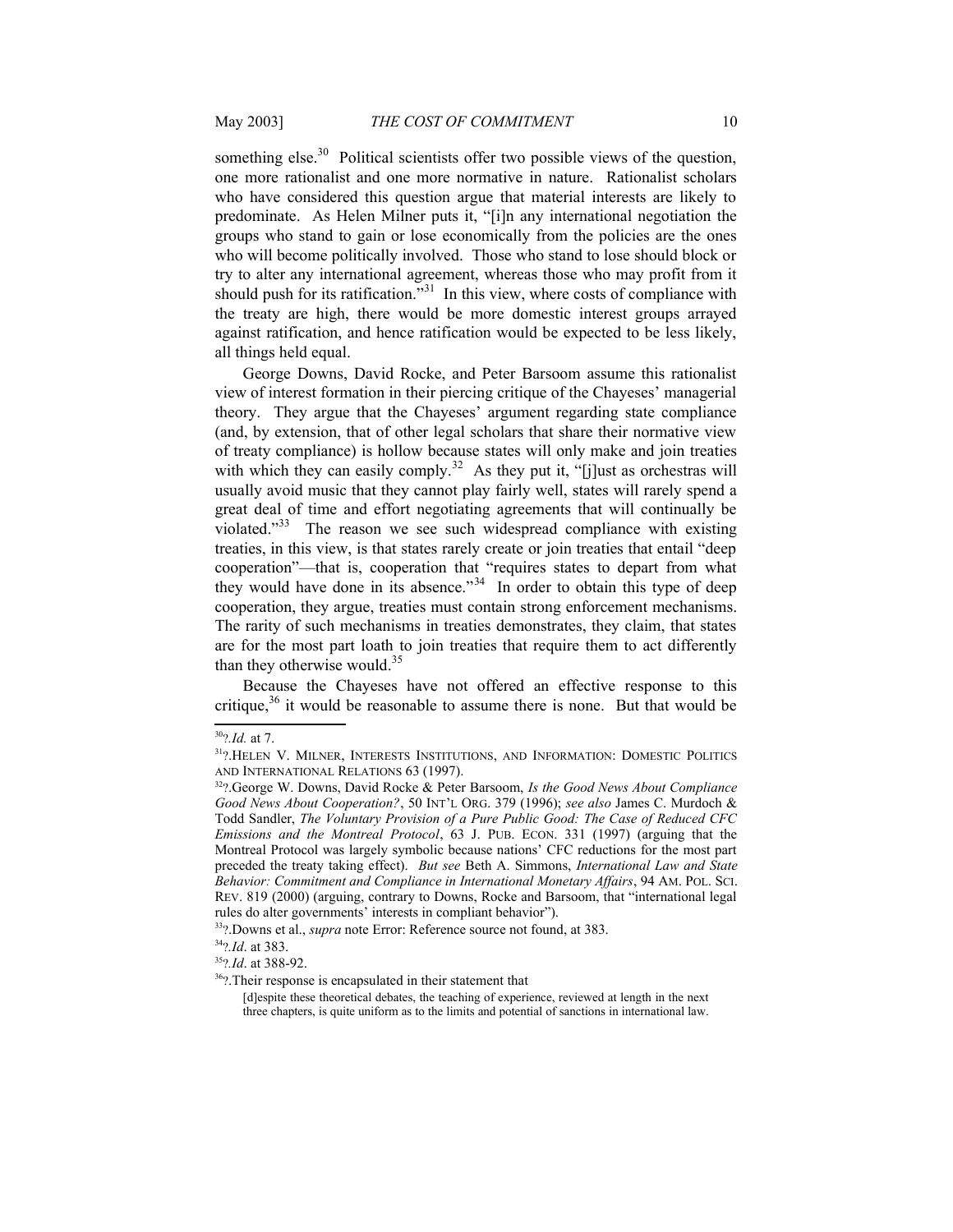wrong. The flaw in Downs, Rocke, and Barsoom's critique lies in their assumption that the Chayeses share their and other rationalists' belief that states are motivated primarily by material interests. Under such a view, states that join treaties that serve their interests would be expected to join only treaties that require them to do very little. A country considering whether to join a treaty compares its current practices with those required of it under the treaty. If the country's practices are already consistent with the requirements of the treaty, committing to the treaty entails only de minimis administrative costs. If, however, the country's practices are far out of line with the requirements of the treaty, the cost of consenting to be bound by the treaty is likely to be relatively large. The less a country's practices diverge from the requirements of the treaty, the lower the cost of compliance with the terms of the treaty and hence the greater the likelihood that a country will join.

But, as I will detail in the section that follows, if one believes instead that norms and ideas are as important in explaining state action as material interests, the Chayeses' argument cannot be reduced to a simple claim that states will commit only to treaties that require costless compliance. States will join treaties that they (or, more accurately, their constituent parts) believe in, even if such treaties may require costly compliance. In this alternative view, then, ideas are at least as important as interests in explaining treaty creation and membership.

# <span id="page-10-0"></span>C. *A Normative View: The Cost of Commitment Is Less Important than Norms*

In a normative approach to state behavior, states may join treaties that they believe to be "in their interests."<sup>[37](#page-10-2)</sup> But states' notions of what is in their interests are not determined solely by objective material facts. At least as important are states' normative commitments. A normative approach to state behavior thus suggests that countries will ratify human rights treaties if they are committed to the ideas and goals that the treaties embody, even if doing so apparently goes against the state's material interests.

Martha Finnemore, who offers a normative view of state behavior often labeled "constructivist,"<sup>[38](#page-10-3)</sup> argues that "principled concerns, morality, and individual action" are as important, if not more important, to understanding the

<span id="page-10-2"></span><sup>37</sup>?*.Id.*

<span id="page-10-1"></span>As noted, except for the UN and OAS Charters, the international system is very leery of treaty-based military and economic sanctions.

CHAYES & CHAYES, NEW SOVEREIGNTY, *supra* note [Error: Reference source not found](#page-10-1), at 32.

<span id="page-10-3"></span><sup>&</sup>lt;sup>38</sup>?.Finnemore explains, "[m]ethodologically," the theory presented in her book "is most closely related to what is coming to be called 'constructivism' in political science in that it focuses on the socially constructed nature of international politics. Rather than taking actors and interests as given, constructivist approaches problematize them, treating them as the objects of analysis." MARTHA FINNEMORE, NATIONAL INTERESTS IN INTERNATIONAL SOCIETY 3-4 (1996).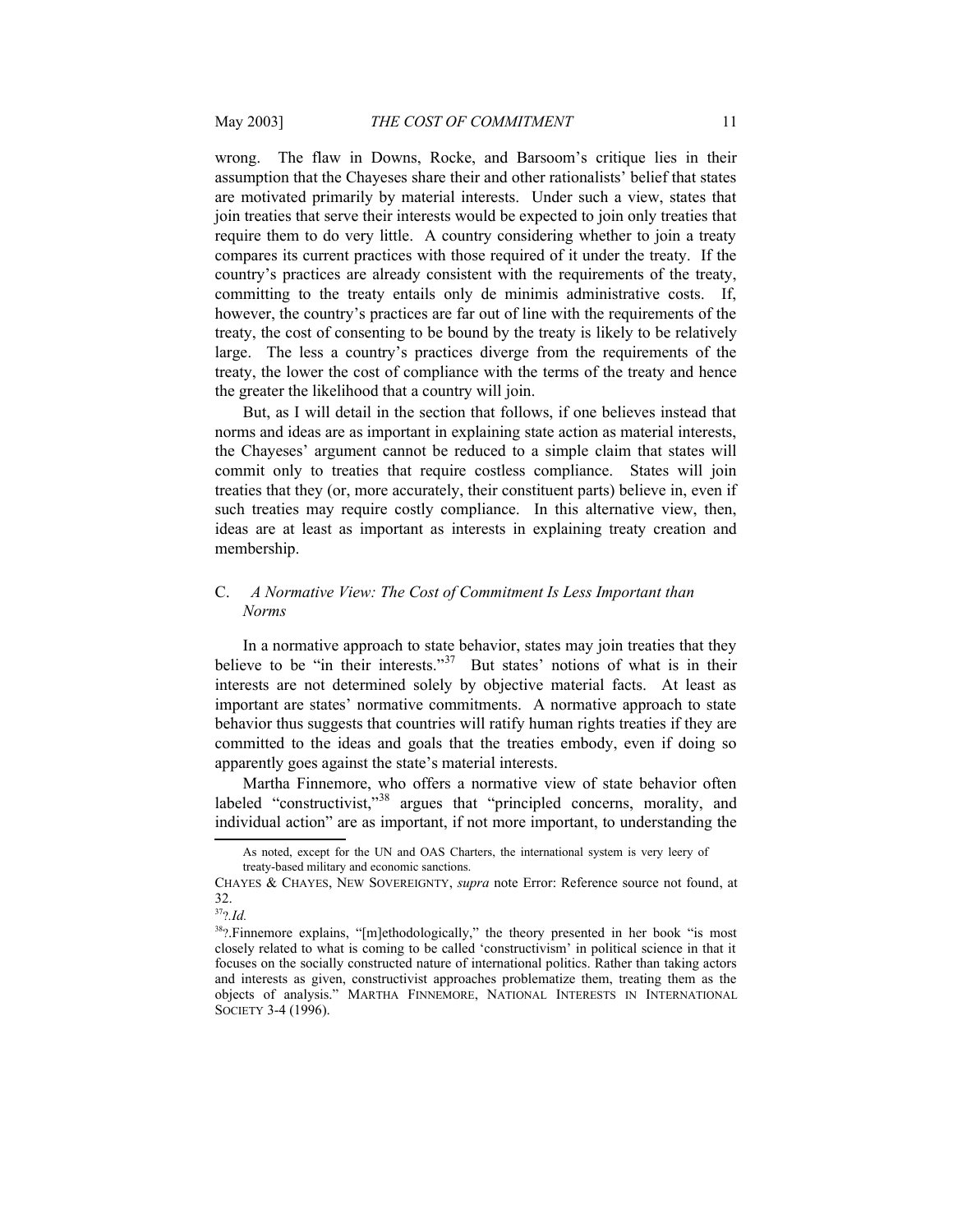motivation of domestic actors and hence of states.<sup>[39](#page-11-5)</sup> States do not come to the table with fully formed and immutable preferences, Finnemore argues. Instead, "[t]he international system can change what states *want*." Thus, international institutions change state action, "not by constraining states with a given set of preferences from acting, but by changing their preferences."<sup>[40](#page-11-6)</sup> A necessary concomitant of this argument is that material interests are not the sole source of state preferences. Indeed, in this view, what a state perceives to be in its material interest is itself constructed through the process of interaction. As Finnemore puts it, "[m]aterial facts do not speak for themselves, and attempts to make them do so have limited utility." $41$ 

Harold Koh and Kathryn Sikkink offer a related vision of state behavior. Koh argues that state behavior can be explained as a result of "transnational legal process." In this view, the process of norm internalization proceeds through three phases: Transnational actors provoke an interaction with one another, which forces an interpretation or enunciation of the norm applicable to the situation. This generates a legal rule that can then guide future interactions. Over time, repeated interactions of this form can lead to internalization of the enunciated norms through reconstitution of the interests and identities of the participants.[42](#page-11-8) Under this model, ratification of a treaty may come about as the result of an interaction between international actors. But the ratification may not, at the time it occurs, reflect the normative position of the ratifying state. Over time, however, the fact of the ratification may be used to press for further internalization of the norms it embodies.

Sikkink, writing with Finnemore about "norm emergence," likewise argues that treaty ratification can solidify or encourage the emergence of norms that guide state behavior. $43$  The creation and adoption of international law can aid in the "institutionalization" of a norm.<sup>[44](#page-11-10)</sup> As Sikkink puts it elsewhere, treaty ratification can serve as a norm-affirming event that "restates social values and norms."<sup>[45](#page-11-11)</sup> Once a substantial number of the states adopt the norm—either through adhering to a treaty or declaration affirming the norm or through more informal means—the process "tips" and a "norm" cascade will likely follow, leading to widespread adoption and, eventually, internalization of the norm.<sup>[46](#page-11-12)</sup>

<span id="page-11-5"></span><sup>39</sup>?*.Id.* at 87.

<span id="page-11-6"></span><span id="page-11-4"></span><sup>40</sup>?*.Id.* at 5-6.

<span id="page-11-7"></span><sup>41</sup>?*.Id*. at 6.

<span id="page-11-8"></span><span id="page-11-3"></span><sup>42</sup>?.Koh, *Why Do Nations Obey?*, *supra* note [Error: Reference source not found](#page-11-4); Koh, *Bringing International Law Home*, *supra* note [Error: Reference source not found;](#page-11-3) Koh, *How Is International Human Rights Law Enforced?*, *supra* note [Error: Reference source not](#page-11-2) [found](#page-11-2).

<span id="page-11-9"></span><span id="page-11-2"></span><sup>43</sup>?.Martha Finnemore & Kathryn Sikkink, *International Norm Dynamics and Political Change*, 52 INT'L ORG. 889 (1998).

<span id="page-11-10"></span><sup>44</sup>?*.Id*. at 900.

<span id="page-11-11"></span><sup>45</sup>?.Ellen L. Lutz & Kathryn Sikkink, *International Human Rights Law and Practice in Latin America*, 54 INT'L ORG. 633, 656-57 (2000).

<span id="page-11-12"></span><span id="page-11-1"></span><span id="page-11-0"></span><sup>46</sup>?.Finnemore & Sikkink, *supra* note [Error: Reference source not found](#page-11-1), at 900-04; Lutz & Sikkink, *supra* note [Error: Reference source not found](#page-11-0), at 656-57.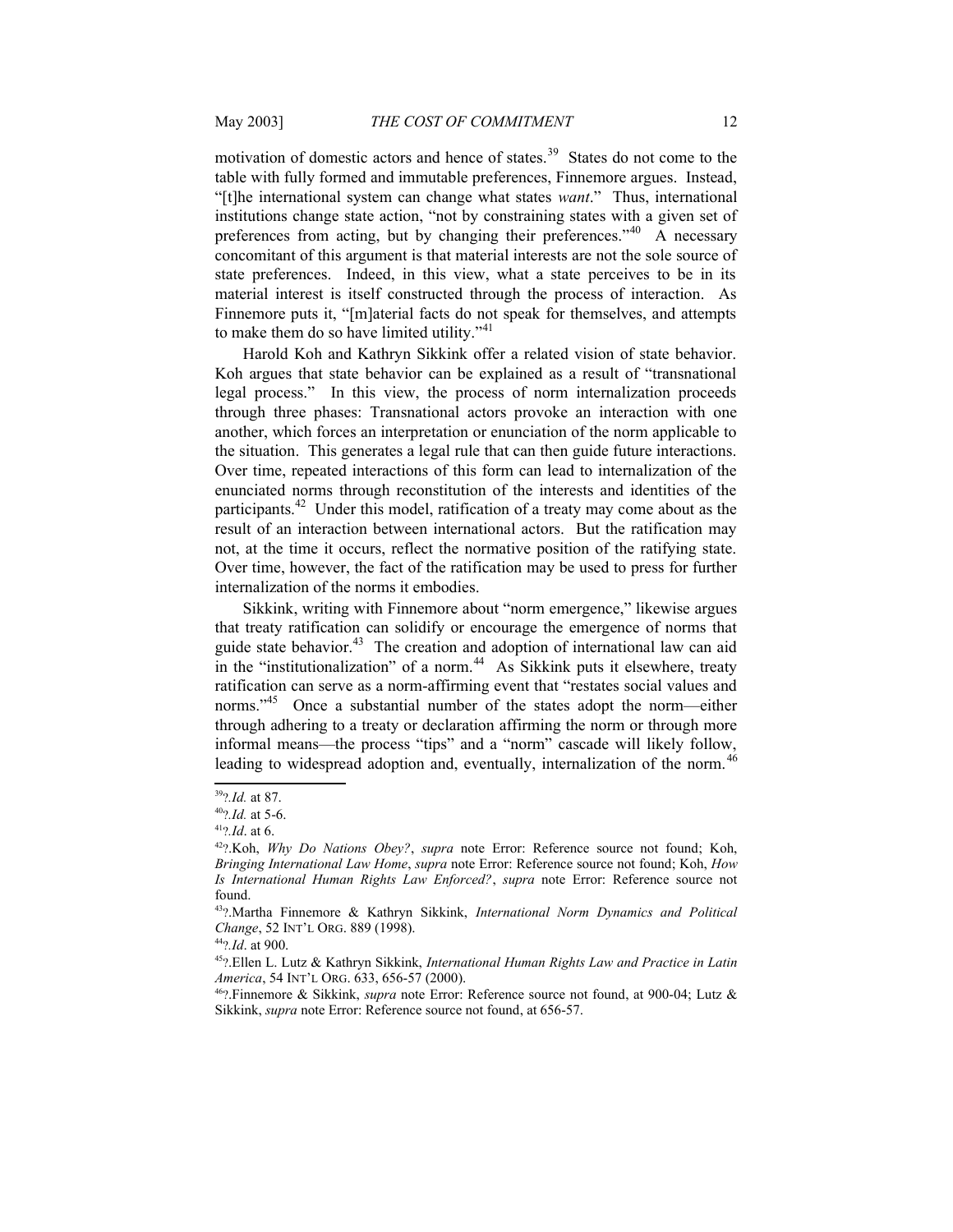As with Koh's transnational legal process model, in this view, ratification of a treaty does not necessarily indicate that the ratifying nation has internalized the norm it embodies. Rather, legalization can come earlier or later in the process. If it comes earlier, it provides additional fora and mechanisms for bringing human rights pressures to bear.<sup>[47](#page-12-1)</sup> If later, it merely solidifies and signifies the internalization of the norm.

The diverse scholars I have grouped under the "normative" label share a conviction that states will join not only treaties with which their actions already conform. States do not simply calculate the cost of complying with a treaty when deciding whether to join. They are guided primarily by their normative commitments, which are in turn shaped by transnational nongovernmental and governmental actors. As a result, prior practices (which determine the cost of compliance) help predict state ratification decisions only insofar as they reflect the country's normative commitments. A country with excellent practices prior to entry into force of a treaty may be regarded as likely to have internalized norms that are consistent with the treaty. And a country with poor practices prior to entry into force of a treaty is unlikely to have fully internalized the norms it embodies. Hence, in this view, it is not the cost of commitment that predicts state ratification decisions but rather countries' normative commitments as reflected to an imperfect degree in their practices.

The views outlined here provide specific empirical predictions regarding the relationship between the cost of committing to a human rights treaty and the likelihood that a state will join. In the most prevalent variant of the Sovereignty view, the sovereignty costs of treaty ratification are generally viewed as uniform or, at the least, randomly distributed, and hence any variation in ratification practices must be traced to differences across states in the anticipated benefits of membership. In a second variant of the sovereigntycentered view, the greater the change in practices required by the treaty, the greater the sovereignty concerns and hence the less likely a country will be to commit. In the Rationalist view, the higher the costs of compliance with the terms of a treaty, the less likely states will be to join. Hence, those states with practices that do not conform to the requirements of human rights treaties should be less likely to join than those with practices that do conform to the treaty. Finally, in the Normative view, state decisions to ratify cannot be explained simply as the result of a cost-benefit calculation. Rather, the normative commitments of state actors are often more important than material interests in explaining state decisions to consent to be bound by a treaty. This view predicts that a country's cost of conforming to a treaty is unlikely to be a strong predictor of state decisions to join. Nonetheless, because a country's human rights practices can be expected to reflect—at least to some degree—its normative commitments, a normativist would expect a country that has better practices to more readily join a human rights treaty.

<span id="page-12-0"></span>Hence, the three approaches, different as they are, suggest only two

<span id="page-12-1"></span><sup>47</sup>?.Lutz & Sikkink, *supra* note [Error: Reference source not found](#page-12-0), at 658.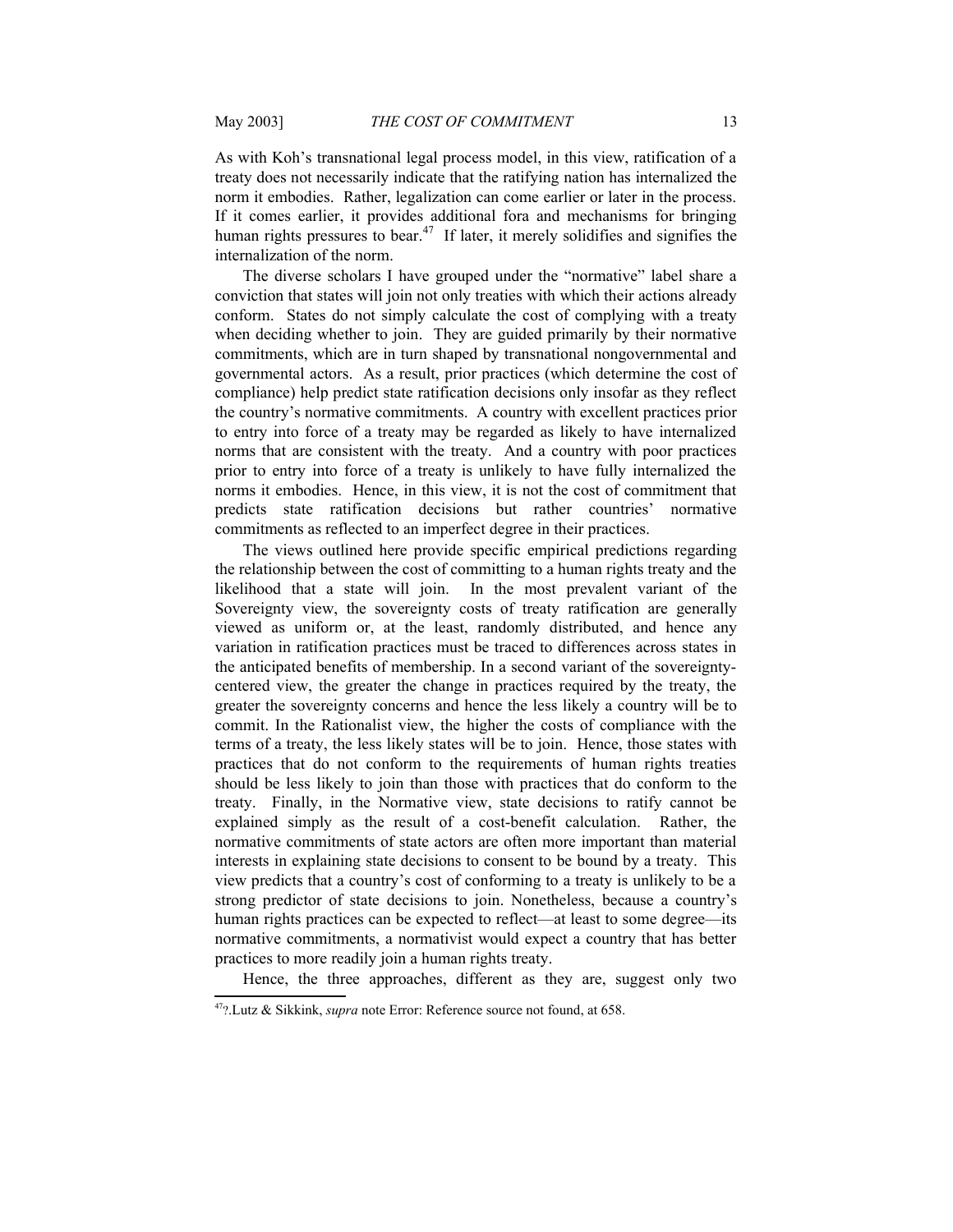possible relationships between the cost of commitment and treaty ratification. They predict that either there will be no predictable relationship between the cost of commitment and a country's ratification decision, or that a country will be less likely to join a treaty the further its practices diverge from the standard of behavior required by it. Before testing these claims, I turn in the next Part to outlining my own view of the cost of human rights treaty commitment.

#### <span id="page-13-0"></span>II. THE COST OF COMMITMENT

While each of the existing theories outlined above provides important insights into the motives of nations that chose whether or not to commit to human rights treaties, each is missing a crucial piece of the puzzle. In the area of human rights, where external enforcement tends to be minimal or nonexistent, it is necessary to take into account the process by which treaty commitments are internally enforced. Whether one approaches the issue of treaty commitment from a perspective that focuses on sovereignty costs, the costs and benefits of treaty membership, or the process of norm internalization, the internal enforcement process is an important factor that should not be overlooked.

In this Part, I argue that the cost of treaty membership varies across nations in a predictable pattern that can account in part for observed patterns of membership. For each country, there are at least two important determinants of the cost of committing. When deciding whether to ratify a treaty, a country will take into account the expected compliance costs—that is, how much the country will change its behavior as a result of the ratification. Yet because not all countries (perhaps even a minority in some cases) expect when they commit to a treaty that they will fully comply with its terms, the expected compliance costs are a function of both the extent to which a country's practices diverge from the requirements of the treaty and of the country's expectations regarding the likelihood that the costs will be realized.

As already outlined, several of the existing accounts of treaty creation and membership are consistent with the expectation that countries with worse human rights practices are less likely to join human rights treaties. The rationalist view makes this argument in terms of expected costs; it assumes that a nation will take into account how costly it would be to bring itself into compliance with a treaty when deciding whether to join, and, hence, nations with good practices will join treaties and those with poor practices will not. Normativists come to a similar conclusion, though for quite different reasons. If practices can be seen as reflective, to some extent, of normative commitments, then the less a country's practices and a treaty's requirements diverge, the more likely it is that the country has already internalized the normative commitments represented by the treaty. Hence, because normativists expect countries to be more likely to join treaties if the treaties reflect their prior normative commitments, countries with better human rights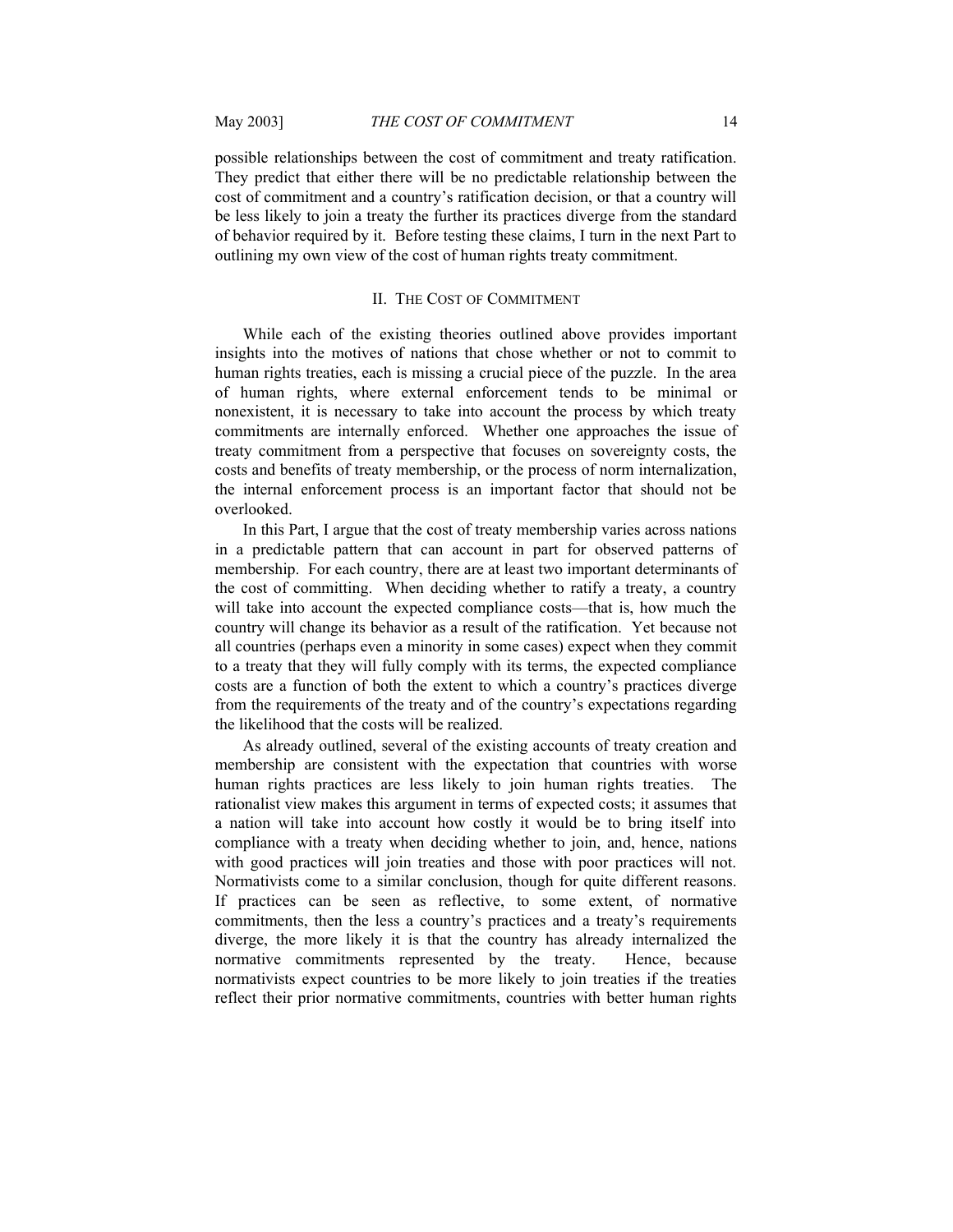practices (i.e., normative commitments consistent with those of the treaty) may be expected to be more likely to join treaties. Finally, a sovereignty-centered argument can also be made for this prediction: The better a nation's practices prior to ratification, the less significant will be the changes required of it, and, hence, the smaller the invasion of sovereignty entailed by treaty membership.

But these accounts do not help explain why countries with poor human rights practices ratify human rights treaties, in some cases as readily as countries with substantially better practices.<sup>[48](#page-14-0)</sup> That is because these accounts miss half of the picture. Countries do not simply consider the divergence between their practices and the standards set by the treaty when deciding whether to join. They also take into account the likelihood that they will actually observe the treaty commitments they have made, discounting the divergence between their practices and treaty requirements accordingly. In other words, countries considering signing or ratifying a treaty consider the total costs entailed in membership—not only the cost of complying with the treaty but the probability that the costs of complying will actually be realized.

If this portrayal is accurate, it is possible to predict specific expected patterns in countries' decisions to sign and ratify treaties. To begin with, one would expect that treaties with stronger enforcement and monitoring provisions would exhibit a pattern of ratification close to what rationalists and normativists would predict. Treaties with strong enforcement measures are ones for which the probability that the costs of membership will be realized is high for all countries. As a consequence, countries with poor human rights practices (and therefore higher costs of membership) will be less likely to join, and countries with good human rights practices (and therefore lower costs of membership) will be more likely to join.<sup>[49](#page-14-1)</sup> There is some tentative empirical evidence for this proposition. A study by Beth Simmons of country decisions to commit to Article VIII of the International Monetary Fund's Articles of Agreement—which is not enforced but violations of which are difficult to hide —indicates that those for whom compliance is likely to be easier appear to be somewhat more likely to commit.<sup>[50](#page-14-2)</sup>

<span id="page-14-0"></span><sup>48</sup>?*.See* Hathaway, *supra* note 3, at 1982-87.

<span id="page-14-1"></span><sup>&</sup>lt;sup>49</sup>?.Charles Lipson argues that informal agreements (agreements that are made by lower-level bureaucracies and that are created through more informal means of communication such as oral bargains or tacit bargains) are more flexible than treaties and hence more easily abandoned. *See* Charles Lipson, *Why Are Some International Agreements Informal?*, 45 INT'L ORG. 495, 498-501 (1991). Lipson's argument can be extended to the treaty context. Just as countries choose more or less informal agreements in particular contexts, they also choose stronger or weaker formal agreements depending on the context. The weaker agreements tend to entail greater flexibility and weaker informational requirements and are hence, like more informal agreements, easier to "break." Weaker agreements would tend to arise in areas in which countries receive little tangible gains from coordinated action or where the benefits of agreements are not exclusive to the parties. These include areas like human rights, in which the beneficiaries of agreements (those who are subject to or may be subject to human rights abuses) are third parties to the agreements, and the environment, in which there are significant free rider problems.

<span id="page-14-2"></span><sup>50</sup>?.Beth Simmons, *International Law and State Behavior: Commitment and Compliance in*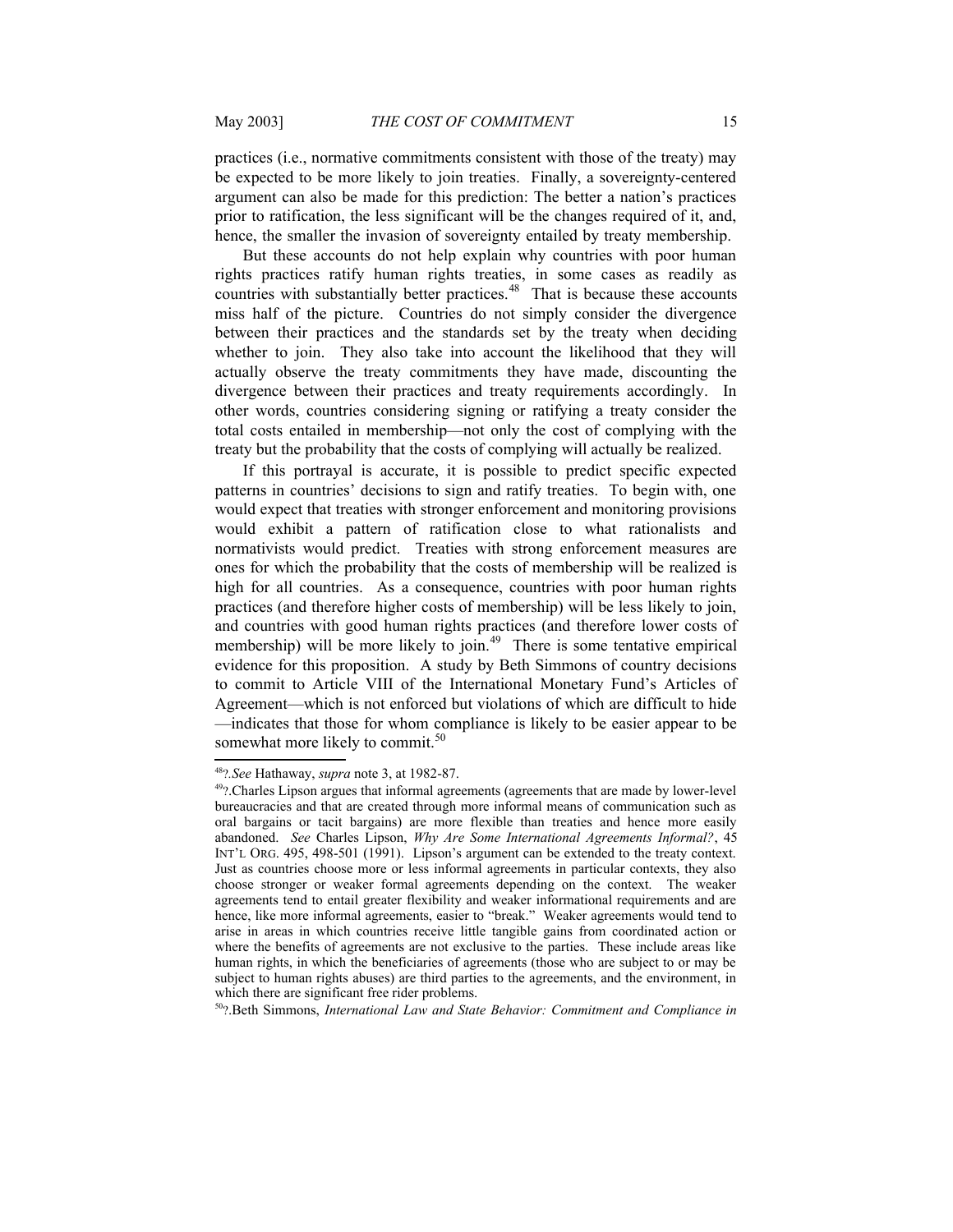For treaties with weak or nearly nonexistent enforcement provisions, however, the predictions that arise out of this approach are somewhat more complex. Even when there are few if any external incentives for a country to abide by treaty commitments, there may be internal incentives for it to do so. Many governments abide by treaty commitments not because they face sanctions from the international community if they fail to do so, but because they face likely sanctions from the domestic community. In such countries, treaty commitments are treated as law from which little or no derogation is permissible absent formal withdrawal from the treaty regime. Even small possible deviations from the treaty (or from a reasonable interpretation of the treaty) are reason for concern, as they will in all likelihood have to be addressed and remedied.<sup>[51](#page-15-0)</sup> Countries with good human rights practices (low costs of compliance) and strong internal enforcement (high probability of realizing those costs) may therefore be *less likely* to sign or ratify a treaty than one might expect if one focused only on the practices themselves. By contrast, countries with poor human rights practices (high costs of compliance) and weak internal enforcement (low probability of realizing those costs) may be *more likely* to commit to a treaty than otherwise expected.

Moreover, if countries with stronger internal enforcement are both more likely to abide by their treaty commitments and more likely to have better human rights practices ex ante, this could serve a leveling function, leading those with good human rights practices to be less likely to commit and those with poor human rights practices to be more likely to commit. In other words, if the country-to-country variation in the strength of internal enforcement is not random but instead moves in tandem with countries' human rights practices, then the hypothesized interaction between human rights practices and probability of internal enforcement leads to an otherwise surprising prediction: *Countries with better human rights practices should be more reluctant to commit to human rights treaties than otherwise expected, and countries with poor human rights practices should be less reluctant to do so than otherwise expected.*

The analysis also suggests a more specific prediction about the different propensity of democratic and nondemocratic nations to commit to human rights treaties. Democratic nations are more likely than nondemocratic nations to face internal pressure to abide by their treaty commitments. This is true in part

*International Monetary Affairs*, 94 AM. POL. SCI. REV. 819, 825 (2000) (finding that "a commitment to external liberalization is more likely under good and improving economic conditions," though the economic controls used in the analysis fell somewhat short of the traditional standards of statistical significance).

<span id="page-15-0"></span> $51$ ?.For an example of how this internal enforcement process can work, see, for example, Karen J. Alter, *The European Union's Legal System and Domestic Policy: Spillover or Backlash?*, 54 INT'L ORG. 489 (2000) (arguing that by combining victories in front of the European Court of Justice with political mobilization and pressure, private litigants in national courts and other groups have used the European legal system to force their governments to change national policies).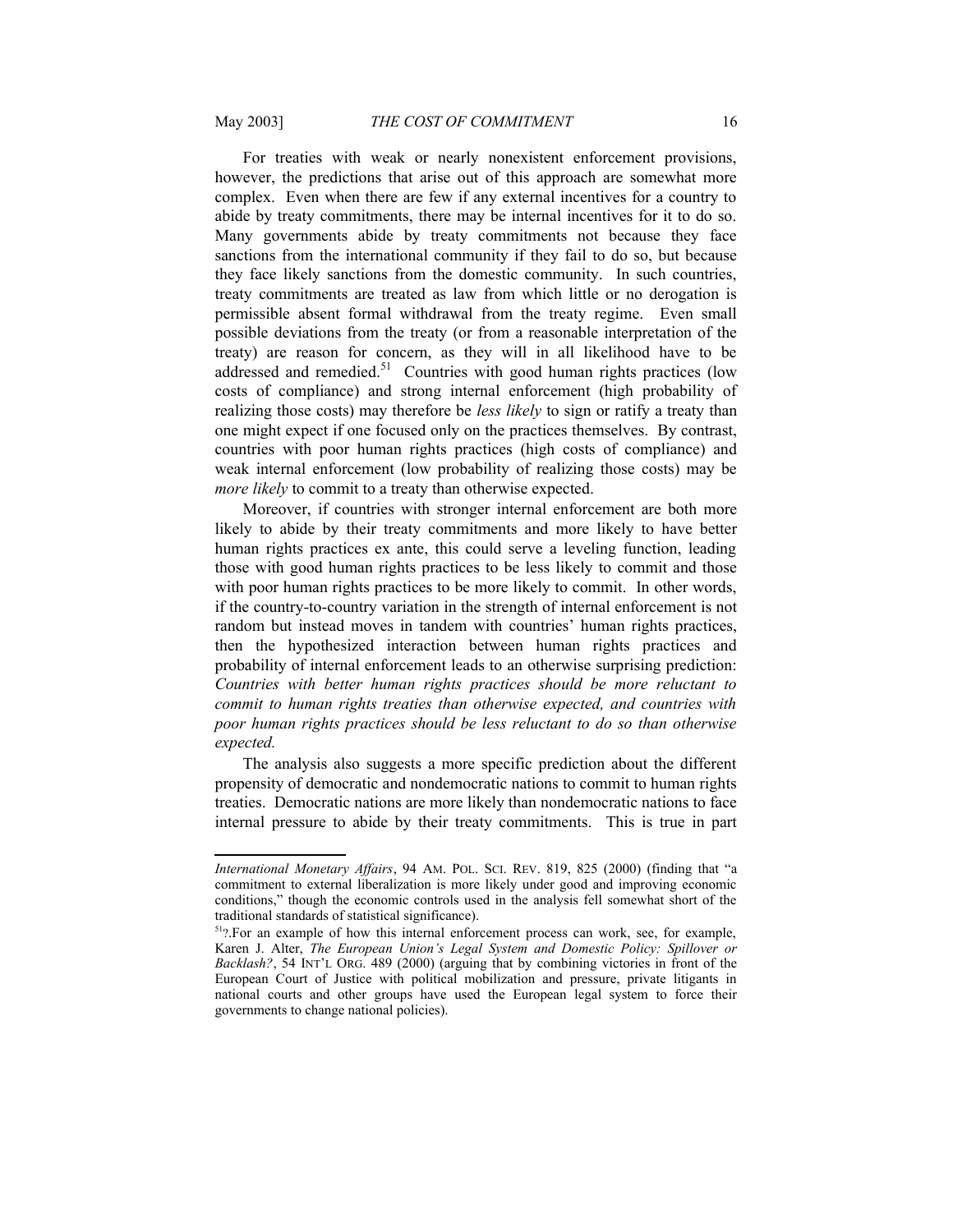because democratic nations tend to enjoy stronger rule of law than do nondemocratic nations.[52](#page-16-0) This rule of law tradition leads democratic nations to regard legal commitments—including treaties—as binding. Failure to treat them as such is likely to be viewed by many as a threat to the principles upon which the government depends for its legitimacy. Moreover, in democratic nations, there are ways for those who object to government action or inaction to publicize their views—through the free press, exercise of the right to freedom of association, and exercise of the right to freedom of speech—and to pressure the government to change its position—both by seeking the support of members of government and by bringing lawsuits against those responsible.<sup>[53](#page-16-1)</sup> And democratic nations tend to be less likely to penalize those espousing views

<span id="page-16-0"></span><sup>52</sup>?.The association between democracy and rule of law has long been noted. *See, e.g*., THE CAMBRIDGE DICTIONARY OF PHILOSOPHY 699 (Robert Audi gen. ed., 1995) (defining "rule of law" as "the largely formal or procedural properties of a well-ordered legal system [including] . . . : a prohibition of arbitrary power (the lawgiver is also subject to the laws); laws that are general, prospective, clear, and consistent (capable of guiding conduct); and tribunals (courts) that are reasonably accessible and fairly structured to hear and determine legal claims"); THEODORE J. LOWI, THE END OF LIBERALISM 128-57 (1969) (advocating "juridical democracy," which he defines as "the rule of law" operating in institutions); Mancur Olson, *Dictatorship, Democracy, and Development*, 87 AM. POL. SCI. REV. 567, 572 (1993) (asserting that rule of law is necessary for democracy); Eric Stein, *International Integration and Democracy: No Love at First Sight*, 95 AM. J. INT'L L. 489, 493 (2001) ("A modern liberal democratic state, however, requires not only free elections and majority rule but also constitutionalism (including the rule of law . . .)."). It may be fair to say that rule of law is a necessary but not sufficient condition for robust democracy. However, it must be acknowledged that the absence of political democracy does not necessarily entail the absence of rule of law.

<span id="page-16-1"></span> $53$ ?. Of course, this discussion begs the question of how best to define and measure democracy —a topic of endless debate in academic circles. *See, e.g.*, JOHN D. MAY, OF THE CONDITIONS AND MEASURES OF DEMOCRACY (1973) (cataloguing and critiquing several prior efforts at measuring democracy); ON MEASURING DEMOCRACY (Alex Inkeles ed., 1991) (providing a comprehensive analysis of the challenges inherent in measuring democracy); Kenneth A. Bollen, *Issues in the Comparative Measurement of Political Democracy*, 45 AM. SOC. REV. 370, 371-77 (1980) (discussing the controversial aspects and limitations of the then-commonly-used indices of democracy and proposing a revised index of democracy); Kenneth Bollen, *Liberal Democracy: Validity and Method Factors in Cross-National Measures*, 37 AM. J. POL. SCI. 1207, 1208-10 (1993) (examining the definition and measurement of liberal democracy). In this Article and elsewhere, I use the best available comprehensive data on democracy, which defines democracy as "general openness of political institutions," which in turn is defined as an amalgam of competitiveness of executive recruitment, openness of executive recruitment, regulation of executive recruitment, constraints on the chief executive, regulation of political participation, and competitiveness of political participation. *See* Monty G. Marshall & Keith Jaggers, Polity IV Project: Political Regime Characteristics and Transitions, 1800-2000, *at* http://www.bsos.umd.edu/cidcm/inscr/polity/index.htm (last visited Feb. 14, 2003) (including a description of variables and a link to the data set). The Polity Project defines democracy on a scale of 0 (low) to 10 (high). The scale is constructed additively using coded data on six separate variables: competitiveness of executive recruitment, openness of executive recruitment, regulation of executive recruitment, constraints on the chief executive, regulation of political participation, and competitiveness of political participation. Polity IV Dataset Variables List, *at* http://www.bsos.umd.edu/cidcm/inscr/polity/index.htm (last visited Mar. 12, 2002).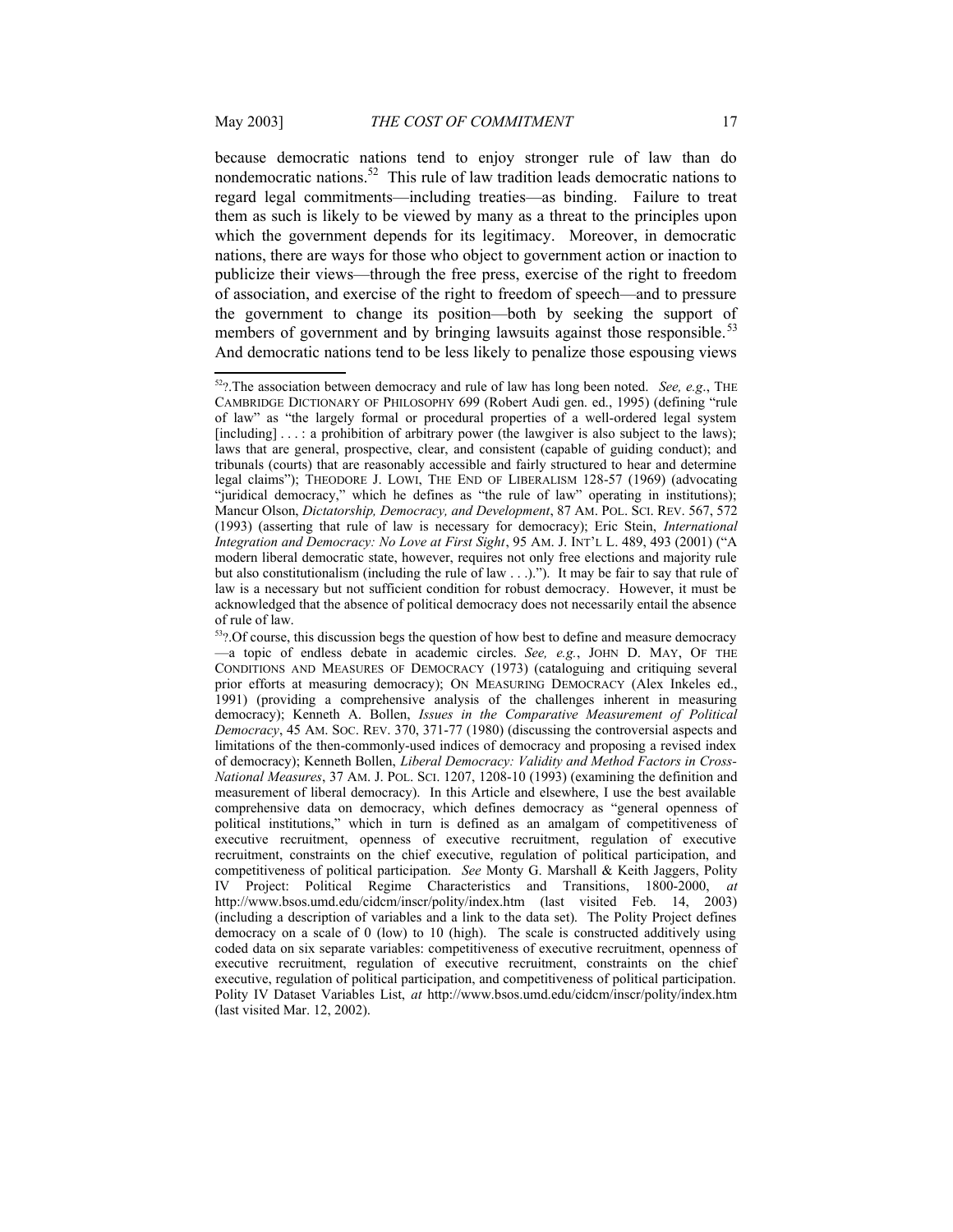unfavorable to the government. As a consequence, human rights nongovernmental organizations (NGOs) are likely to be more active in democratic nations than they often can be in less democratic nations. Hence, while the measure of democracy used herein is certainly not a perfect measure of internal enforcement of human rights treaties, it is likely to be correlated (albeit imperfectly) with the presence of mechanisms that permit internal enforcement.

If, as I have argued, democracies are likely to engage in stronger internal enforcement of treaty commitments than nondemocracies, then there are predictable differences in the cost of commitment across identifiable groups of nations. Democracies, with their relatively strong internal enforcement, face a higher overall cost of commitment if their human rights practices are worse. This is because, while there is little external enforcement of the treaty commitments, there may be substantial internal enforcement—litigation, lobbying, media exposure—that makes noncompliance difficult.<sup>[54](#page-17-2)</sup> Moreover, human rights NGOs can operate relatively freely in democracies and therefore are able to focus attention on practices that are the subject of treaty commitments.<sup>[55](#page-17-3)</sup> Indeed, there is clear evidence that human rights treaty commitments are more effective (and hence more costly) in democracies than in other nations.<sup>[56](#page-17-4)</sup>

Nondemocracies, on the other hand, with their comparatively meager internal enforcement of treaty commitments, are likely to face relatively small costs of commitment even if their human rights practices are poor. For such nations, not only is there relatively little external enforcement of the human rights treaty commitments, there also tends to be relatively little internal enforcement. The activities of human rights NGOs tend to be more restricted in nondemocratic nations, where freedom of association and the generation and dissemination of information that is unflattering to the government tends to be

<span id="page-17-2"></span><sup>&</sup>lt;sup>54</sup>?.For a description of how such pressures have been brought to bear in the United States in a very different context (trade), see Oona A. Hathaway, *Positive Feedback: The Impact of Trade Liberalization on Industry Demands for Protection*, 52 INTL ORG. 575 (1998).

<span id="page-17-3"></span><span id="page-17-1"></span><sup>55</sup>?*.See, e.g*., Thomas Risse & Kathryn Sikkink, *The Socialization of International Human Rights Norms Into Domestic Practices: Introduction*, *in* THE POWER OF HUMAN RIGHTS 33 (Thomas Risse, et al eds. 2001) (proposing a "spiral model" of human rights change in which domestic and international NGOs both play a leading role in the process by which internationally established norms affect domestic policy); Koh, *Bringing International Law Home*, *supra* note [Error: Reference source not found](#page-17-1), at 649 (arguing that "transnational issue networks," which include both domestic and international NGOs, are important to the process of norm internalization). Of course, the presence of human rights NGOs may lead not only to greater internal enforcement but also to greater pressure to ratify human rights treaties—pressure to which democratic governments are more likely to be susceptible than nondemocratic governments. Hence, the greater presence of human rights NGOs in democratic nations may create pressure both for and against ratification: for ratification because of the NGOs' pressure on democratic institutions to ratify and against ratification because their strong presence means that ratification will be followed by internal pressure for enforcement.

<span id="page-17-4"></span><span id="page-17-0"></span><sup>56</sup>?*.See* Hathaway, *supra* note [Error: Reference source not found](#page-17-0), at 1997-2000.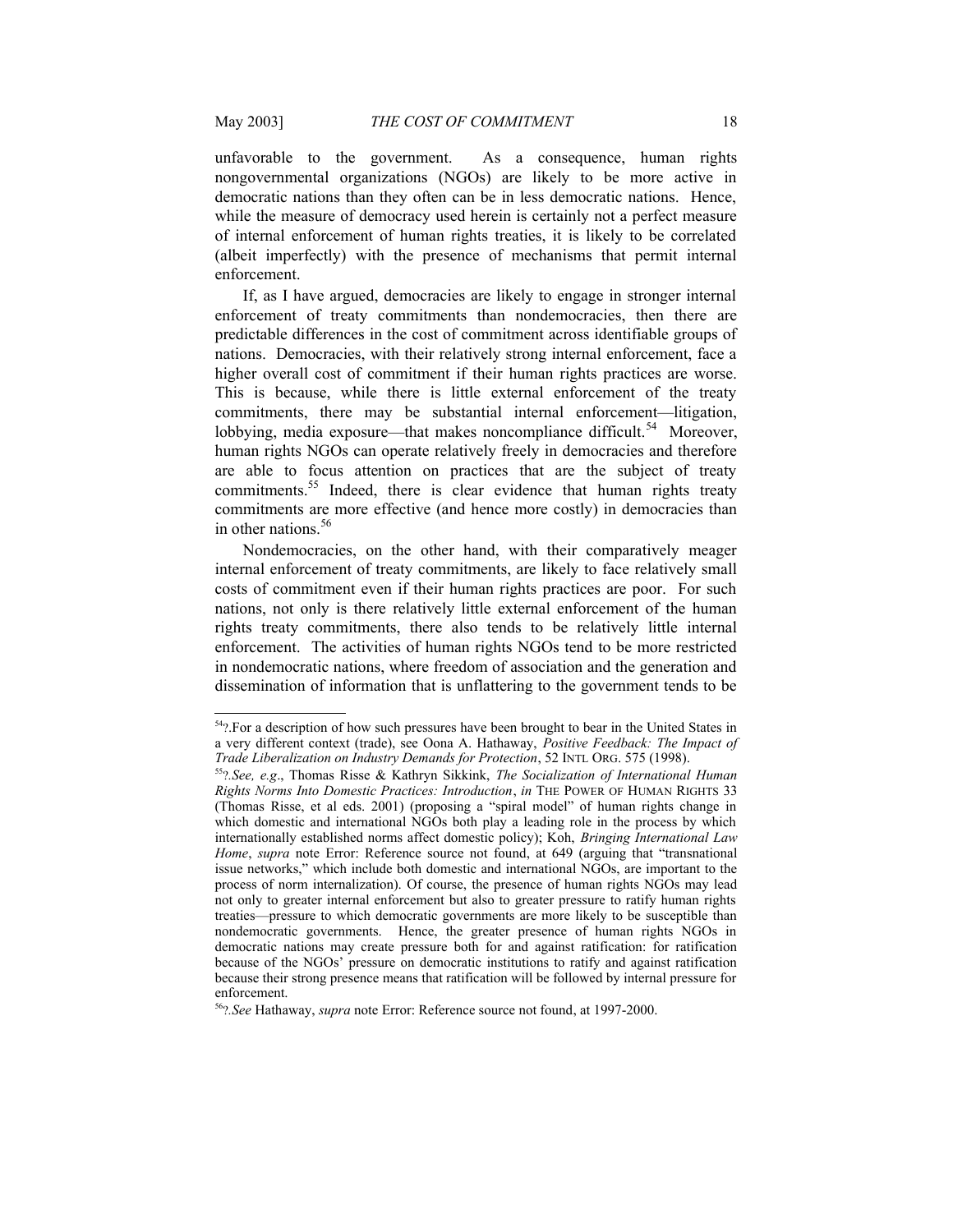less well protected. And there are likely to be fewer avenues available for bringing political or legal pressure to bear on the government to comply with treaties. Hence, noncompliance (and treaty membership) can be relatively costfree. The evidence supports this supposition: in my study of the effects of human rights treaties on countries' human rights practices, I found no evidence that countries that ratify human rights treaties have better practices than otherwise expected (with the exception, of course, of fully democratic nations). $57$ 

Indeed, in some cases, nations might even benefit from ratifying a treaty that entails little or no external enforcement. If, as I suggested in an earlier article,<sup>[58](#page-18-2)</sup> countries that ratify treaties sometimes experience a diminution in the pressure for real improvements in human rights practices, then commitment to a treaty can offer a tangible benefit: the external appearance of improvement without the costs associated with actually improving human rights practices. In nations in which there tends to be little or no *internal* pressure for enforcement of the treaty commitments—such as nondemocratic nations—this benefit is unaccompanied by any substantial costs. This makes it possible for the nation to engage in disingenuous expression of commitment to the norms embodied in the treaty by ratifying the treaty with no intention of complying. This is of course not to say that ratification of human rights treaties by nondemocracies even those with poor human rights practices—is always disingenuous and is never followed by improvements in practices. It simply means that this is more likely than in democratic nations, where ratification without action is more difficult. Hence, nondemocratic nations with worse human rights practices may not only be no less likely to commit to a human rights treaty than nondemocratic nations with better practices, they may even be *more* likely to do so. The same is unlikely to be true of democratic nations.

This does not mean, of course, that democratic nations as a whole will be less likely to join human rights treaties than nondemocratic nations. To the contrary, there are many reasons to believe that democratic nations will be more likely to join human rights treaties than will nondemocratic nations.<sup>[59](#page-18-3)</sup> To begin with, democratic nations are more likely to have better human rights practices.<sup>[60](#page-18-4)</sup> Hence, to the extent that those with better human rights practices are more likely to join human rights treaties,  $61$  democracies should be more

<span id="page-18-1"></span><sup>57</sup>?.*See id.* at 1989-2002.

<span id="page-18-2"></span><sup>58</sup>?.*See id.* at 2006-09.

<span id="page-18-3"></span><sup>59</sup>?.Laurence Helfer and Anne-Marie Slaughter make the related argument that "[p]olitical regimes in which the rule of law is a paper promise will be less likely to produce institutions or individuals willing to privilege supranational legal rules over claims of national interest." Laurence R. Helfer & Anne-Marie Slaughter, *Toward a Theory of Effective Supranational Adjudication*, 107 YALE L.J. 273, 334 (1997).

<span id="page-18-4"></span><span id="page-18-0"></span><sup>60</sup>?*.Compare* Hathaway, *supra* note [Error: Reference source not found](#page-18-0), at 1977 (showing human rights practice levels of the group of all nations), *with id*. at 1980 (showing human rights practice levels of democratic nations).

<span id="page-18-5"></span><sup>61</sup>?*.See infra* Tables 2-5.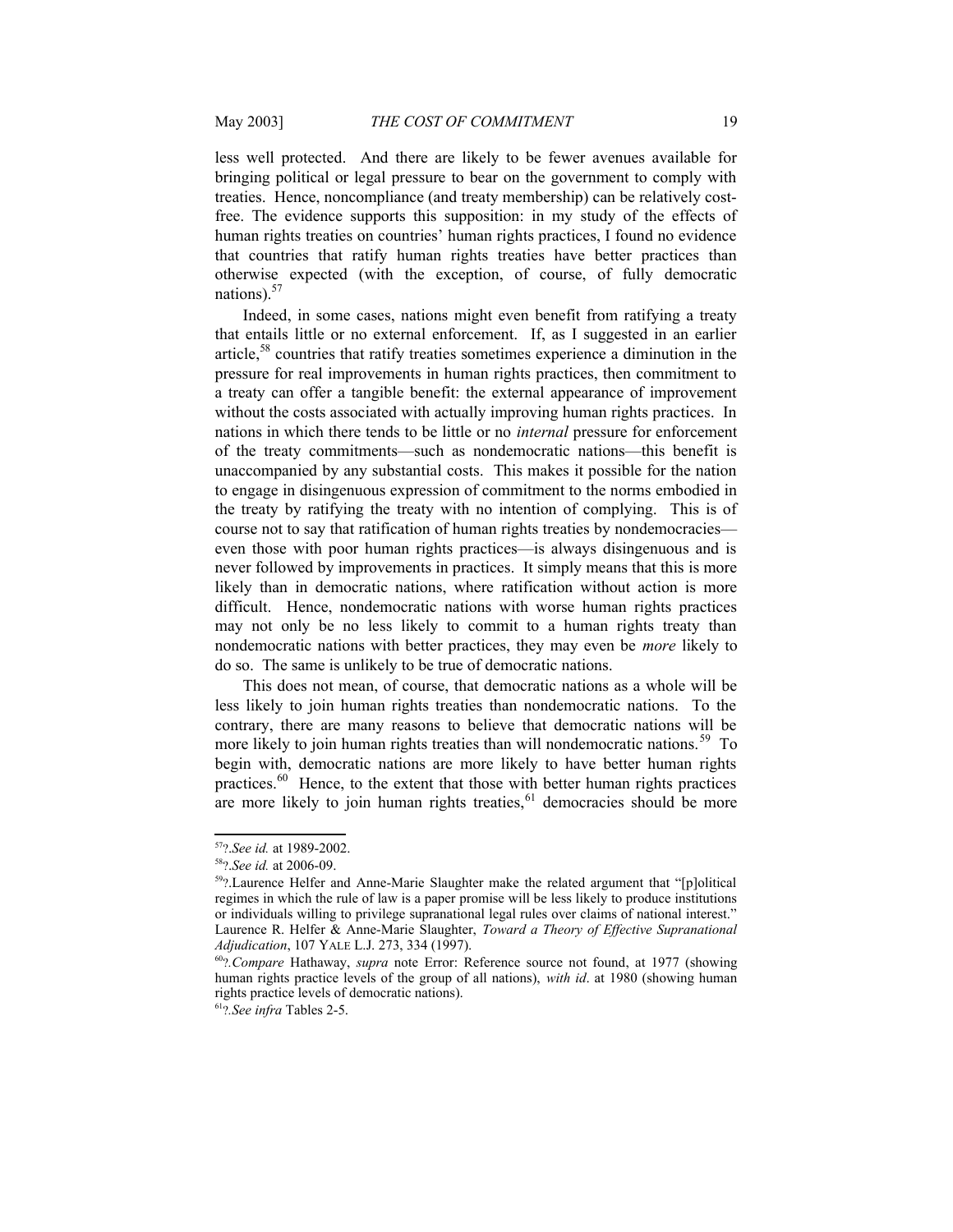likely to join than nondemocracies, all else being equal.

Even holding practices constant, there are reasons to expect that democracies will be more likely to join human rights treaties than nondemocracies. First, human rights NGOs are likely to be more plentiful and more active in democratic nations, where political conditions are more conducive to their activities. Such NGOs can be expected to incite pressure for the country to commit to human rights treaties. Moreover, the democratic form of government is built upon a foundation that is wholly consistent with and, indeed, based upon the principle that forms the basis for the majority of human rights treaties: that individuals have rights that must be protected against incursion by the state. $62$  Democracies are also more likely to exhibit a commitment to rule of law, which is a cornerstone of both the democratic form of government and much of human rights law. $63$  This normative consistency between democracy and human rights provides further reason to expect that democracies will ratify treaties at higher rates than nondemocracies, even if their human rights practices are no better.<sup>[64](#page-19-5)</sup>

I also do not mean to suggest that democratic nations with poor human rights practices will never ratify human rights treaties. Democratic nations with poor human rights practices will undoubtedly have high costs of commitment. And this will dampen their willingness to join treaties considerably. But there may be other reasons that such nations will nonetheless join. For instance, such democratic nations may be willing—indeed eager—to improve their human rights practices. Particularly if the regimes are newly democratic (measured below as regimes in place fewer than ten years), they may seek to bind themselves and their successors to abide by human rights norms.<sup>[65](#page-19-6)</sup> They might therefore ratify human rights treaties even though their practices are out of step

<span id="page-19-3"></span> $62$ ?. This is the so-called "negative rights" view of human rights, as opposed to the "positive" rights" view. Traditional "negative rights" include civil and political rights such as freedom of the press or, more generally, freedom from interference with life, liberty, and property, whereas traditional "positive rights" are economic and social rights, such as rights to a minimum standard of living, education, housing, health care, and the like. *See, e.g*., Bowers v. DeVito, 686 F.2d 616, 618 (7th Cir. 1982) (Posner, J.) ("The Constitution is a charter of negative liberties; it tells the state to let people alone; it does not require the federal government or the state to provide services, even so elementary a service as maintaining law and order."); Philip Alston, *A Third Generation of Solidarity Rights: Progressive Development or Obfuscation of International Human Rights Law*, 29 NETHERLANDS INT'L L. REV. 307 (1982) (discussing "third generation" rights, which seek to secure the welfare of communities or peoples rather than individuals).

<span id="page-19-4"></span><span id="page-19-2"></span><span id="page-19-1"></span><sup>63</sup>?*.See supra* note [Error: Reference source not found](#page-19-2); *see also* Helfer & Slaughter, *supra* note [Error: Reference source not found.](#page-19-1)

<span id="page-19-5"></span><span id="page-19-0"></span><sup>64</sup>?.Andrew Moravcsik makes a somewhat different claim regarding democracies' propensity to join human rights treaties. He argues that established democracies can be expected to ally with dictatorships and transitional regimes in opposition to reciprocally binding human rights enforcement, *see* Moravcsik, *supra* note [Error: Reference source not found](#page-19-0), at 219- 220, and that newly established democracies will be the strongest advocates for such regimes, *id*. at 220.

<span id="page-19-6"></span><sup>65</sup>?*.See id.*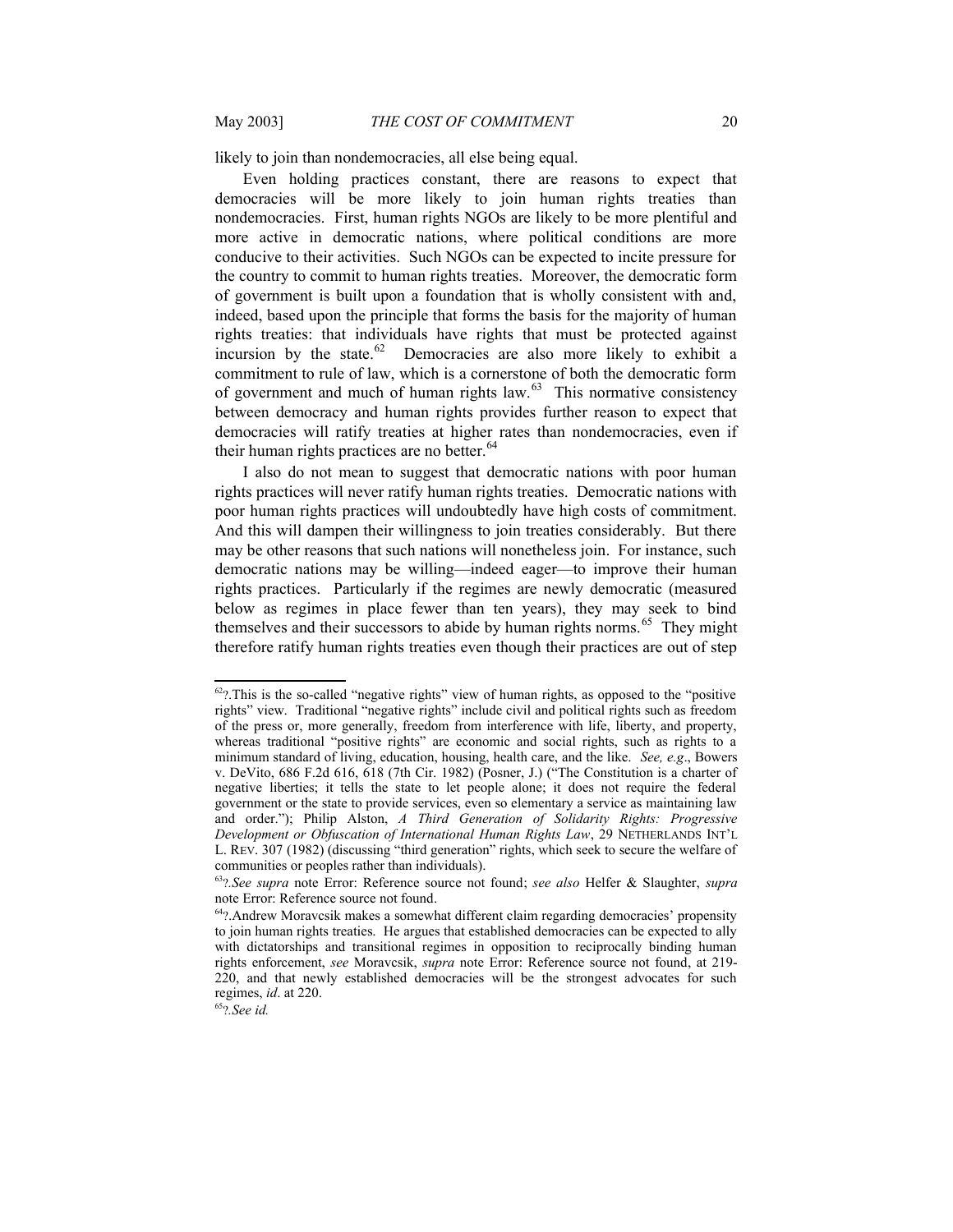with the treaties' requirements.

This analysis thus yields a set of predictions regarding country decisions to commit to human rights treaties: *Although democratic nations as a whole will be more likely to commit to human rights treaties than nondemocratic nations, democratic nations with poor human rights practices will be less likely than democratic nations with good human rights practices to join human rights treaties. By contrast, nondemocratic nations with worse human rights practices will be not much less likely—and perhaps even more likely—to commit than nondemocratic nations with better human rights practices.*

My analysis suggests a relationship between the cost of committing to human rights treaties and countries' decisions to commit that varies substantially from the predictions of existing accounts of state behavior. The existing accounts suggest that either there will be little or no relationship between the cost of commitment and a country's ratification decisions or that the further a country's human rights practices diverge from the standard of behavior required in a human rights treaty, the less likely it will be to join. My account, by contrast, suggests, first, that while countries with good human rights practices may be more likely to join human rights treaties than those with worse human rights practices, this difference will not be as large as the existing accounts would lead us to expect. My account also gives rise to different claims regarding democratic and nondemocratic nations' propensities to join human rights treaties. Although I predict that democratic nations as a whole will be more likely to commit to human rights treaties than nondemocratic nations—a claim few scholars would dispute—I also predict that the further a democratic nation's human rights practices diverge from the standards set by a treaty, the less likely it will be to join. The opposite is true, I claim, of nondemocratic nations: Nondemocratic nations whose human rights practices diverge further from a treaty's standards will be no less likely—and may even be more likely—to commit than those whose human rights practices diverge less.

Before proceeding to the evidence, I pause to once again to note what this article does and does not do. This article provides insight into the cost of committing to human rights treaties and how those costs affect countries' decisions to sign or ratify the treaties. By focusing entirely on the cost of committing to human rights treaties, I certainly do not mean to suggest that this is the only factor in countries' decisions to join or not join human rights treaties. There are a variety of factors that likely influence countries' decisions that I do not address in this article, including government stability, level of democracy, duration of the regime, openness of the economy, aid dependency, type of government, rule of law, and the regional rate of ratification. <sup>[66](#page-20-1)</sup> Perhaps most important among those issues not discussed herein are the beneficial reputational effects of decisions to join a treaty regime and the likely negative

<span id="page-20-1"></span><span id="page-20-0"></span><sup>66</sup>?.All of these factors are discussed and assessed in Hathaway, *supra* note [Error: Reference](#page-20-0) [source not found.](#page-20-0)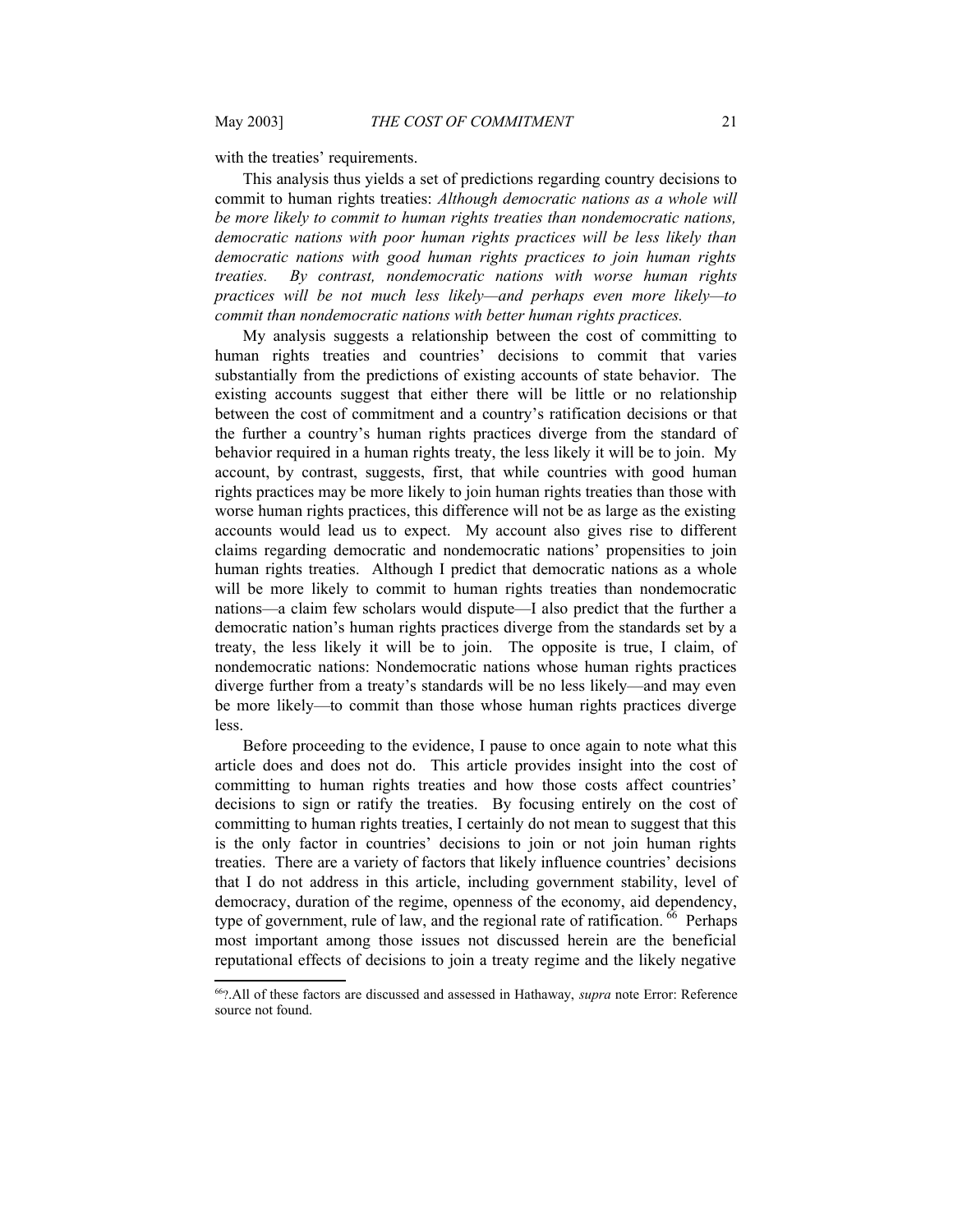reputational effects of being exposed as a non-complying ratifier.<sup>[67](#page-21-2)</sup> This article puts all these issues to one side to focus on a small set of factors relating only to the cost of committing to a human rights treaty. The purpose of the evidentiary assessment below, therefore, is not to suggest that the issues discussed in this article can provide a complete explanation of countries' decisions to join human rights treaties. It is instead intended only to help us assess the plausibility of the theory of the cost of commitment offered herein: If it is consistent with the evidence while existing theories are not, then this, I argue, lends it some credence.

#### <span id="page-21-1"></span>III. THE EVIDENCE: A PRELIMINARY ASSESSMENT

The true test of each of the above theoretical claims regarding when and how the costs of commitment will affect state decisions to commit to treaties is the ability of each to explain what actually happens in the world. Which of the above theoretical approaches to the cost of commitment best helps us predict and explain state behavior? Although the evidence I present here is far from conclusive, it provides a window into the complex relationship between treaty commitment and state characteristics and behavior. This glimpse, however incomplete, allows us to begin the project of assessing the relative strength of the competing explanations outlined in the preceding sections.

What this evidence suggests will strike many as surprising. States often fail to act as proponents of existing accounts of state behavior would expect. The sovereignty- and norm-focused claims that the costs of commitment provide no insight into state decisions to commit to treaties appear to be refuted by findings of a set of consistent relationships between the cost of commitment and countries' ratification decisions. Moreover, although at the aggregate level there is a weak negative relationship between countries' human rights ratings and their propensity to commit to treaties, it is not nearly as strong as several of the existing theoretical accounts suggest it ought to be. Hence, the two predictions of the existing approaches appear to be at best very weakly supported by the empirical evidence. By contrast, predictions that take into account the propensity of nations to engage in internal enforcement of their human rights treaty commitments appear more successful at explaining and predicting nations' decisions to commit.

#### <span id="page-21-0"></span>A. *Aggregate Evidence*

I begin my empirical analysis at the aggregate level. Do countries with better human rights ratings ratify at higher levels than those with poorer ratings?<sup>[68](#page-21-3)</sup> (In this Part, I refer to human rights "ratings" when discussing my

<span id="page-21-2"></span><sup>67</sup>?*.See id.*

<span id="page-21-3"></span><sup>68</sup>?.In this Article, I look only at whether a country has signed or ratified a treaty or has agreed to be bound by additional enforcement mechanisms attached to the treaty. I do not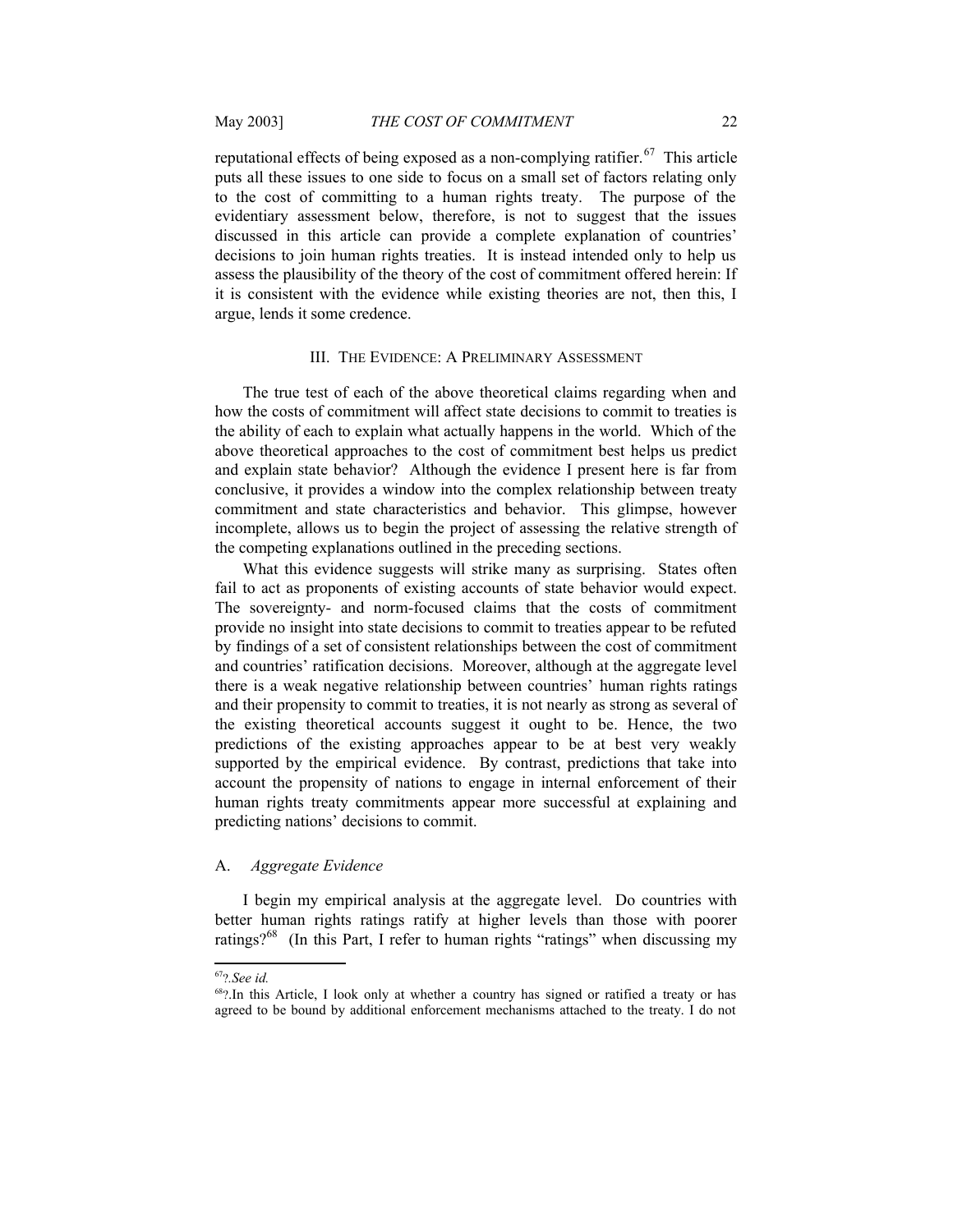empirical results to reflect the fact that the data used in this article to measure countries' fair trial, genocide, civil liberty, political representation of women, and torture practices reflect the best available information on countries' human rights practices but nonetheless may not perfectly reflect countries' actual practices.<sup>[69](#page-22-2)</sup>) The evidence suggests they sometimes do, but at only marginally higher levels. Table 1 compares the ratification rate of country-years (hereinafter referred to with the shorthand "countries") that have better ratings with countries that have poorer ratings for four universal treaties and two optional treaty provisions that require a separate commitment decision. The first column lists the treaty under examination, the second and third show the comparative rates of ratification of that treaty among countries with better ratings and among those with worse ratings, and the third and fourth columns note the difference of means, with the standard error in parentheses, and the area of human rights on which the practice measures are based.

| Treaty       | Ratification   | Ratification  | Difference of        | Human       |
|--------------|----------------|---------------|----------------------|-------------|
|              | of<br>Rate     | of<br>Rate    | Means                | Rights      |
|              | Country-Years  | Country-      |                      | Metric $70$ |
|              | with<br>Better | Years<br>with |                      |             |
|              | Ratings        | Worse         |                      |             |
|              |                | Ratings       |                      |             |
| Convention   | 41%            | 47%           | $.06(.023)$ **       | Torture     |
| Against      |                |               |                      |             |
| Torture      |                |               |                      |             |
| Article 22   | 22%            | 6%            | $-16$ (.014)**       | Torture     |
| Genocide     | 48%            | 38%           | $-.10(.06)$          | Genocide    |
| Convention   |                |               |                      |             |
| Convenant    | 71%            | 64%           | $-0.07$ $(0.02)$ **  | Fair Trial  |
| on Civil and |                |               |                      |             |
| Political    |                |               |                      |             |
| Rights       |                |               |                      |             |
| Optional     | 43%            | 35%           | $-0.09$ $(0.021)$ ** | Fair Trial  |
| Protocol     |                |               |                      |             |
| Convention   | 65%            | 55%           | $-10(.02)$ **        | in<br>Men   |

<span id="page-22-0"></span>

| TABLE 1: COMPARATIVE COMMITMENT |  |
|---------------------------------|--|
|---------------------------------|--|

take into account any reservations, understandings, or declarations the country may have made in the course of ratifying the treaty. I do this both because quantifying reservations in a consistent way would be extremely difficult and because a reservation to a treaty is only valid if it does not defeat the object and purpose of the treaty. Vienna Convention on the Law of Treaties, opened for signature May 23, 1969, art. 19, S. EXEC. DOC. L, 92-1, at 16 (1971), 1155 U.N.T.S. 331, 336-37. A reservation that falls within this limitation ought not significantly affect the reserving country's human rights practices covered by the treaty. <sup>69</sup>?*.See* Hathaway, *supra* note [Error: Reference source not found](#page-22-1), at 1963-76.

<span id="page-22-3"></span><span id="page-22-2"></span><span id="page-22-1"></span><sup>70</sup>?.For more detailed information on each human rights metric, see Appendix B.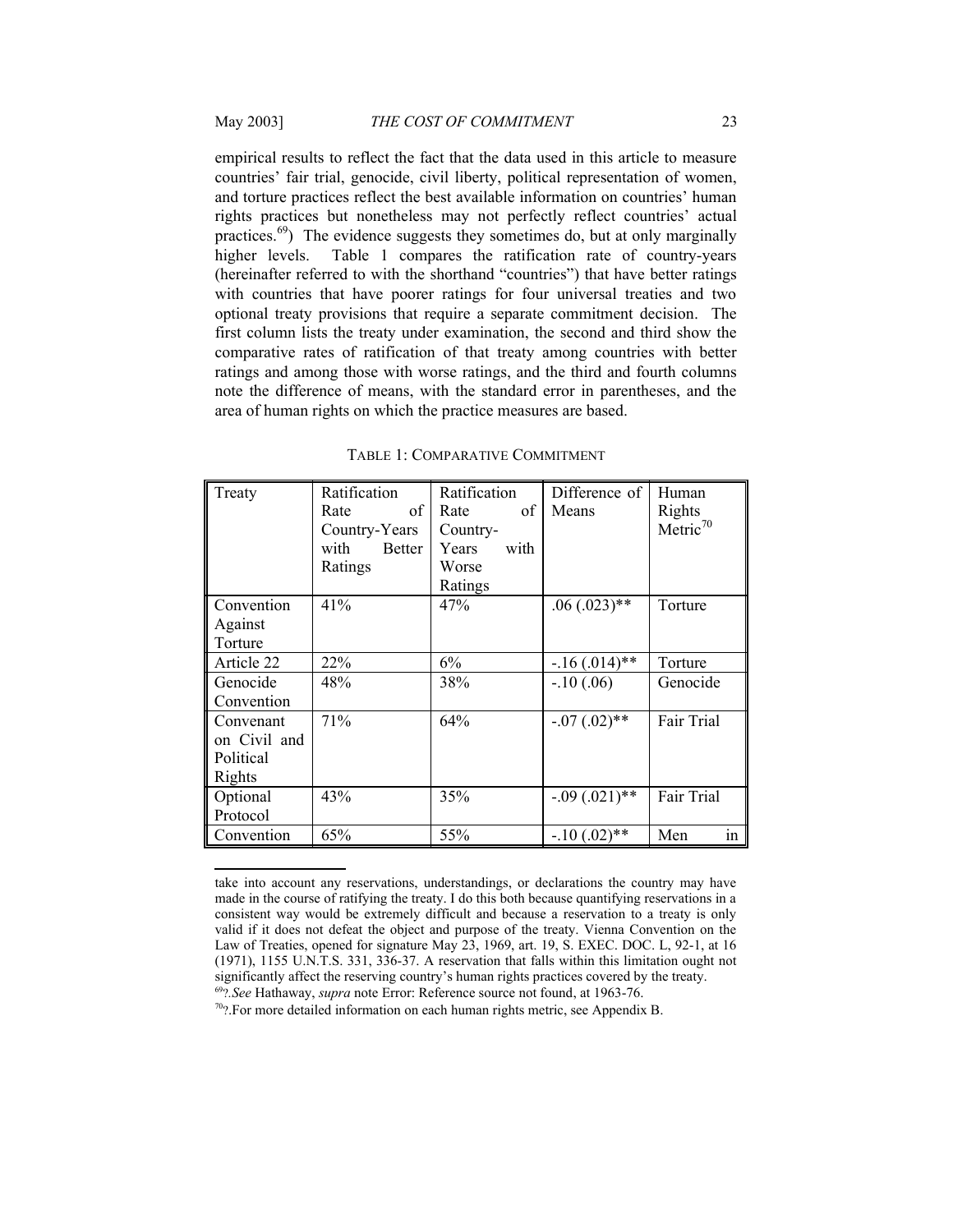| Political                 |  | Parliament |
|---------------------------|--|------------|
| ΟĪ                        |  |            |
| on Pol<br>Rights<br>Women |  |            |

\* Significant at 95% level.

\*\* Significant at 99% level.

This aggregate data demonstrates that the average ratification rate for countries that have better ratings is usually higher than among those in which ratings are poorer, but less often and by less than predicted by traditional accounts.<sup>[71](#page-23-1)</sup> In only two of the four treaties (ignoring for the moment the Optional Protocol to the International Covenant on Civil and Political Rights and Article 22 to the Convention Against Torture) is the average ratification rate of countries with better ratings higher than for those with lower ratings. In the remaining two treaties, countries with worse ratings are more likely to join or the difference between the ratification rate of those with better and worse ratings is not statistically significant. Forty-one percent of countries in which there were no more than some or occasional allegations or incidents of torture had ratified the Convention Against Torture, whereas 47% of those where torture is common or prevalent had ratified.<sup>[72](#page-23-2)</sup> Similarly, 48% of countries with better fair trial ratings had ratified the Genocide Convention at the time, whereas 38% of those with worse ratings had ratified the Covenant—again a difference that is small and statistically insignificant.

When the ratification rates of countries with better ratings are higher than those of countries with poorer ratings by a statistically significant amount, the absolute differences are smaller than traditional accounts would suggest. Sixtyfive percent of countries with relatively large numbers of women in parliament ratified the Convention on the Political Rights of Women, whereas 55% of those with relatively few women in parliament ratified the same convention—a difference that is statistically significant but reflects a difference of only ten percentage points. Put another way, those countries with at least 2.4% of parliament composed of women (placing them in the top 50% of states for women's political representation) are only about one-fifth more likely to have ratified the Convention on the Political Rights of Women than are those with fewer than 2.4% of parliament composed of women. Similarly, for the Covenant on Civil and Political Rights, 71% if nations with better ratings ratified, compared to 64% of those with worse ratings—a statistically significant but not particularly large difference.

<span id="page-23-1"></span> $71$ ?.The database I use in this Article includes cross-national and time series data. Hence, a single observation provides information only about a single country during a single year—a "country-year." When discussing empirical results in this Article, I often refer to such "country-years" with the shorthand "country."

<span id="page-23-2"></span><span id="page-23-0"></span><sup>72</sup>?. For more on the method used to construct the ratings discussed herein, see *supra* Appendix B; Hathaway, *supra* note [Error: Reference source not found](#page-23-0), at 1968-76. The database used in this Article includes one more year of data on torture—2000—than that used in the earlier article. The same classification system was used in producing the additional year of data, which are included in Appendix B.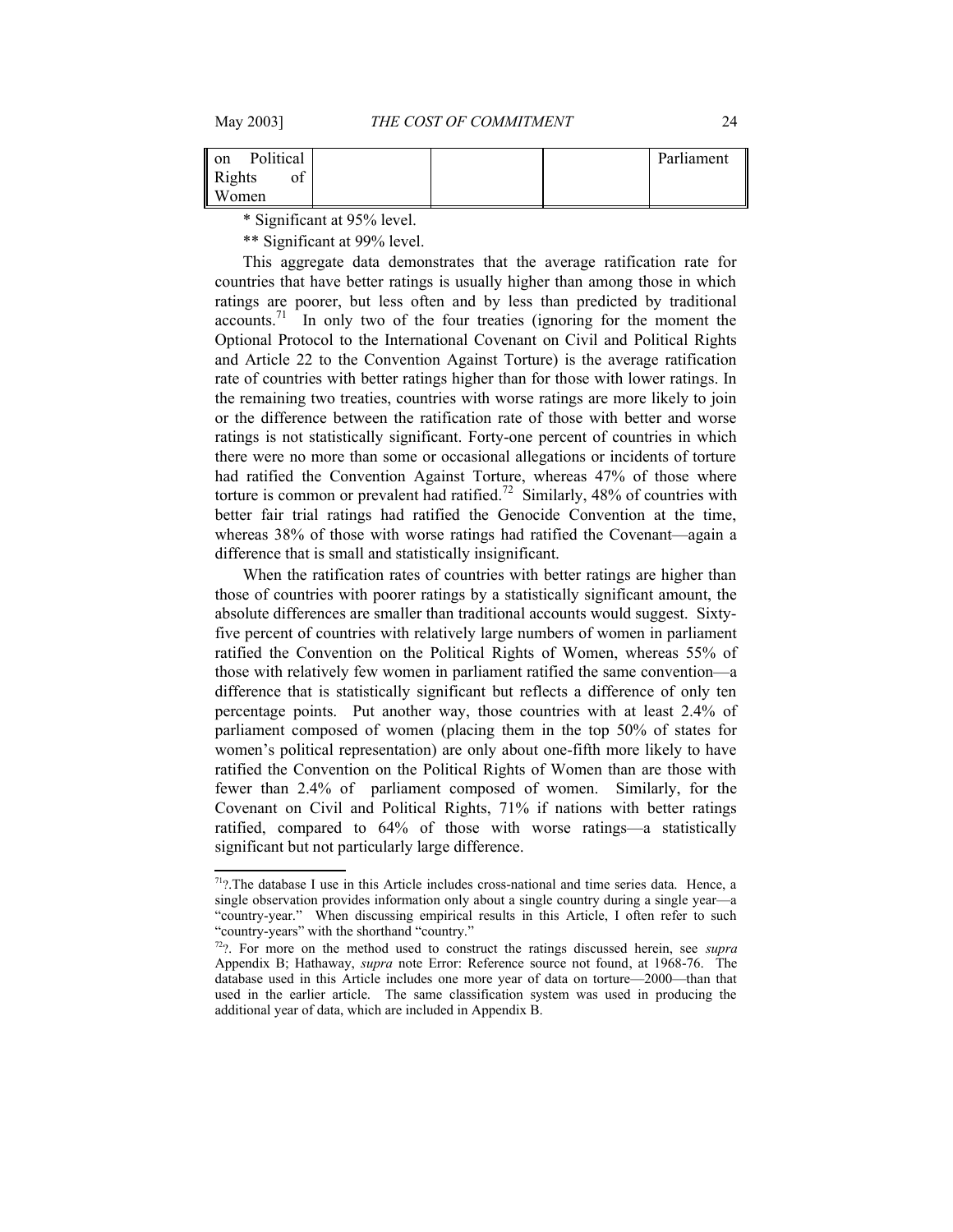The ratification rates of countries with better ratings is higher than for those with worse ratings for both the Optional Protocol to the International Covenant on Civil and Political Rights and Article 22 to the Convention Against Torture, both of which allow for individual complaints to be filed against those that accept the provisions—a stronger external enforcement mechanism than exists under any of the main treaties. Twenty-four percent of countries that have better torture ratings have ratified Article 22, whereas only 6% of those that have worse torture ratings have ratified the Article—a fourfold difference that is statistically significant. The difference is also statistically significant for the Optional Protocol, though smaller in size—44% for those with better fair trial ratings compared to 38% for those with worse fair trial ratings.

These results call into doubt the claim of those existing theoretical accounts of state behavior that predict that a state will be much less likely to join a human rights treaty if its behavior is out of step with the treaty's requirements than it will be if its behavior is consistent with the treaty's requirements. Although countries with better practices are sometimes more likely to join than are those with worse practices, this is not uniformly the case. Even where the differences are statistically significant, they are smaller than several of the existing theories predict. The evidence thus provides provisional support for the prediction outlined above that countries with poor ratings and those with good ratings will be more evenly likely to join human rights treaties than several of the existing approaches would lead us to expect.<sup>[73](#page-24-3)</sup> Looking behind these aggregate numbers, I also find some support for my hypothesized explanation for the failure of countries with better ratings to ratify at higher rates than those with poorer ratings. Democratic countries exhibit almost universally better human rights ratings. For example, among the countries that torture the least, the average democracy rating is 7.59, compared to 2.42 among those that torture the most.<sup>[74](#page-24-4)</sup> The same is true of genocide and fair trial.<sup>[75](#page-24-5)</sup>

<span id="page-24-3"></span><span id="page-24-2"></span><span id="page-24-1"></span><sup>73</sup>?*.See supra* text accompanying notes [Error: Reference source not found-](#page-24-2)[Error: Reference](#page-24-1) [source not found.](#page-24-1)

<span id="page-24-4"></span><sup>74</sup>?.These averages and those that follow were determined by computing the average levels of democracy among the country-years for which there was a torture rating of 1, 2, 3, 4, or 5 across the entire dataset. In countries with a torture rating of 1 (very little or no reported torture), the average democracy rating is 7.67. The democracy score gradually falls off as the recorded torture increases: For those with a torture rating of 2, the democracy score was 5.22; for those with a 3, it is 3.00; for those with a 4, it is 2.95; and for those with a 5, it was 2.52.

<span id="page-24-5"></span><span id="page-24-0"></span><sup>&</sup>lt;sup>75</sup>?.Computing the averages in a similar manner to those computed in note [Error: Reference](#page-24-0) [source not found,](#page-24-0) I find that in countries with a genocide rating of 0 (no genocide), the democracy rating is 3.73; for those with a genocide rating of 0.5, it is 2.09; for those with a 1, it is 3.13; for those with a 1.5, it is 0.91; for those with a 2, it is 1.36; for those with a 2.5, it is 0.67; for those with a 3, it is 1.04; for those with a 3.5, it is 1.03; for those with a 4, it is 0.38; and for those with a 4.5 or 5, it is 0. In countries with fair trial ratings of 1, the average democracy rating is 7.87; for those with a 2, it is 3.38; for those with a 3, it is 2.50; and for those with a 4, it is 1.94. In the quartile of countries with the smallest percentage of women in parliament, the average democracy rating is 2.42; in the quartile with the next fewest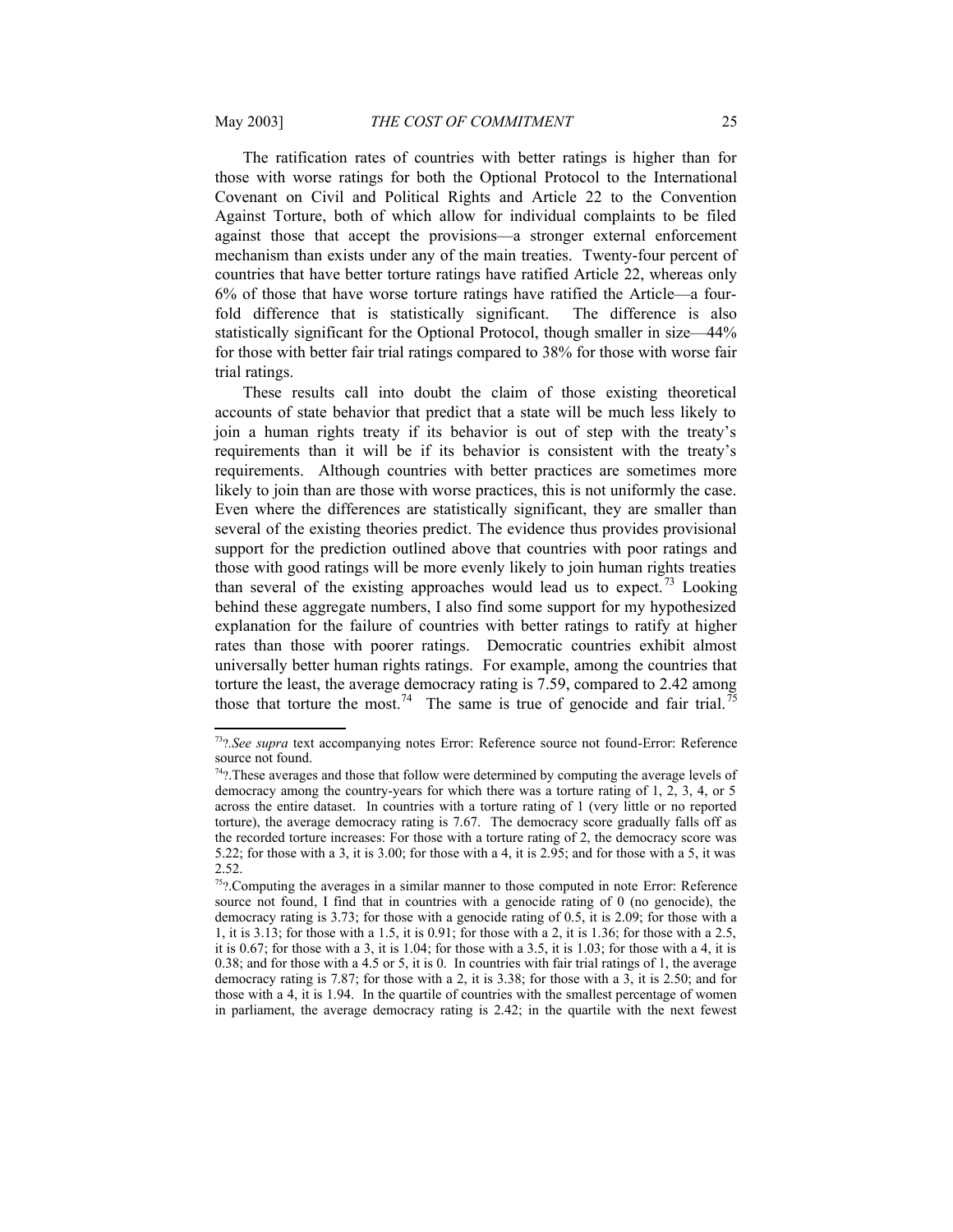Hence, if more strongly democratic countries are, as my earlier work suggests, $^{76}$  $^{76}$  $^{76}$  more likely to abide by their treaty commitments, and if, as the above data suggests, they are also more likely to have better ratings, then the hypothesized interaction between ratings and probability of enforcement leads to the otherwise surprising result that nations with better ratings are less likely to ratify human rights treaties than otherwise expected, and nations with worse ratings are more likely to ratify human rights treaties than otherwise expected.

In addition, the variations in the results summarized in Table 1 are consistent with the prediction, also made above, that countries will behave differently in their decisions to commit to treaties containing stronger enforcement provisions or where noncompliance is easily detected than they will when the enforcement provisions are weaker and noncompliance more difficult to detect.<sup>[77](#page-25-3)</sup> Those treaty provisions with stronger enforcement procedures are expected, under my model, to exhibit a closer relationship between countries' human rights records and their willingness to commit. Those with weaker enforcement procedures, by contrast, are expected to rely more heavily on internal enforcement and hence create a weaker relationship between human rights ratings and ratification.

These expectations seem to be at least in part borne out by the evidence. The treaties for which the ratification rates are most similar across countries with better and poorer ratings are precisely those with the weakest enforcement mechanisms—the Convention Against Torture and the Genocide Convention. In the case of the Convention Against Torture, the only external enforcement procedure is a requirement to submit reports to international bodies created by the treaties<sup>[78](#page-25-4)</sup>—and failure to abide by even this minimal commitment is generally not punished.<sup>[79](#page-25-5)</sup> The only external enforcement provision under the

percentage of women in parliament, it is 2.96; in the next quartile, it is 4.14; and in the quartile with the largest percentage of women in parliament, it is 4.32.

<span id="page-25-2"></span><span id="page-25-1"></span><span id="page-25-0"></span><sup>76</sup>?.Hathaway, *supra* note [Error: Reference source not found,](#page-25-1) at 1997-99.

<span id="page-25-3"></span><sup>77</sup>?*.See supra* text accompanying note [Error: Reference source not found.](#page-25-0)

<span id="page-25-4"></span><sup>78</sup>?.International Covenant on Civil and Political Rights, *adopted* Dec. 19, 1966, art. 40, S. EXEC. DOC. E, 95-2, at 23 (1978), 999 U.N.T.S. 171 (entered into force Mar. 23, 1976) ("The States Parties to the present Covenant undertake to submit reports on measures they have adopted which give effect to the rights recognized herein and on the progress made in the enjoyment of those rights . . . ."); Convention Against Torture and Other Cruel, Inhuman or Degrading Treatment or Punishment, *opened for signature* Dec. 10, 1984, art. 19, S. TREATY DOC. NO. 100-20, at 27-28 (1988), 1465 U.N.T.S. 85, 120 (entered into force June 26, 1987) ("The States Parties shall submit to the Committee . . . reports on the measures they have taken to give effect to their undertakings under this Convention . . . .").

<span id="page-25-5"></span> $79$ ?.For clear descriptions and assessments of the intergovernmental human rights enforcement system, see INTERNATIONAL HUMAN RIGHTS IN CONTEXT 592-704 (Henry J. Steiner & Philip Alston eds., 2d ed. 2000); THE UNITED NATIONS AND HUMAN RIGHTS (Philip Alston ed., 1992). As of 2000, 71% of all state parties to human rights treaties had overdue reports, and 110 states had five or more overdue reports. ANNE F. BAYEFSKY, THE UN HUMAN RIGHTS TREATY SYSTEM: UNIVERSALITY AT THE CROSSROADS 8 (2000), *available at* http://www.yorku.ca/hrights/Report/finalreport.pdf; *see* Philip Alston, Final Report on Enhancing the Long-Term Effectiveness of the United Nations Human Rights Treaty System, U.N. ESCOR, 53d Sess., Agenda Item 15, at 37, U.N. Doc. E/CN.4/1997/74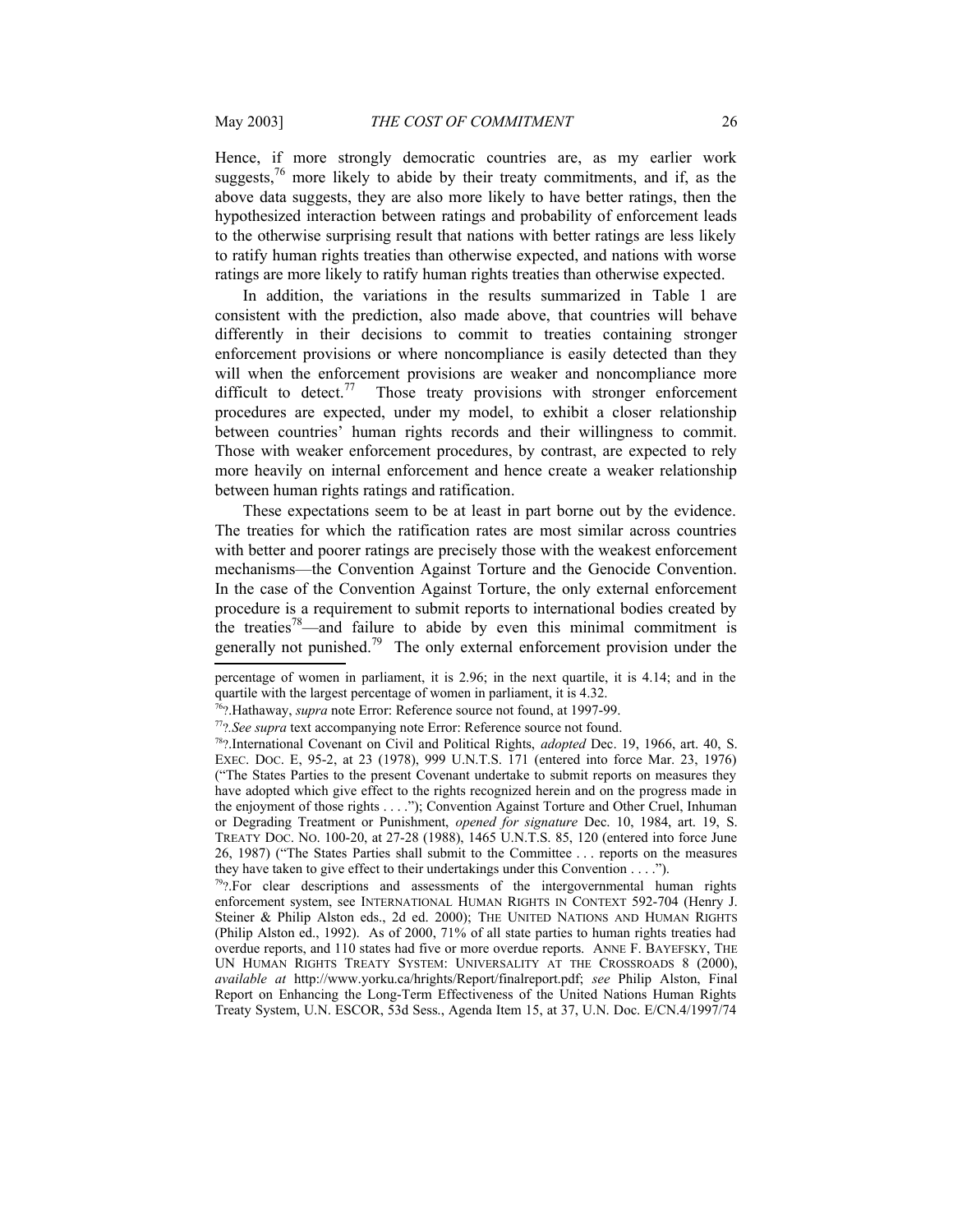Genocide Convention is found in Article 1 of the Convention, under which member states agree that "genocide, whether committed in time of peace or in time of war, is a crime under international law which they undertake to prevent and to punish."[80](#page-26-1) There is, however, no provision detailing when or how states are to "undertake to prevent and to punish" this crime, nor is the duty to prevent genocide limited to genocide committed by member nations. Because such treaties have weaker enforcement procedures, they rely almost entirely on internal enforcement and hence, for reasons elaborated above, create a weaker relationship between human rights ratings and ratification.

Where the enforcement procedures are stronger or the noncompliance easier to detect, however, I find that ratification rates among countries with better ratings are statistically significantly higher than those for countries with poorer ratings. The Optional Protocol and Article 22 create individual complaint mechanisms that permit individuals in countries that accept the provisions to file complaints with a specified international body. Though they do not always live up to their promise—the individual complaint procedure in the Optional Protocol in particular is slow-moving and underutilized $81$ —these enforcement provisions are among the strongest found in universal human rights treaties.<sup>[82](#page-26-3)</sup> Similarly, the Convention on the Political Rights of Women and the Covenant on Civil and Political Rights, while they do not include any stringent external enforcement mechanisms, govern behavior that is difficult to hide. Transparency and, hence, monitoring of violations, while certainly not perfect, are better than in the areas covered by the other treaties studied herein. The failure of a country to grant women the right to vote, to provide equal access to public office, or to provide fair trials is, by its very nature, a public act. The public nature of violations of the treaty provisions creates incentives

<sup>(1996).</sup>

<span id="page-26-1"></span><sup>80</sup>?.Convention on the Prevention and Punishment of the Crime of Genocide, *adopted* Dec. 9, 1948, art. 1, S. EXEC. DOC. O, 81-1 (1949), 78 U.N.T.S. 277 (entered into force Jan. 12, 1951).

<span id="page-26-2"></span><span id="page-26-0"></span><sup>&</sup>lt;sup>81</sup>?.In its 1999 Annual Report, the Human Rights Committee reported that since 1977, it had received 873 communications (despite the fact that the Optional Protocol that governs the individual complaint system under the treaty covers over one billion people around the world). Of those, the Committee had concluded 328 by issuing its views, declared 267 inadmissible, discontinued 129, and not yet concluded 149. *See* INTERNATIONAL HUMAN RIGHTS IN CONTEXT, *supra* note ERROR: R[EFERENCE](#page-26-0) SOURCE NOT FOUND, at 740. By contrast, by the end of its 17th session, the Committee on Torture had concluded consideration of the 35 cases submitted to it. Office of the High Commissioner for Human Rights, Overview of Procedure, *available at* http://www.unhchr.ch/html/menu2/8/overcat.htm (last visited Jan. 14, 2003).

<span id="page-26-3"></span><sup>82</sup>?.Some regional treaties have more stringent enforcement mechanisms. *See, e.g.*, Convention for the Protection of Human Rights and Fundamental Freedoms, opened for signature Nov. 4, 1950, 213 U.N.T.S. 221 (entered into force Sept. 3, 1953), as amended by Protocol 11 to the Convention for the Protection of Human Rights and Fundamental Freedoms, restructuring the control machinery established thereby (adopted 11 May 1994) (creating a permanent Court of Human Rights); American Convention on Human Rights, *opened for signature* Nov. 22, 1969, 1144 U.N.T.S. 123, ch. VII (entered into force July 18, 1978) (creating an Inter-American Court of Human Rights).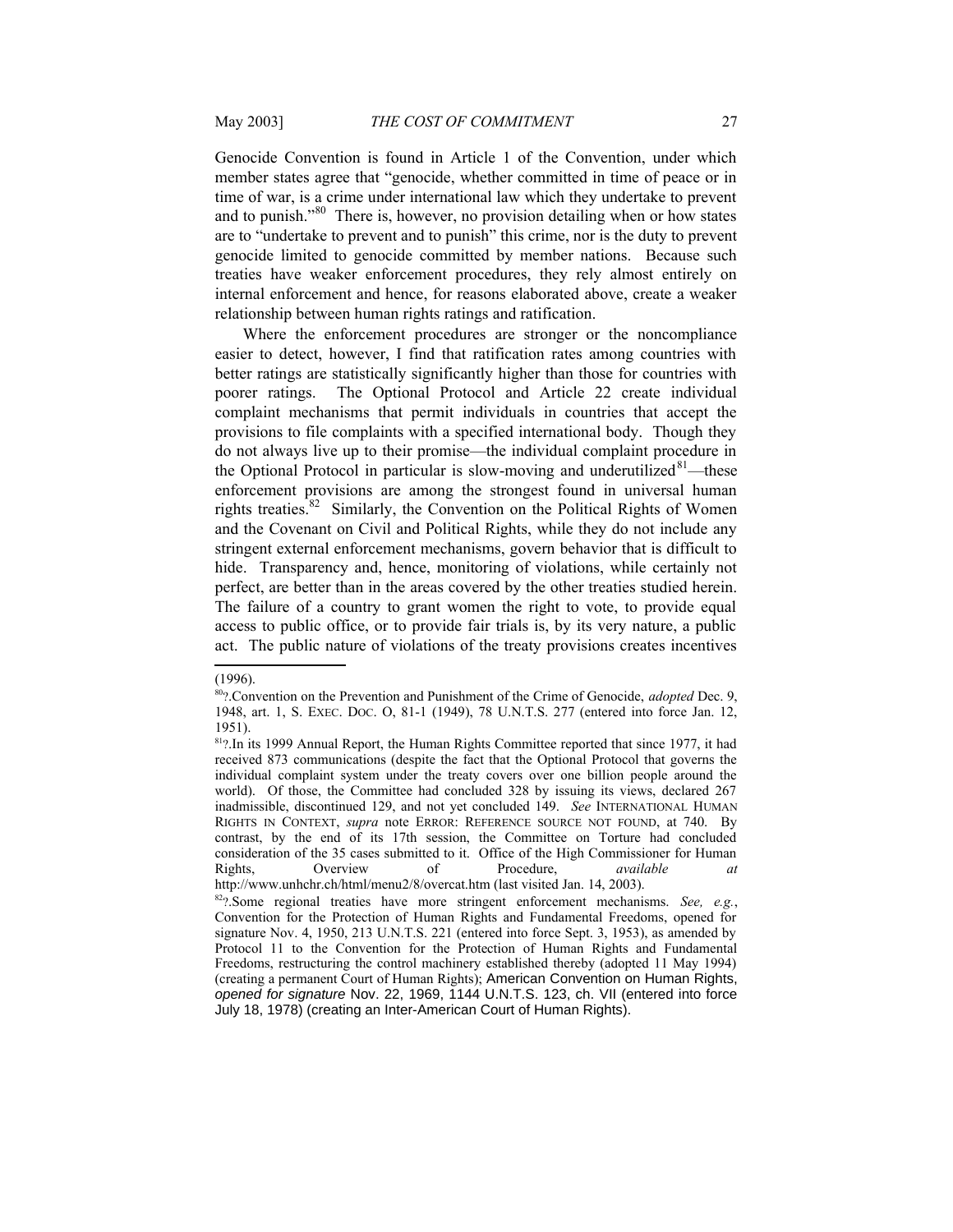for nations to avoid joining unless they intend to comply with its provisions. Moreover, unlike the Genocide Convention and the Convention Against Torture, the Convention on the Political Rights of Women and the Covenant on Civil and Political Rights put in place requirements not already covered by customary law.<sup>[83](#page-27-2)</sup> Hence, membership in those treaty regimes entails a commitment above and beyond that already required by the law of nations. The evidence presented in Table 1 thus provides provisional support to several of my predictions. Although the average ratification rate for countries with better ratings is usually higher than that for countries with worse ratings, the difference is in the expected direction and statistically significant for only two of the four treaties. Even when the ratification rates of countries with better ratings are higher than those of countries with poorer ratings by a statistically significant amount, the absolute differences tend to be smaller than most would expect. Moreover, the greatest differences between ratification rates of countries with better and worse ratings are found, as predicted in my account, for treaties with stronger enforcement provisions or for which noncompliance is easily detected. Together, this evidence suggests that traditional accounts of state behavior provide an incomplete guide to state decisions to commit to human rights treaties and that an account that focuses attention upon the internal enforcement procedures of nations, as well as on country ratings, provides a more complete and accurate picture.

#### <span id="page-27-0"></span>B. *Commitment Patterns of Democratic and Nondemocratic Nations*

Although the aggregate evidence presented in Table 1 suggests that the account offered in this Article provides a better description of state decisions to commit to human rights treaties than existing accounts, it can only take us a small part of the way toward understanding why nations accept or reject treaty commitments. To discover whether there are indeed differences between democratic and nondemocratic nations in their propensity to commit to human rights treaties, as I claim, it is necessary to examine the evidence in more detail. Tables 2 through 5 permit us to take a step in that direction by presenting four separate categories of nations and their relative propensities to commit to four separate human rights treaties. Again, as cautioned above, this evidence has serious limitations in that it does not control for variation in other country

<span id="page-27-2"></span><span id="page-27-1"></span><sup>83</sup>?.Hathaway, *supra* note [Error: Reference source not found,](#page-27-1) at 1965-66.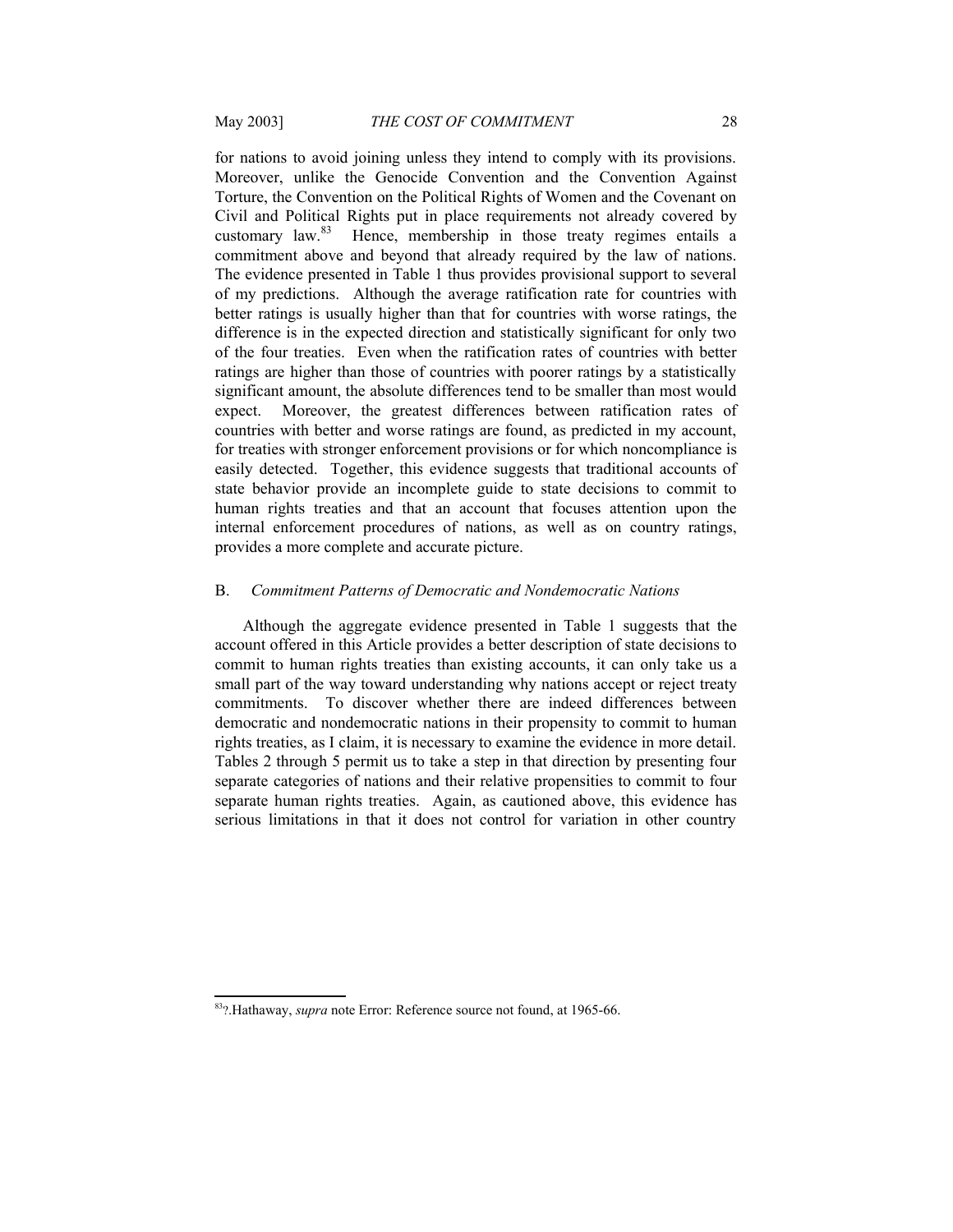characteristics that may affect countries' willingness to join treaties. Yet viewed with the appropriate caution—the summary categorical data can and does provide valuable insight into what motivates countries to commit.

The first and most obvious conclusion that jumps out from each of the four tables is that, as predicted, $84$  democratic nations are more likely to join human rights treaties than nondemocratic nations. This is true in the aggregate democratic nations as a whole are clearly more likely to join than nondemocratic nations as a whole. It is also true within categories. With only one exception,<sup>[85](#page-28-6)</sup> among countries with better human rights ratings, democratic nations are more likely to ratify than nondemocratic nations. The same is true among nations with worse ratings, though the gap between the two is generally smaller. For example, while 24% of nondemocracies with better average torture ratings ratified the Convention Against Torture, 57% of democracies with better average torture ratings ratified the Convention. Among nations with worse average torture ratings, democracies again ratified more readily than nondemocracies, though the distance between the two is smaller—40% of nondemocracies ratified, whereas 62% of democracies ratified. The evidence thus bears out the expectation that democratic nations are more likely to commit to human rights treaties than nondemocratic nations.<sup>[86](#page-28-7)</sup>

<span id="page-28-4"></span><span id="page-28-0"></span>TABLE 2: CONVENTION AGAINST TORTURE

|              | <b>Better Torture Ratings</b>                                                          | <b>Worse Torture Ratings</b>                                                            | Difference                                                                         | of    | Means |
|--------------|----------------------------------------------------------------------------------------|-----------------------------------------------------------------------------------------|------------------------------------------------------------------------------------|-------|-------|
|              |                                                                                        |                                                                                         | (Standard                                                                          | error | 1n    |
|              |                                                                                        |                                                                                         | parentheses)                                                                       |       |       |
| Undemocratic | Ratified: 24%<br>Signed: $35%$<br>Joined Article 22: 4%<br>Number of observations: 776 | Ratified: 40%<br>Signed: $50\%$<br>Joined Article 22: 6%<br>Number of observations: 383 | Ratified: $-0.15$ (.03)**<br>Signed: -.16 (.03)**<br>Joined Article 22: -.02 (.01) |       |       |

<span id="page-28-5"></span><span id="page-28-3"></span><sup>84</sup>?*.See supra* text accompanying notes [Error: Reference source not found-](#page-28-4)[Error: Reference](#page-28-3) [source not found.](#page-28-3)

<span id="page-28-6"></span><sup>&</sup>lt;sup>85</sup>?.No democracies with worse genocide practices had ratified the Genocide Convention, whereas 41% of nondemocracies with worse genocide practices had ratified the Genocide Convention. *See infra* Table 5. There are, however, so few observations of democracies committing acts of genocide that this can hardly be viewed as conclusive. Indeed, the four observations in this category are all accounted for by a single country—the Sudan from 1966 to 1968 and in 1988. *See* Ted Robert Gurr et al., Internal Wars and Failures of Governance, 1954-1996 (May 19, 1997), available at http://www.cidcm.umd.edu/inscr/stfail/sfdata.htm (last visited Feb. 27, 2003).

<span id="page-28-7"></span><span id="page-28-2"></span><span id="page-28-1"></span><sup>86</sup>?*.See supra* notes [Error: Reference source not found](#page-28-2)-[Error: Reference source not found](#page-28-1) and accompanying text.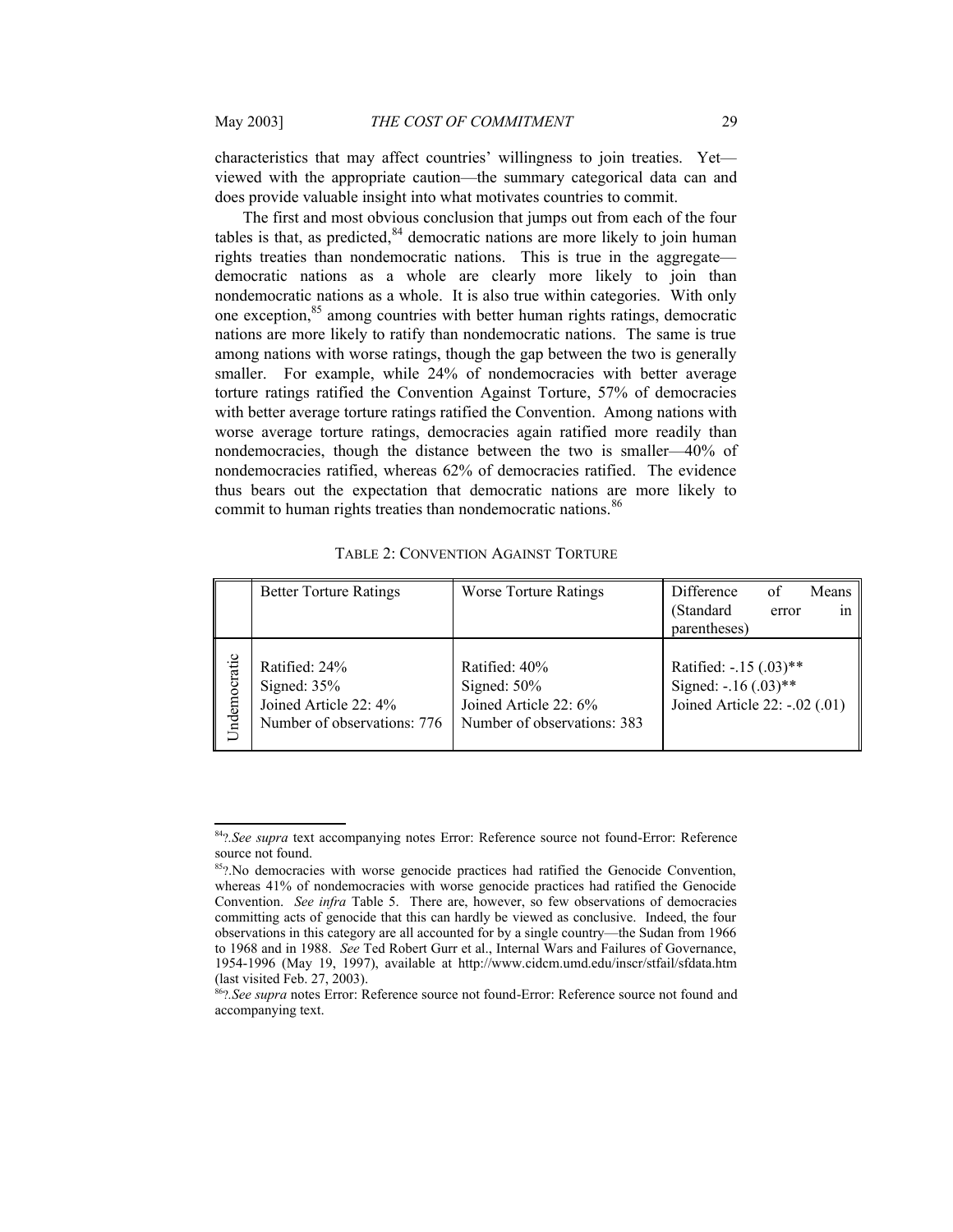|  |  | May 2003] |
|--|--|-----------|
|--|--|-----------|

THE COST OF COMMITMENT 30

| emocratic | Ratified: 57%<br>Signed: $76%$<br>Joined Article 22: 40%<br>Number of observations: 790 | Ratified: 62%<br>Signed: $74%$<br>Joined Article 22: 6%<br>Number of observations: 201 | Ratified: -.04 (.04)<br>Signed: .02 (.03)<br>Article 22:<br>Joined<br>$(.04)$ ** |
|-----------|-----------------------------------------------------------------------------------------|----------------------------------------------------------------------------------------|----------------------------------------------------------------------------------|

\*Statistically significant at 95% level.

\*\*Statistically significant at 99% level.

<span id="page-29-1"></span>

|              | <b>Better Genocide Ratings</b>                                          | <b>Worse Genocide Ratings</b>                                | Difference<br>of<br>Means<br>(Standard<br>error<br><sub>1</sub> n<br>parentheses) |
|--------------|-------------------------------------------------------------------------|--------------------------------------------------------------|-----------------------------------------------------------------------------------|
| Undemocratic | Ratified: 51%<br>Signed: $55%$<br>Number of<br>observations:<br>3537    | Ratified: 41%<br>Signed: $58%$<br>Number of observations: 64 | Ratified: .11 (.06)<br>Signed: -.03 (.06)                                         |
| Democratic   | Ratified: 71%<br>Signed: $77%$<br>Number<br>of<br>observations:<br>1999 | Ratified: 0%<br>Signed: $0\%$<br>Number of observations: 4   | Ratified: .71 (.23)**<br>Signed: .77 (.21)**                                      |

\*Statistically significant at 95% level.

\*\*Statistically significant at 99% level.

# <span id="page-29-0"></span>TABLE 4: INTERNATIONAL COVENANT ON CIVIL AND POLITICAL RIGHTS

|              | <b>Better Fair Trial Ratings</b> | Worse Fair Trial Ratings    | Difference<br>of<br>Means<br>(Standard<br>1n<br>error<br>parentheses) |
|--------------|----------------------------------|-----------------------------|-----------------------------------------------------------------------|
| Undemocratic | Ratified: 54%                    | Ratified: 56%               | Ratified: -.03 (.03)                                                  |
|              | Signed: $55%$                    | Signed: $61\%$              | Signed: $-0.06$ $(0.03)*$                                             |
|              | Joined Optional Prot.: 17 %      | Joined Optional Prot.: 23%  | Joined Optional Prot.:                                                |
|              | Number of observations: 449      | Number of observations: 747 | $-0.06$ $(0.02)$ **                                                   |
| Democratic   | Ratified: 84%                    | Ratified: 82%               | Ratified: .02 (.03)                                                   |
|              | Signed: $85%$                    | Signed: $86%$               | Signed: -.01 (.02)                                                    |
|              | Joined Optional Prot.: 61%       | Joined Optional Prot.: 65%  | Joined Optional Prot.:                                                |
|              | Number of observations: 721      | Number of observations: 293 | $-.04(.03)$                                                           |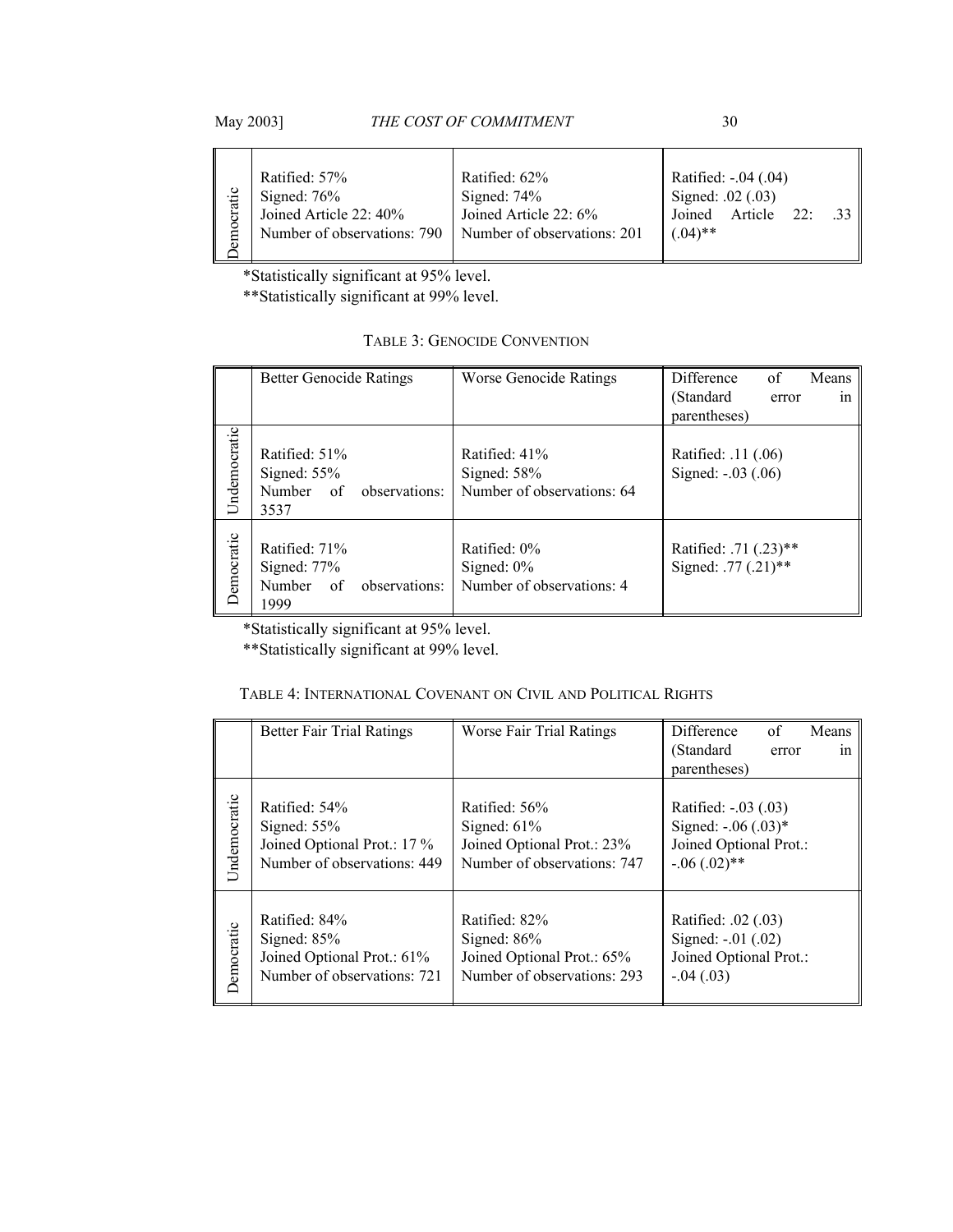\*Statistically significant at 95% level.

\*\*Statistically significant at 99% level.

## <span id="page-30-0"></span>TABLE 5: CONVENTION ON THE POLITICAL RIGHTS OF WOMEN

|              | of<br>Representation<br>Better<br>Women in Parliament             | of<br>Worse<br>Representation<br>Women in Parliament           | Difference<br>of<br>Means<br>(Standard<br>in<br>error<br>parentheses) |
|--------------|-------------------------------------------------------------------|----------------------------------------------------------------|-----------------------------------------------------------------------|
| Undemocratic | Ratified: 54%<br>Signed: $61\%$<br>Number of observations:<br>908 | Ratified: 51%<br>Signed: $54%$<br>Number of observations: 1563 | Ratified: .03 (.02)<br>Signed: .07 (.02)**                            |
| Democratic   | Ratified: 77%<br>Signed: $83%$<br>Number of Observations:<br>1160 | Ratified: 69%<br>Signed: $72%$<br>Number of Observations: 549  | Ratified: .08 (.02)**<br>Signed: .11 (.02)**                          |

\*Statistically significant at 95% level.

\*\*Statistically significant at 99% level.

The evidence presented in Tables 2 through 5 also allows for a preliminary assessment of my claims regarding the impact of internal enforcement procedures on countries' propensity to join human rights treaties. Before turning to these results, however, it is worth noting that an examination of the number of NGOs operating within each of the categories of nations indicates that human rights NGOs are substantially more prevalent in democratic nations, as expected. $87$  For example, in nondemocratic nations with better torture ratings, there is an average of ten NGOs located inside the country, whereas in democratic nations with better torture ratings, there is an average of forty NGOs located within them. The discrepancy is even higher for nations with poor torture ratings. In nondemocratic nations with worse torture ratings, there is an average of eleven NGOs operating within them, while in democratic nations with worse torture ratings, there is an average of fifty-nine NGOs operating within them. The same is true of each of the areas examined herein.<sup>[88](#page-30-2)</sup>

<span id="page-30-1"></span><sup>87</sup>?*.See* Appendix B for more on the source of the data regarding human rights NGOs.

<span id="page-30-2"></span><sup>88?.</sup>In nondemocratic nations with better genocide, fair trial, and women's political representation ratings, there is an average of 10, 9, and 13 NGOs located inside the country, respectively, whereas in democratic nations with better ratings, there is an average of 53, 43, and 75 NGOs located within them. In nondemocratic nations with worse genocide, fair trial,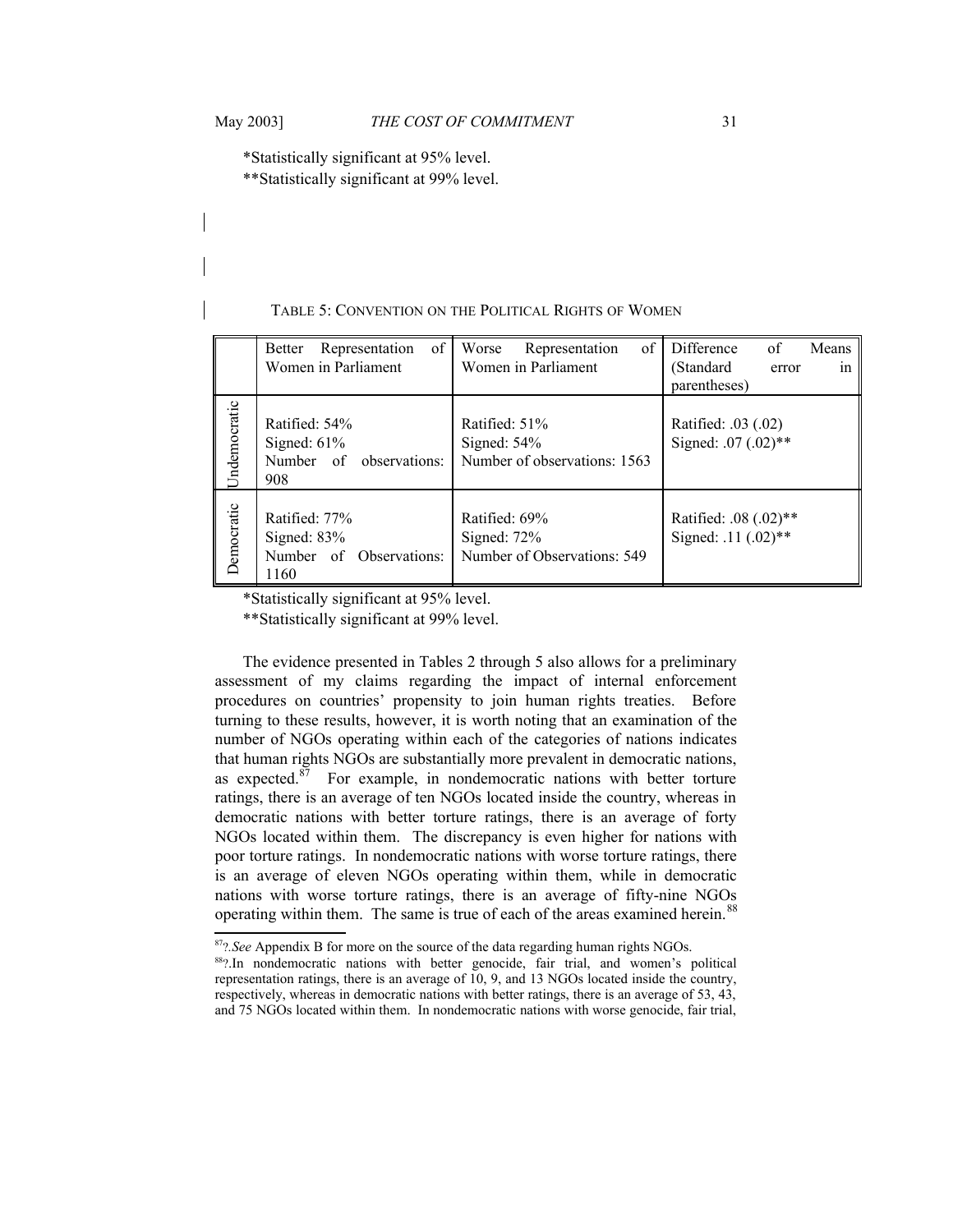Hence, this lends support to the claim made above that both pressure to ratify and internal enforcement are likely to be higher in democratic nations in part due to the greater presence of human rights NGOs.<sup>[89](#page-31-3)</sup>

I hypothesized above that democracies and nondemocracies will evidence notably different commitment patterns for treaties with weak enforcement mechanisms. I argued that such treaties will be most likely to be enforced in countries with strong internal enforcement mechanisms, which I claimed are more prevalent in democratic nations than in nondemocratic ones. Moreover, I claimed that where treaties are more likely to be enforced, countries with poor ratings are less likely to join. I therefore predicted that democratic nations with poor human rights ratings would be less likely than democratic nations with good ratings to join human rights regimes. Where democratic nations with worse ratings joined human rights treaties, I suggested, it would be frequently due to a recent change in regime. I further argued that in contrast to democratic nations, nondemocratic nations with worse ratings would be not much less likely, and perhaps even more likely, to commit than nondemocratic nations with better ratings.<sup>[90](#page-31-4)</sup> As I detail below, these predictions find support in the evidence presented in Tables 2 through 5.

#### <span id="page-31-0"></span>1. *Nondemocratic nations.*

Beginning with nondemocratic nations, I find that in each of the four areas examined, nondemocratic nations with worse ratings are either equally likely to commit or *more* likely to commit than nondemocratic nations with better ratings. Table 2 shows that 40% of nondemocratic nations with worse ratings ratified the Convention Against Torture, while only 24% of nondemocratic nations with better ratings ratified. The ratification rate among nondemocratic countries with worse torture ratings is therefore more than half again as high as that for nondemocratic countries with better torture ratings. Nondemocratic nations are also more likely to join Article 22 (which provides for stronger external enforcement than does the Convention itself) if their torture ratings are worse than if they are better, though the difference is small and statistically insignificant. Thus, not only are nondemocratic nations with worse torture ratings not less likely to join the Convention Against Torture, they are more likely to do so. This may indicate not only that the cost of commitment is minimal due to the low internal enforcement, but also that countries with worse ratings anticipate obtaining a benefit from ratification, including reduced pressure to evince real improvements in their human rights practices.<sup>[91](#page-31-5)</sup>

and women's political representation ratings, there is an average of 3, 12, and 11 NGOs operating within them, respectively, while in democratic nations with worse ratings, there is in the case of genocide insufficient information, and in the case of fair trial and women's political representation, 45 and 38 NGOs operating within them, respectively.

<span id="page-31-3"></span><span id="page-31-2"></span><span id="page-31-1"></span><sup>89</sup>?*.See supra* note [Error: Reference source not found](#page-31-2) & accompanying text.

<span id="page-31-4"></span><sup>90</sup>?*.See supra* Part II.

<span id="page-31-5"></span><sup>91</sup>?*.See infra* text accompanying note [Error: Reference source not found](#page-31-1); Hathaway, *supra*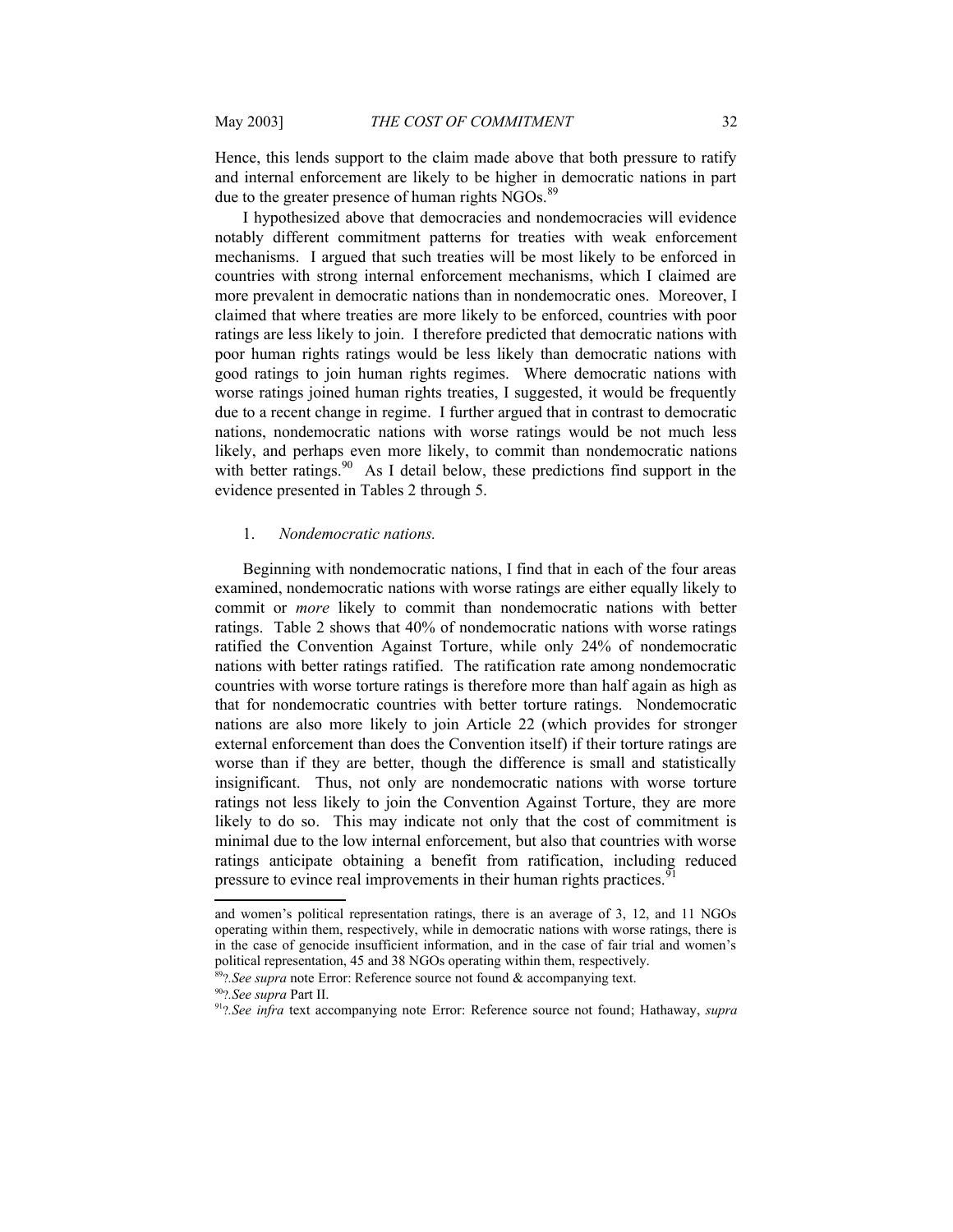Tables 3 and 4, which examine countries' propensity to commit to the Genocide Convention and the International Covenant on Civil and Political Rights, likewise provide support for the hypothesis. In both cases, the differences in ratification and signature rates between nondemocratic nations with better ratings and those with worse ratings are statistically insignificant. The only exception is for the Optional Protocol, which indicates that nondemocratic nations with worse ratings are statistically significantly more likely than those with better ratings to ratify the Optional Protocol, though the difference is small. This may be the result of nondemocratic nations with worse ratings anticipating a reputational benefit, coupled with an expectation that the individual complaint mechanism will not actually be utilized in a nondemocratic context.

Table 5, which examines countries' propensity to commit to the Convention on the Political Rights of Women, shows less willingness to commit among countries with worse ratings than among those with better ratings. Fifty-four percent of nondemocratic nations with better representation of women in parliament ratified the Convention on the Political Rights of Women, whereas 51% of nondemocratic nations with worse representation of women in parliament ratified the Convention. The difference is both small (3%) and statistically insignificant. The spread between those with better and worse ratings is smaller than that among democratic nations, which is nearly three times as large at 8%.

The evidence in all four tables is consistent with the claim that democratic nations are more likely to join human rights treaties than are nondemocratic nations. In addition, each of the of four areas examined are consistent with the prediction that nondemocratic nations with worse human rights ratings will commit at the same or higher rate than nondemocratic nations with better human rights ratings.

## <span id="page-32-0"></span>2. *Democratic nations.*

The evidence regarding democratic nations' propensity to commit to human rights treaties also appears to provide support for my analysis and the predictions it generates. Table 2 summarizes nations' propensity to commit to the Convention Against Torture and Article 22. The Table indicates that democratic nations' propensity to join Article 22 fits expectations perfectly: Democratic nations with better torture ratings are more than six times more likely to accept the Article than democratic nations with worse torture ratings. The evidence regarding the Convention Against Torture is more equivocal: Democratic nations appear no more likely to ratify the Convention Against Torture if they have better torture ratings than if they have worse ratings.

<span id="page-32-3"></span><span id="page-32-2"></span><span id="page-32-1"></span>note [Error: Reference source not found](#page-32-3), at 2002-20 (putting forward and describing expressive theory); *supra* text accompanying notes [Error: Reference source not found](#page-32-2)[-Error:](#page-32-1) [Reference source not found](#page-32-1).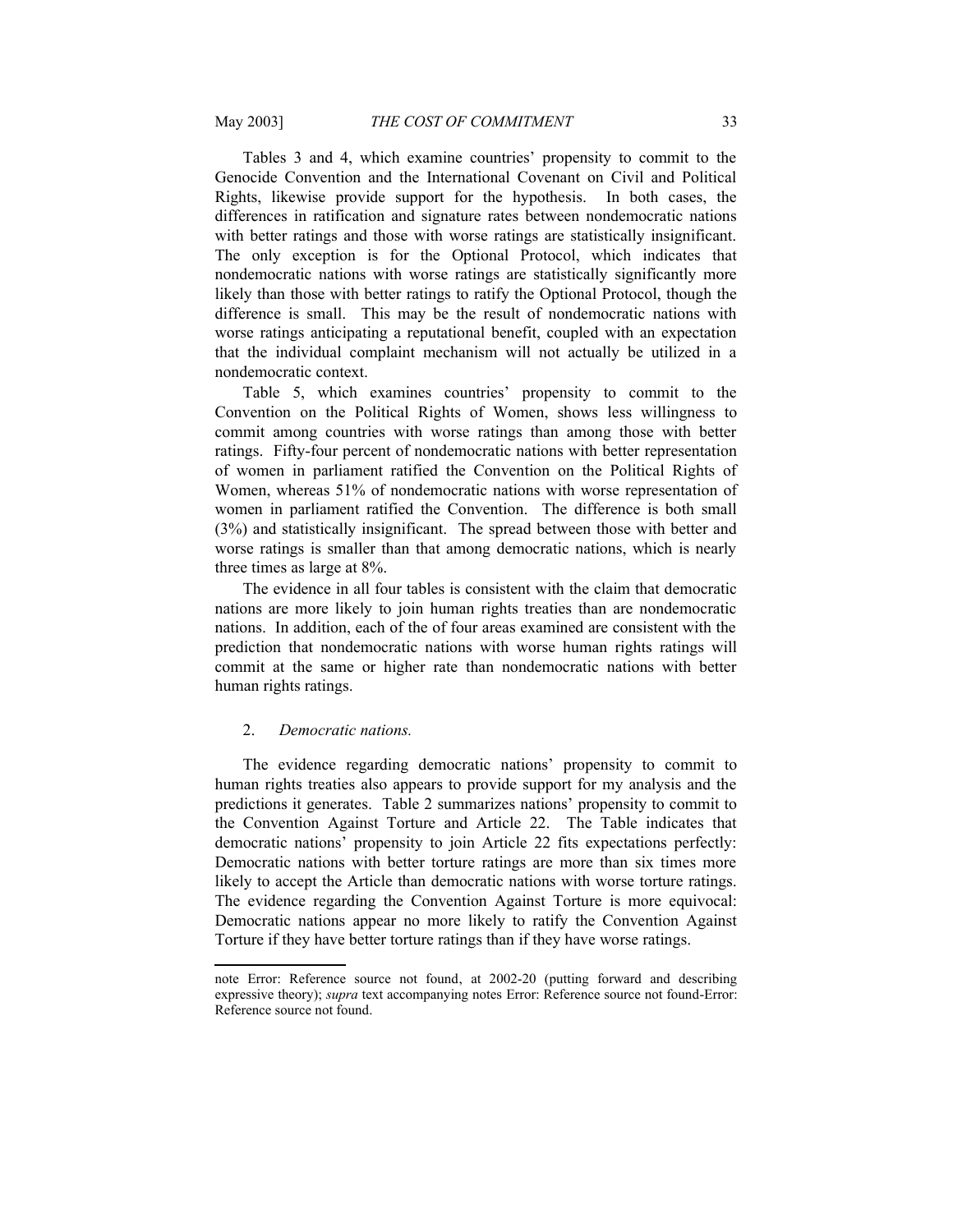A glance at the characteristics of democratic nations with worse ratings suggests a possible explanation for this shortcoming. Thirty-one percent of democratic nations with better ratings are governed by regimes that have been in place for fewer than ten years, and 78% of the group of democratic nations with worse ratings are governed by similarly young regimes. By contrast,  $39\%$ of nondemocratic nations with better ratings are governed by new regimes, and 49% of nondemocratic nations with worse ratings are governed by new regimes. If newer regimes are more likely to commit to treaties—because, for example, they are attempting to distance themselves from a prior regime or, as Andrew Moravcsik argues,  $\frac{92}{2}$  $\frac{92}{2}$  $\frac{92}{2}$  because they fear backtracking and wish to bind future regimes to the mast—then this may help explain why the level of commitment among democratic nations with worse ratings exceeds expectations.<sup>[93](#page-33-4)</sup>

Table 4, which summarizes nations' propensity to commit to the International Covenant on Civil and Political Rights, shows similar results. Democratic nations with better ratings are statistically no more or less likely than those with worse ratings to join the Covenant or the Optional Protocol. The small differences that exist between the categories are statistically insignificant.<sup>[94](#page-33-5)</sup> Again, the frequency of new regimes among the democratic nations with worse ratings—72%—far exceeds that among democratic nations with better ratings—27%. This lies in contrast to nondemocratic nations:  $38\%$ of nondemocracies with worse ratings are new regimes, and 44% of nondemocracies with better ratings are new regimes. This may again provide a partial explanation for the higher than expected ratification rate among democratic nations with worse ratings.

The evidence summarized in Table 3, which examines the Genocide Convention, and Table 5, which examines the Convention on the Political Rights of Women, also provide support for my claims. Among democratic nations, 69% of countries with better genocide ratings ratified the Genocide Convention, whereas none of those with worse genocide ratings ratified the Convention. Although this difference is both large and statistically significant, the evidence is of questionable value, as there are only four observations of

<span id="page-33-3"></span><span id="page-33-2"></span><sup>92</sup>?.S*ee* Moravcsik, *supra* note [Error: Reference source not found](#page-33-2) (arguing that unstable democracies—defined as those with regimes that had been in power for fewer than 30 years (as opposed to 10 years, as measured herein)—are likely to be the strongest advocates for binding human rights regimes).

<span id="page-33-4"></span><span id="page-33-1"></span> $93$ ?.I explore this aspect of countries' treaty commitment decisions in greater depth in Hathaway, *supra* note [Error: Reference source not found.](#page-33-1)

<span id="page-33-5"></span><span id="page-33-0"></span><sup>&</sup>lt;sup>94</sup>?.Given the result for Article 22, the result for the Optional Protocol may appear incongruous. This difference in results between these two provisions may be due in part to the relative infrequency with which the Optional Protocol is utilized. Although it creates a right of individual complaint—a right that might appear particularly threatening in a nondemocratic nation—that right is rarely exercised, and when it is, resolution takes several years. *See supra* note [Error: Reference source not found.](#page-33-0) Article 22, by contrast, is used relatively infrequently, but all the cases that have been brought to the Committee have been resolved. *Id*.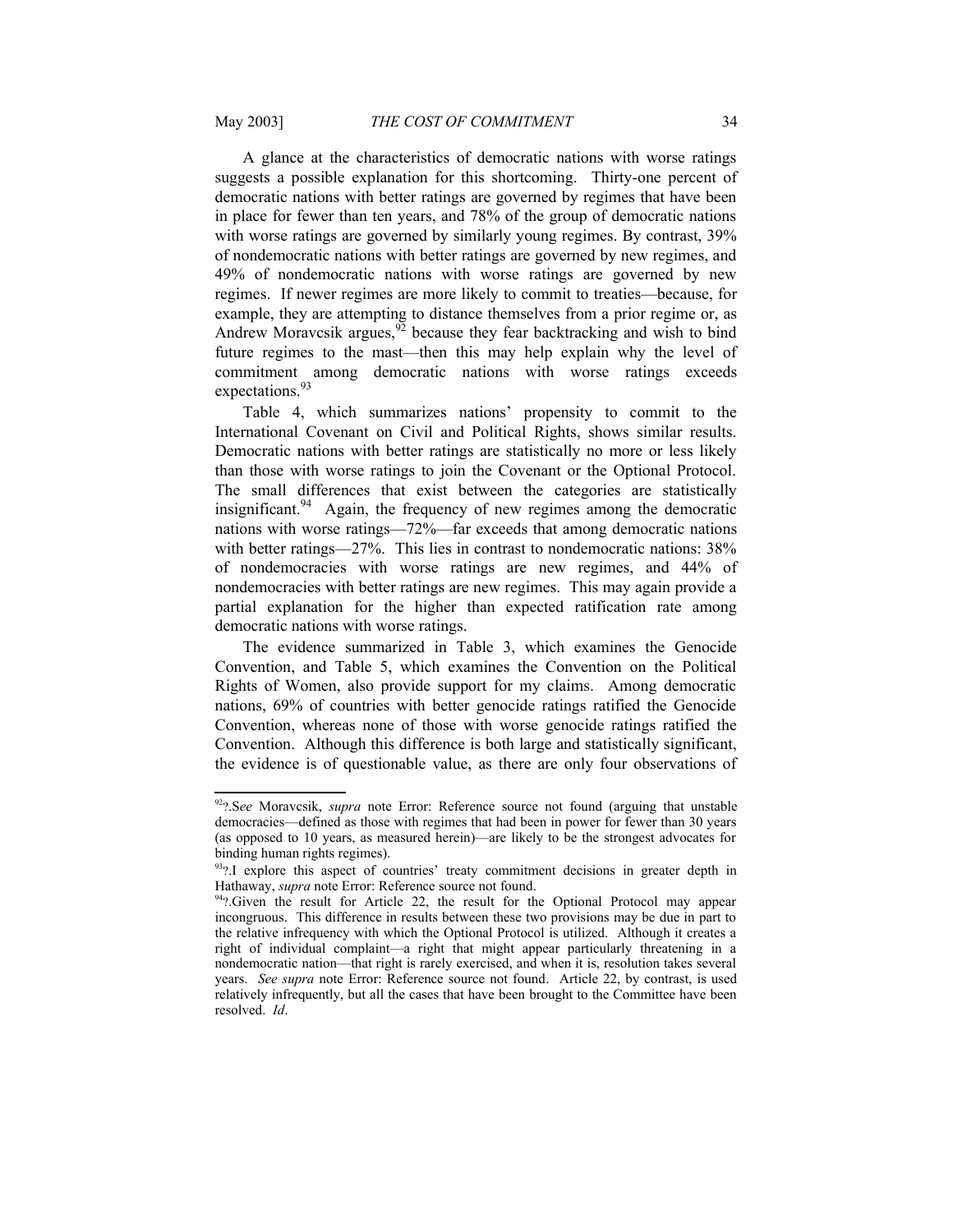democratic countries with poor genocide ratings (and these observations all come from one country over the course of four separate years). Looking at Table 5, however, I find more robust support for similar findings. While 77% of democratic nations with better representation of women ratified the Convention on the Political Rights of Women, 69% of those with worse representation ratified the Convention—a statistically significant, though not especially large, difference. Again, the frequency of new regimes in the two categories may help explain the somewhat lackluster results. Among democratic nations with better ratings, 19% are new regimes, whereas among democratic nations with worse ratings, 56% are new regimes. Among nondemocratic regimes, 40% of those with worse ratings are new regimes, and 55% of those with better ratings are new regimes.

Taken together, the evidence presented in Tables 2 through 5 provides good support for the hypotheses outlined in Part III. As noted above, the evidence strongly supports the prediction that nondemocratic nations with worse human rights ratings will commit at the same or higher rate than nondemocratic nations with better human rights ratings. The evidence in the tables regarding democratic nations' patterns of commitment to human rights treaties is also consistent with my analysis. In contrast to nondemocratic nations, democratic nations with worse ratings are never more likely to ratify a given human rights treaty than democratic nations with better ratings. Indeed, in two of the four areas I examine, I find evidence that democratic nations with better ratings are statistically significantly more likely than democratic nations with worse ratings to commit to human rights treaties. In the remaining areas, the rates of ratification for democratic nations with better human rights ratings are statistically indistinguishable from those of democratic nations with worse human rights ratings—a result that may be partially explained by the higher incidence of new regimes among democratic nations with worse human rights ratings.

#### <span id="page-34-0"></span>**CONCLUSION**

What is the cost to a country of membership in a human rights treaty regime and how does it affect a country's decision to sign and ratify the treaty? Is it simply the case, as some current scholars of international law and politics would have it, that the cost of commitment is uniform or perhaps random? Or is it true, as others have suggested, that countries only join human rights treaties with which they already are in compliance, avoiding those that would be costly to implement?

The empirical evidence outlined above suggests some perhaps surprising answers to these questions. The cost of commitment is not uniform or random. Nor do countries join only those treaties that would seem to impose the least compliance costs. Rather, the evidence appears to confirm the core assertion of my own account: The higher the cost of commitment—a cost defined by the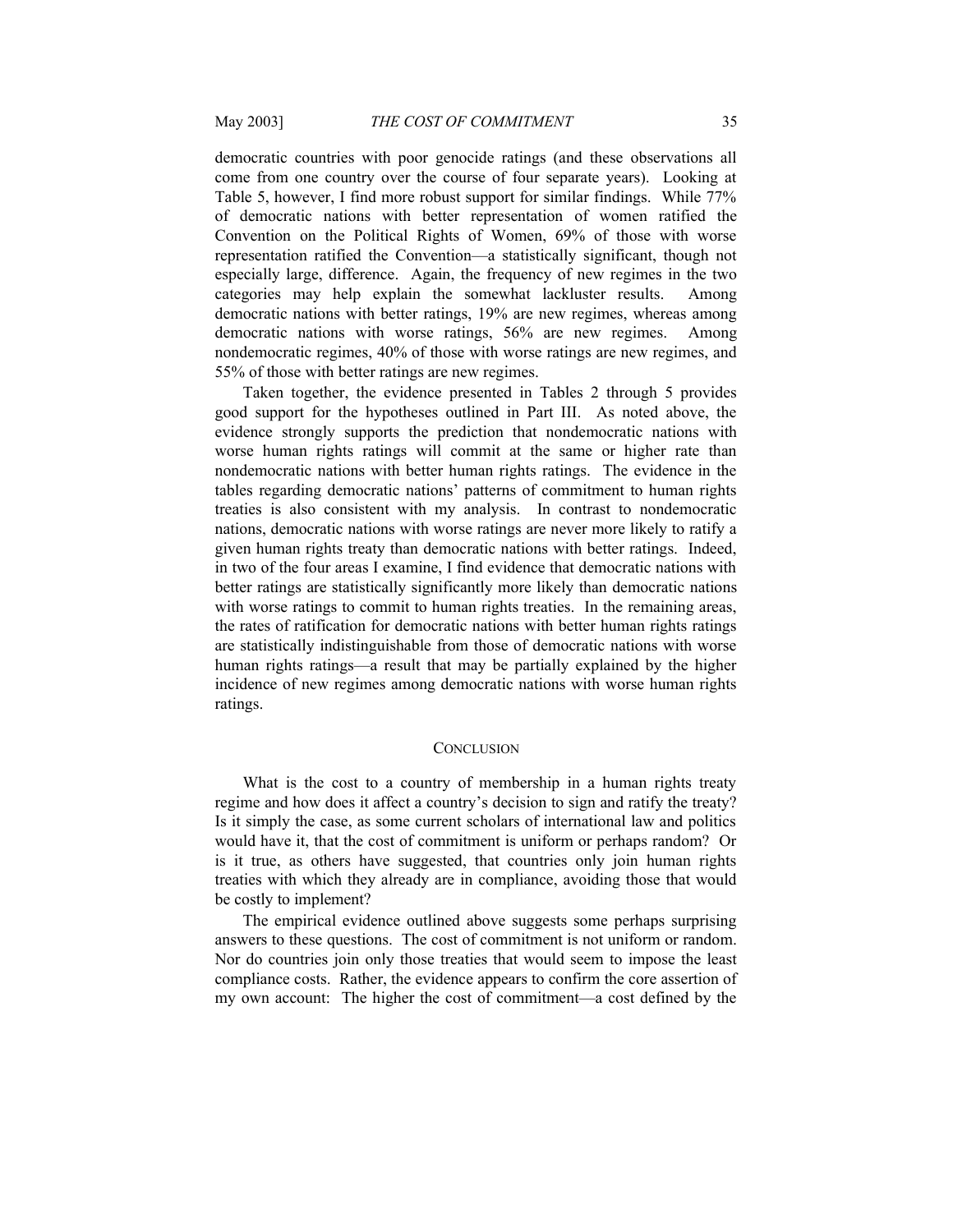interaction of a country's divergence from the human rights standards outlined in the treaty and the likelihood that the country will actually put those standards into place if it joins—the less likely a nation is to join a human rights treaty.

From this broad prediction flows a series of more specific claims, all of which find preliminary support in the evidence presented here. Because variation in the strength of internal enforcement is not random but instead moves in tandem with countries' human rights ratings, countries with better human rights ratings are apparently more reluctant to commit to human rights treaties than otherwise expected and countries with poor ratings are less reluctant to do so than otherwise expected. Moreover, because democratic nations generally have stronger internal enforcement mechanisms than nondemocratic nations, democratic and nondemocratic nations likely have entirely different commitment patterns. Although democratic nations as a whole are more likely to commit to human rights treaties than nondemocratic nations, democratic nations with poor human rights ratings are less likely than democratic nations with good ratings to join human rights treaties. The opposite is true of nondemocratic nations; nondemocratic nations with worse human rights ratings are not much less likely—and are even occasionally *more* likely—to commit than nondemocratic nations with better ratings.

Of course, the evidence and conclusions presented here are only preliminary. Additional investigation will be necessary to confirm or disprove these claims. To begin with, a multivariate quantitative empirical investigation of the relationships asserted here should be conducted to test whether the relationships hold when other relevant characteristics are controlled. Indeed, that is the subject of a paper that is part of the same project as this Article. In addition, qualitative case studies examining the link between democracy, internal enforcement, human rights practices, and treaty membership are essential to a complete understanding of countries' decisions to join human rights treaties.<sup>[95](#page-35-1)</sup>

Assuming for the moment that the empirical claims made herein find additional support upon deeper inspection, how might advocates of human rights use this information to improve the lives of those the treaties are meant to protect? One might come away from this study uncertain as to how to proceed. If we strengthen human rights treaties by putting in place stronger enforcement mechanisms, this study seems to suggest, those countries with the worst practices may be driven away by the high cost of commitment. Yet if we instead settle for toothless treaties, nations with poor human rights records especially nondemocratic nations—may join them to gain an expressive benefit with no intention of actually complying. The human rights advocate would thus seem to be caught in an inescapable dilemma.

The focus in this Article on the cost of treaty commitments, however, does point toward some possible answers to this conundrum. To begin with, the

<span id="page-35-1"></span><span id="page-35-0"></span><sup>&</sup>lt;sup>95</sup>?.The only existing such study of which I am aware is Moravcsik, *supra* note [Error:](#page-35-0) [Reference source not found](#page-35-0).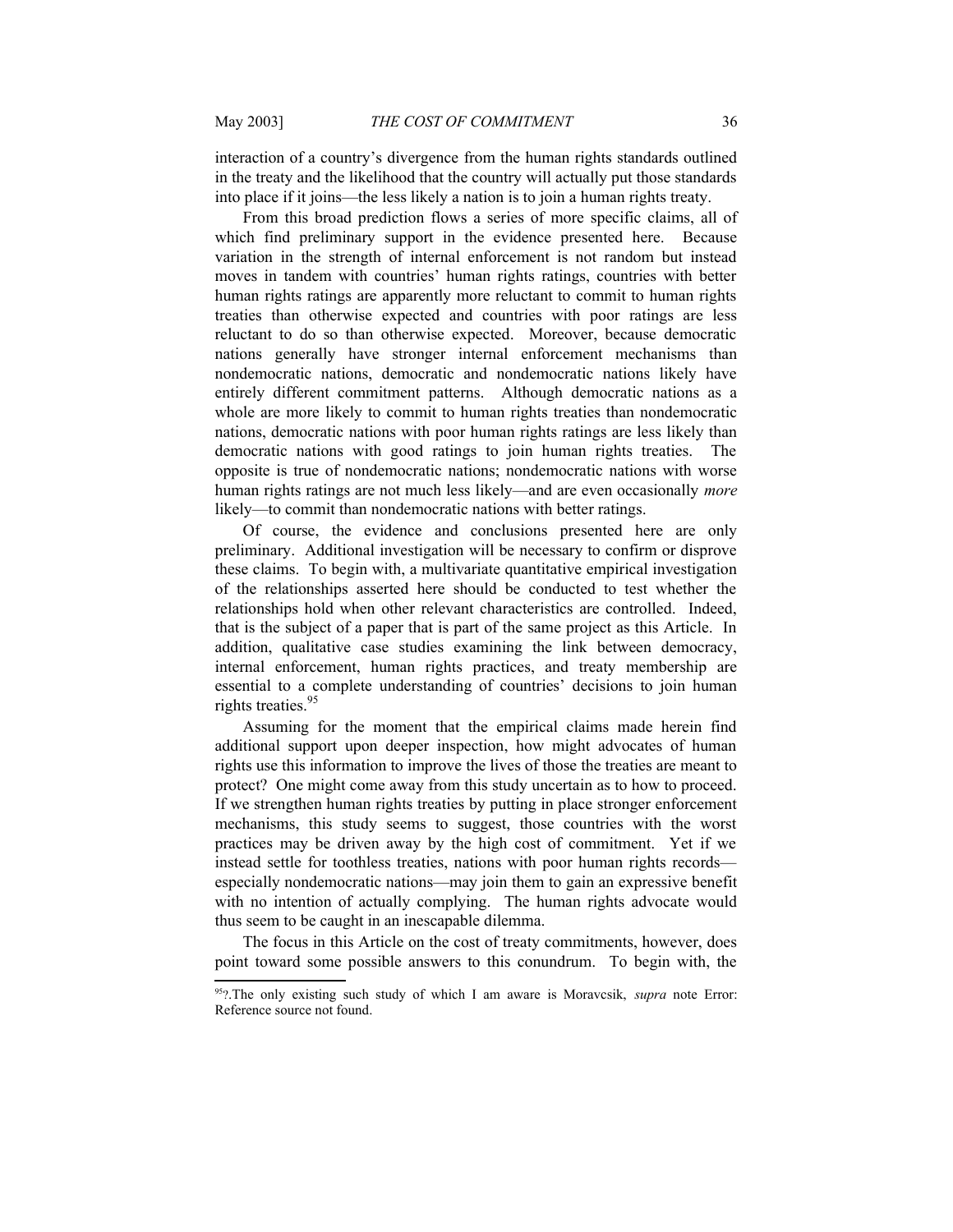study suggests that although countries may be less likely to join treaties that have stronger enforcement mechanisms, many countries—even those with poor human rights practices—do still join. Widespread membership in the Optional Protocol, even among nations that do not meet its terms, suggests that stronger enforcement mechanisms are not a bar to membership. And widespread membership in the Convention on the Political Rights of Women—which contains no enforcement mechanism but for which noncompliance is difficult if not impossible to conceal—suggests that efforts to make noncompliance with treaty provisions more transparent may provide a means to retain widespread membership while discouraging ratification where it is less likely to have a positive effect.

Despite these hopeful signs, it is important that any efforts to strengthen treaty enforcement and monitoring mechanisms be made cautiously. In particular, care must be taken not to make conditions so stringent that treaties are no longer able to serve as a stepping stone to better practices. Indeed, the findings of this article can provide some insights into the ongoing debate on the wisdom of strengthening the monitoring and enforcement of human rights treaties.<sup>[96](#page-36-3)</sup> Nondemocratic nations appear to be as likely or more likely to join human rights treaties if their human rights practices are worse $97$  and appear not to improve their human rights practices after membership. $98$  For these countries, the claim for maintaining room for them to engage in "hollow" ratification does not appear convincing. The same is not true, however, for democratic nations. While democratic nations with poorer practices appear to be sometimes as likely as those with better practices to join human rights treaties,<sup>[99](#page-36-6)</sup> democratic nations do often appear to have better practices if they have ratified than if they have not.<sup>[100](#page-36-7)</sup> This suggests that the process of norm internalization is furthered by ratification in such nations.<sup>[101](#page-36-8)</sup> Hence such countries should not be discouraged from ratifying human rights treaties with which they are not yet in compliance, as the ratification may help set in motion internal processes that can lead to better compliance over time. These findings

<span id="page-36-3"></span><sup>96</sup>?*.See, e.g*., Ryan Goodman and Derek Jinks, *Measuring the Effects of Human Rights Treaties*, 14 E.J.I.L. (forthcoming 2003) (arguing against strengthening the monitoring and enforcement of human rights treaties); Oona A. Hathaway, *Testing Conventional Wisdom*, 14 E.J.I.L. (forthcoming 2003) (arguing that strengthening the monitoring and enforcement of human rights treaties may make the treaties more effective).

<span id="page-36-4"></span><sup>97</sup>?*.See supra* Tables 2-5.

<span id="page-36-5"></span><span id="page-36-2"></span><sup>98</sup>?*.See* Hathaway, *supra* note [Error: Reference source not found,](#page-36-2) at 1989-2002 (showing that among the group of countries as a whole, ratification of the treaties examined is never associated with better practices than would otherwise be expected; by contrast, among democratic nations, ratification is sometimes associated with better practices than otherwise expected).

<span id="page-36-6"></span><sup>99</sup>?*.See supra* Tables 2-5.

<span id="page-36-7"></span><span id="page-36-1"></span><sup>100</sup>?.Hathaway, *supra* note [Error: Reference source not found](#page-36-1), at 1997-2000.

<span id="page-36-8"></span><span id="page-36-0"></span><sup>101</sup>?*.Cf*. Koh, *Bringing International Law Home*, *supra* note [Error: Reference source not](#page-36-0) [found](#page-36-0) ("While the structural attributes of liberal systems undeniably make them more open to some of the kinds of internalization discussed above, illiberal states may also internalize through a variety of means.")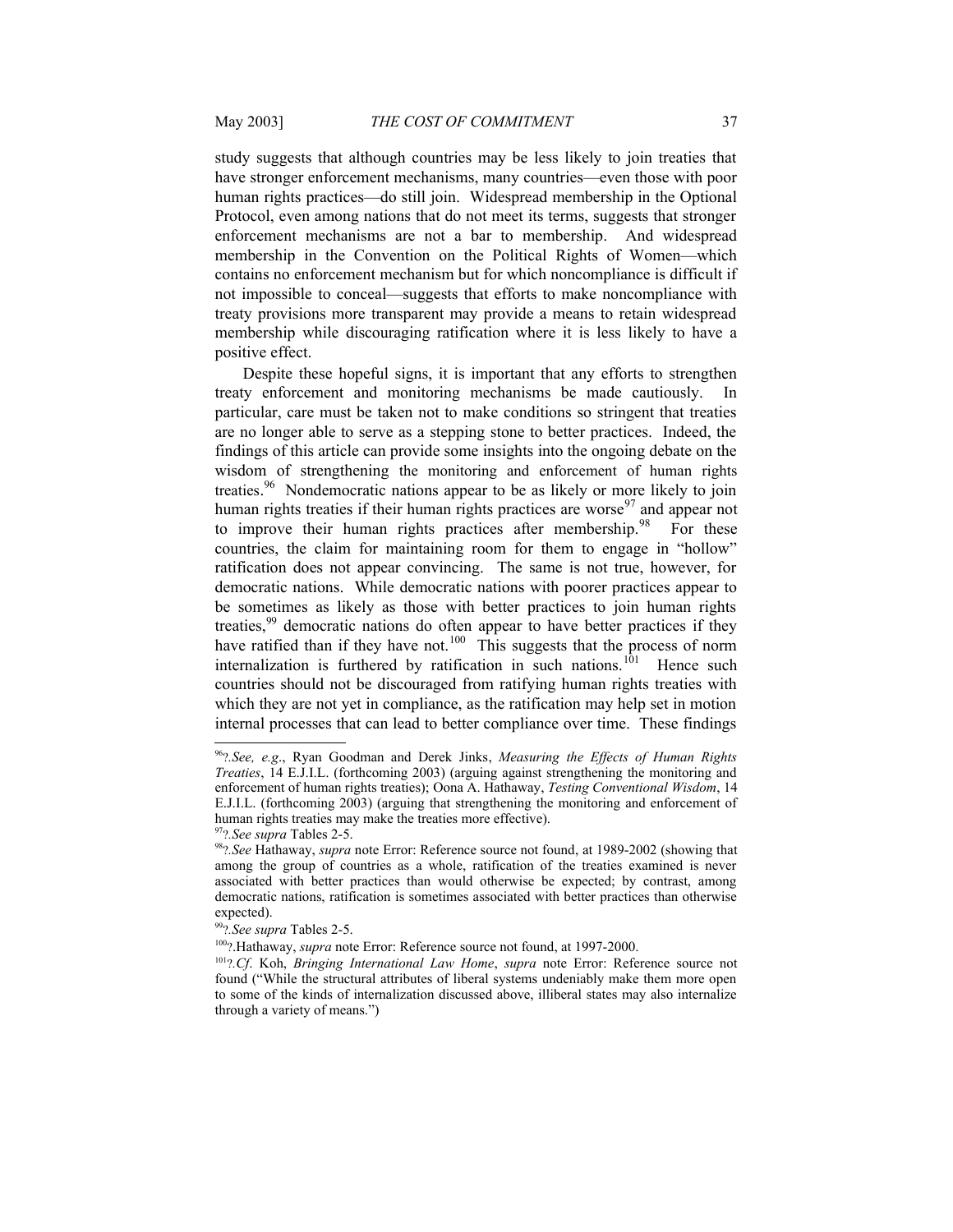thus suggest that if stronger enforcement and monitoring measures are considered, they should allow for a transition period during which nations may demonstrate their commitment to bringing their practices in line with the requirements of the treaties.

By focusing the attention here on the costs of treaty membership, I hope also to encourage policymakers to consider ways in which those costs may be offset. It is no coincidence that the most effective and hence costly human rights regime—that found in Europe—is embedded in a set of political and economic institutions that bring significant benefits to its members.<sup>[102](#page-37-1)</sup> These benefits far outweigh any costs member states must bear to bring their human rights policies into line with comparatively stringent European human rights treaties.

Finally, this study suggests that international bodies might encourage ratification by reducing the cost of compliance. Democratic nations with poor human rights practices might be persuaded to join a human rights treaty that they might otherwise avoid if membership were accompanied by resources and other assistance to aid them in carrying out the treaty's mandate. At the same time, human rights advocates might seek to increase the costs of membership in nondemocratic nations by redoubling their efforts to foster domestic constituencies for human rights. Using ratification of a treaty as an opportunity to create connections to domestic organizations and to provide them protection and support, international nongovernmental organizations can help foster stronger internal human rights watchdogs. In doing so, the international community can better ensure that ratification will represent a meaningful commitment.

<span id="page-37-0"></span>

| <b>APPENDIX A: LIST OF TREATIES</b> |  |  |  |  |
|-------------------------------------|--|--|--|--|
|-------------------------------------|--|--|--|--|

| Short Name of<br>$\parallel$ Treaty | Full Name and Citation of Treaty                                        |  |
|-------------------------------------|-------------------------------------------------------------------------|--|
|                                     | Convention on   Convention on the Political Rights of Women, opened for |  |
| $\parallel$ the                     | Political   signature Mar. 31, 1953, 27 U.S.T. 1909, 193 U.N.T.S. 135   |  |
| Rights of Women                     | (entered into force July 7, 1954).                                      |  |

<span id="page-37-1"></span><sup>&</sup>lt;sup>102</sup>?.The Statute of the Council of Europe effectively requires states to ratify the European Convention on Human Rights as a condition of membership in the Council. The Statute of the Council of Europe provides that "[e]very Member of the Council of Europe must accept the principles of the rule of law and of the enjoyment by all persons within its jurisdiction of human rights and fundamental freedoms." Statute of the Council of Europe, May 5, 1949, art. 3, 87 U.N.T.S. 103, 106. Hence, before a nation may accede to the Council, it may be required to enact legislative changes (for example, abolish the death penalty) and satisfy Council experts that the country meets minimum human rights standards. (I think an additional citation could be used here to explain this interpretation of the Statute). (I found this statute on the Web so I am not sure about the citation using the abbreviation of U.N.T.S., I could not locate this anywhere else.)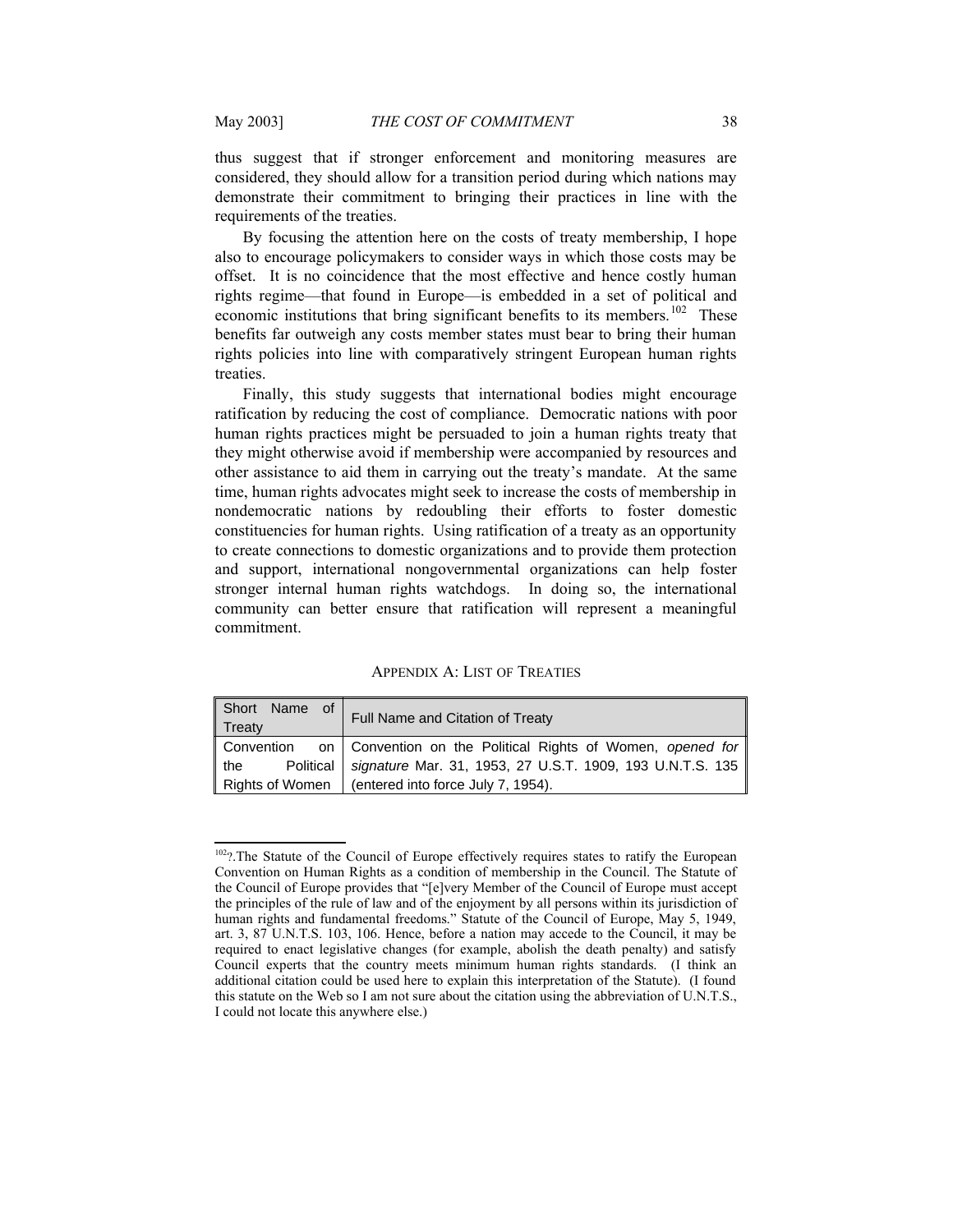| Convention<br><b>Against Torture</b>            | Convention Against Torture and Other Cruel, Inhuman or<br>Degrading Treatment or Punishment, opened for signature<br>Dec. 10, 1984, S. TREATY DOC. NO. 100-20 (1988), 1465<br>U.N.T.S. 85 (entered into force June 26, 1987).                               |
|-------------------------------------------------|-------------------------------------------------------------------------------------------------------------------------------------------------------------------------------------------------------------------------------------------------------------|
| Article 21                                      | Convention Against Torture and Other Cruel, Inhuman or<br>Degrading Treatment or Punishment, opened for signature<br>Dec. 10, 1984, art. 21, S. TREATY DOC. No. 100-20, at 26-27<br>(1988), 1465 U.N.T.S. 85, 118-20 (entered into force June 26,<br>1987). |
| Article 22                                      | Convention Against Torture and Other Cruel, Inhuman or<br>Degrading Treatment or Punishment, opened for signature<br>Dec. 10, 1984, art. 22, S. TREATY DOC. No. 100-20, at 27-28<br>(1988), 1465 U.N.T.S. 85, 120 (entered into force June 26,<br>1987).    |
| Covenant on Civil<br>Political<br>and<br>Rights | International Covenant on Civil and Political Rights, adopted<br>Dec. 19, 1966, S. Exec. Doc. E, 95-2, at 23 (1978), 999<br>U.N.T.S. 171 (entered into force Mar. 23, 1976).                                                                                |
| <b>Optional Protocol</b>                        | Optional Protocol to the International Covenant on Civil and<br>Political Rights, adopted Dec. 19, 1966, 999 U.N.T.S. 302.                                                                                                                                  |
| Genocide<br>Convention                          | Convention on the Prevention and Punishment of the Crime of<br>Genocide, adopted Dec. 9, 1948, S. Exec. Doc. O, 81-1<br>(1949), 78 U.N.T.S 277 (entered into force Jan. 12, 1951).                                                                          |

#### <span id="page-38-0"></span>APPENDIX B: DATA SOURCES AND DESCRIPTIONS

#### *Better Ratings/Worse Ratings*

*Torture*. I generated the data on torture by coding the sections on torture in the United States Department of State Country Reports on Human Rights.<sup>[103](#page-38-3)</sup> The Torture index ranges from 1 to 5. In Tables 1-5, a country is designated as having a "better torture rating" if, in the years 1985 to 1987, its average torture rating was 3 or lower. It is designated as having a "worse torture rating if, in those years, its average torture rating was higher than 3.

*Genocide*. I obtained the data on genocide from the Center for International Development and Conflict Management at the University of Maryland, College Park.<sup>[104](#page-38-4)</sup> The Center defines "geno/politicide" as

the promotion, execution, and/or implied consent of sustained policies by governing elites or their agents—or in the case of civil war, either of the contending authorities—that result in the deaths of a substantial portion of a communal group or politicized non-communal group. In genocides the victimized groups are defined primarily in terms of their communal (ethnolinguistic, religious) characteristics. In politicides, by contrast, groups

<span id="page-38-3"></span><sup>103</sup>?.For more on how I constructed the index, see Hathaway, *supra* note [Error: Reference](#page-38-2) [source not found,](#page-38-2) at 1969-72.

<span id="page-38-4"></span><span id="page-38-2"></span><span id="page-38-1"></span><sup>104</sup>?.Gurr et al., *supra* note [Error: Reference source not found](#page-38-1).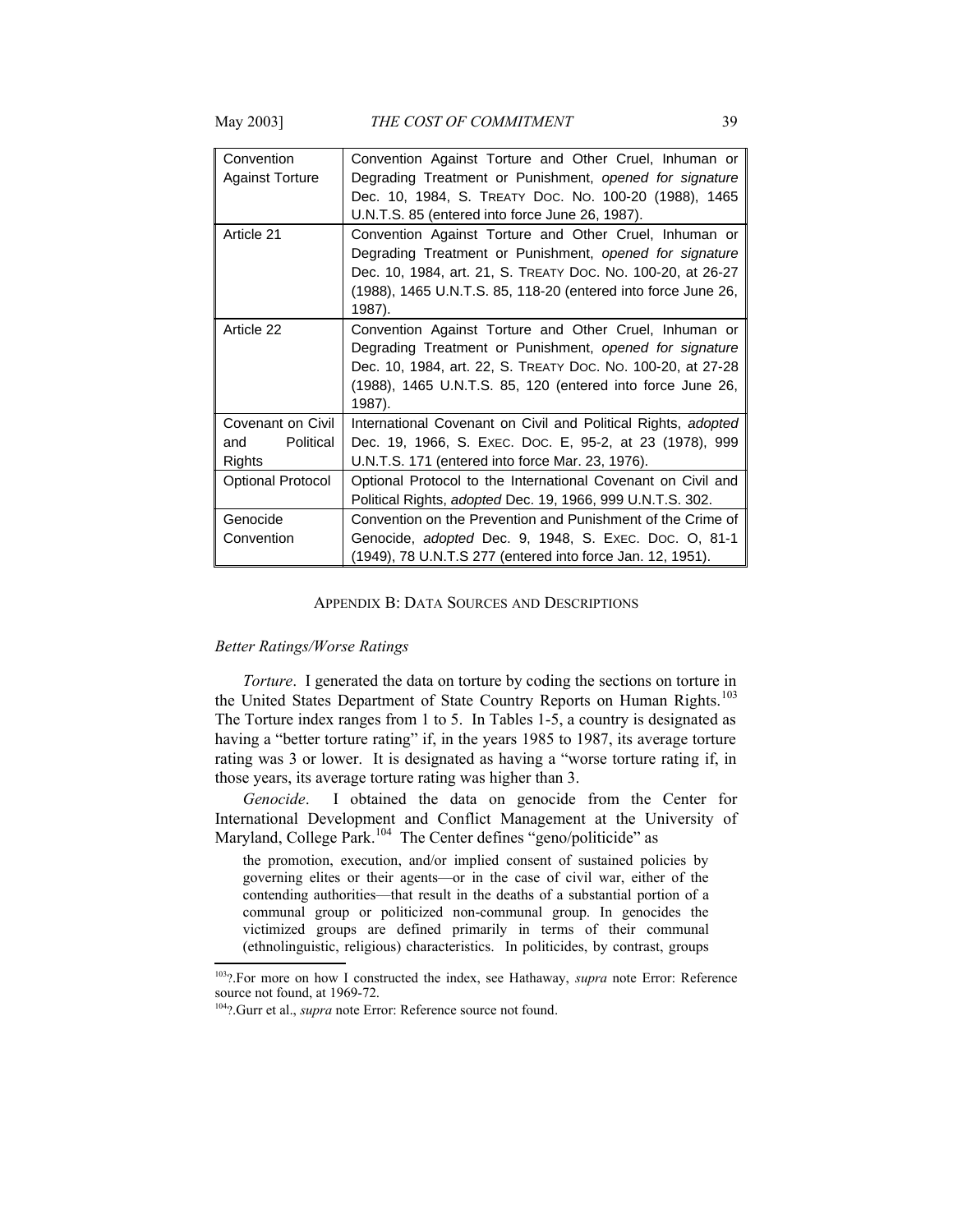are defined primarily in terms of their political opposition to the regime and dominant groups.... In the case of genocide and politicide authorities physically exterminate enough (not necessarily all) members of a target group so that it can no longer pose any conceivable threat to their rule or interests.

The data record the magnitude of each genocidal episode based on the annual number of deaths, placed on a scale that ranges from 0 to  $5.^{106}$  $5.^{106}$  $5.^{106}$  I designate a rating of 3 or lower as "better" whereas I designated ratings of greater than 3 as "worse."

*Fair Trial*. I created the Fair Trial index by coding, with the help of two research assistants, the sections in the U.S. Department of State's *Country Reports on Human Rights* that addressed issues relating to fair trials. I identified ten elements of a paradigmatic fair trial by reference to the relevant treaties. The elements include the following: an independent and impartial judiciary, the right to counsel, the right to present a defense, a presumption of innocence, the right to appeal, the right to an interpreter, protection from ex post facto laws, a public trial, the right to have charges presented, and timeliness.<sup>[107](#page-39-4)</sup> I use these ten elements to construct a rating scale of 1 to 4, with 1 indicating the strongest fair trial protections and 4 the weakest. I designate ratings of below 2 as "better," and 2 and above as "worse."

*Women's Political Representation (Percentage of Men in Parliament)*. I measured women's political representation using the percentage of men in each country's legislature.<sup>[108](#page-39-5)</sup> The data are derived from data published by the Inter-Parliamentary Union.<sup>[109](#page-39-6)</sup> I designate countries with percentages of men in

<span id="page-39-2"></span><sup>&</sup>lt;sup>105</sup>?*.Id.* at 15. The Codebook further specifies that in order to code murder as genocidal, "(1) Authorities' complicity in mass murder must be established. . . . (2) The physical destruction of a people requires time to accomplish: it implies a persistent, coherent pattern of action. . . . (3) The victims to be counted are unarmed civilians, not combatants." *Id.* at 15-16.

<span id="page-39-3"></span><span id="page-39-1"></span><sup>106</sup>?.For more on the genocide rating, see Hathaway, *supra* note [Error: Reference source not](#page-39-1) [found](#page-39-1), at 1968-69.

<span id="page-39-4"></span><sup>107</sup>?.For more on how I constructed the index, see *id.* at 1972-74.

<span id="page-39-5"></span><sup>&</sup>lt;sup>108</sup>?.Where a country's legislature is divided into two houses, I added the two houses together before calculating the percentage of men in the legislature.

<span id="page-39-6"></span><span id="page-39-0"></span><sup>109</sup>?.INTER-PARLIAMENTARY UNION, WOMEN IN PARLIAMENTS 1945-1995: A WORLD STATISTICAL SURVEY (1995). For more on this measure, see Hathaway, *supra* note [Error:](#page-39-0) [Reference source not found](#page-39-0), at 1975-76.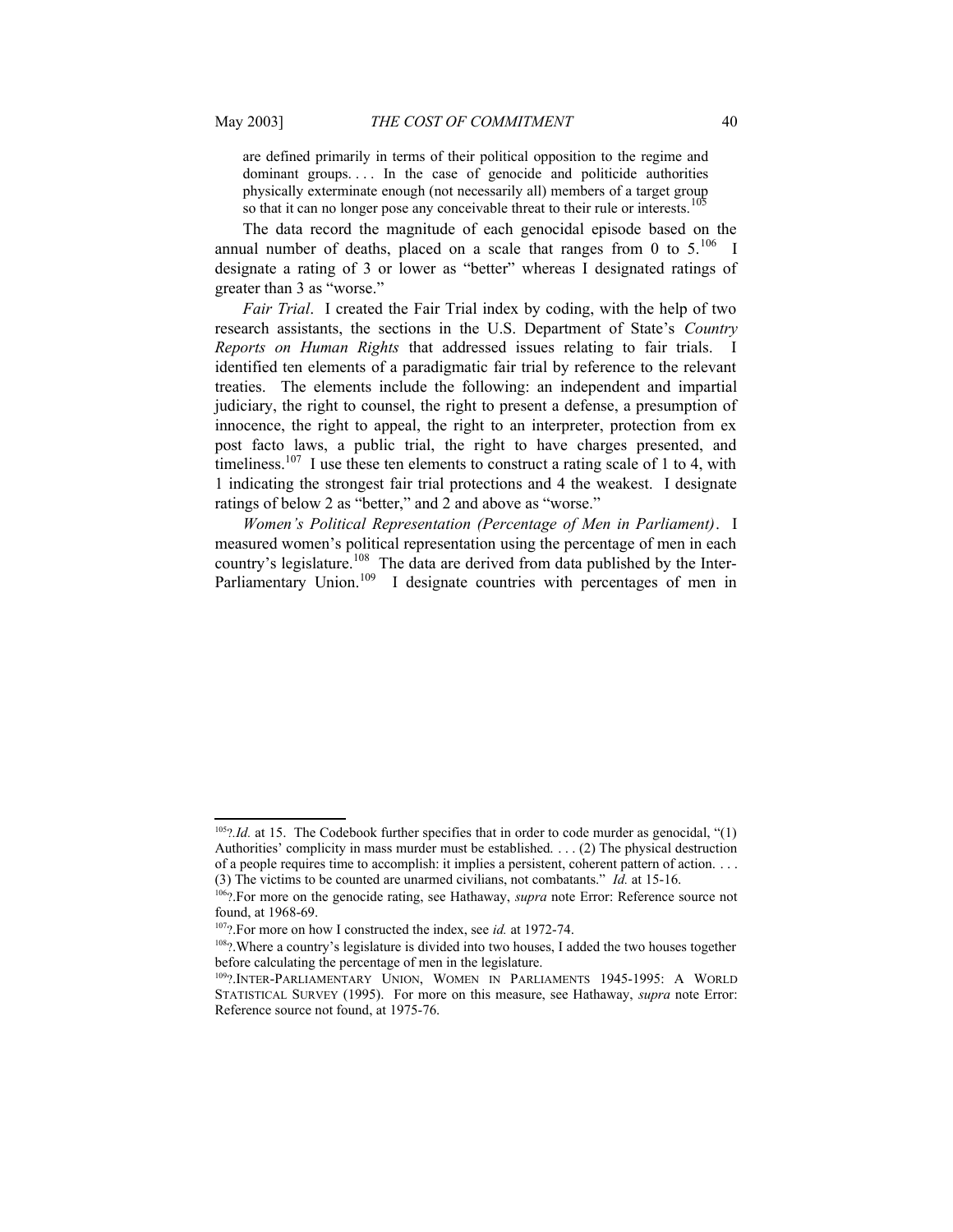parliament 97.6% or below (placing them in the top 50% of states for women's political representation) as "better," and those with percentages of men in parliament above 97.6% (placing them in the bottom 50% of states for women's political representation) as "worse."

*Democratic Regime.* The definition and measurement of democracy has been the source of a great deal of debate among scholars.<sup>[110](#page-40-3)</sup> I use here what is widely recognized to be the best available comprehensive data on democracy— the measure of democracy (DEMOC) in the Polity IV data set.<sup>[111](#page-40-4)</sup> The scale is constructed additively using coded data on six separate variables: competitiveness of executive recruitment, openness of executive recruitment, regulation of executive recruitment, constraints on the chief executive, regulation of political participation, and competitiveness of political participation.<sup>[112](#page-40-5)</sup> I transform this 11-point scale into a  $0/1$  variable, with a "1" indicating a "democratic regime" (6 to 10 on the polity scale), and "0" indicating a semi- or nondemocratic regime  $(0-5)$  on the polity scale).<sup>[113](#page-40-6)</sup>

*New Regime.* I define new regimes as those that have been in place for ten or fewer years. I generate the indicator for new regimes from the "Durable" variable in the Polity IV database, which is defined as "[t]he number of years since the most recent regime change (defined by a three-point change in the Polity score over a period of three years or less), the end of a transition period defined by the lack of stable political institutions (denoted by a standardized authority score), or the year 1900, whichever came last."[114](#page-40-7)

*Human Rights NGOs*. This measure of human rights NGOs provides a separate measure of the number of NGOs actively working in each individual country in each year. The information from which this variable is constructed is drawn from the Human Rights Internet's List (formerly the WorldList). I generated the data by recording the number of organizations operating within each country in 1989, 1994, and 2000.<sup>[115](#page-40-8)</sup> For the years between the three

<span id="page-40-3"></span><span id="page-40-2"></span><sup>110</sup>?*.See* Hathaway, *supra* note [Error: Reference source not found,](#page-40-2) at 2028-29 & n.311.

<span id="page-40-4"></span><span id="page-40-1"></span><sup>111</sup>?*.See* Marshall & Jaggers, *supra* note [Error: Reference source not found](#page-40-1), at 12-13 (including a description of variables and a link to the data set). The Polity Project defines democracy, which ranges from 0 (low) to 10 (high), as "general openness of political institutions.'

<span id="page-40-5"></span><sup>112</sup>?*.Id.*

<span id="page-40-6"></span><sup>&</sup>lt;sup>113</sup>? In addition, I convert codes of -66 and -77 to "0," and treat -88 as missing, prorating the missing data using surrounding entries, where possible. This is in accordance with the recommendation of the authors of the database.

<span id="page-40-7"></span><span id="page-40-0"></span><sup>114</sup>?*.See* Polity IV Project Manual, *supra* note [Error: Reference source not found,](#page-40-0) at 15. I made minor alterations to the data. For the five years in my data set prior to the start of the "Durable" indicator (1945 to 1949), I filled in missing data where possible by using later years to infer earlier years' duration values and by coding any instances where the Polity variable was coded with a "standardized authority code" as having a duration of "0."

<span id="page-40-8"></span><sup>&</sup>lt;sup>115</sup>?.For the first report, this required tallying the organizations operating within each country based on the addresses appearing in an alphabetical list of all human rights NGOs. *See* Human Rights Internet Reporter: Master List of Human Rights Organizations & Serial Publications 3-58 (1991). For the 1994 report, I simply tallied the number of organizations listed under each country in the geographical index. *See* Human Rights Internet Reporter